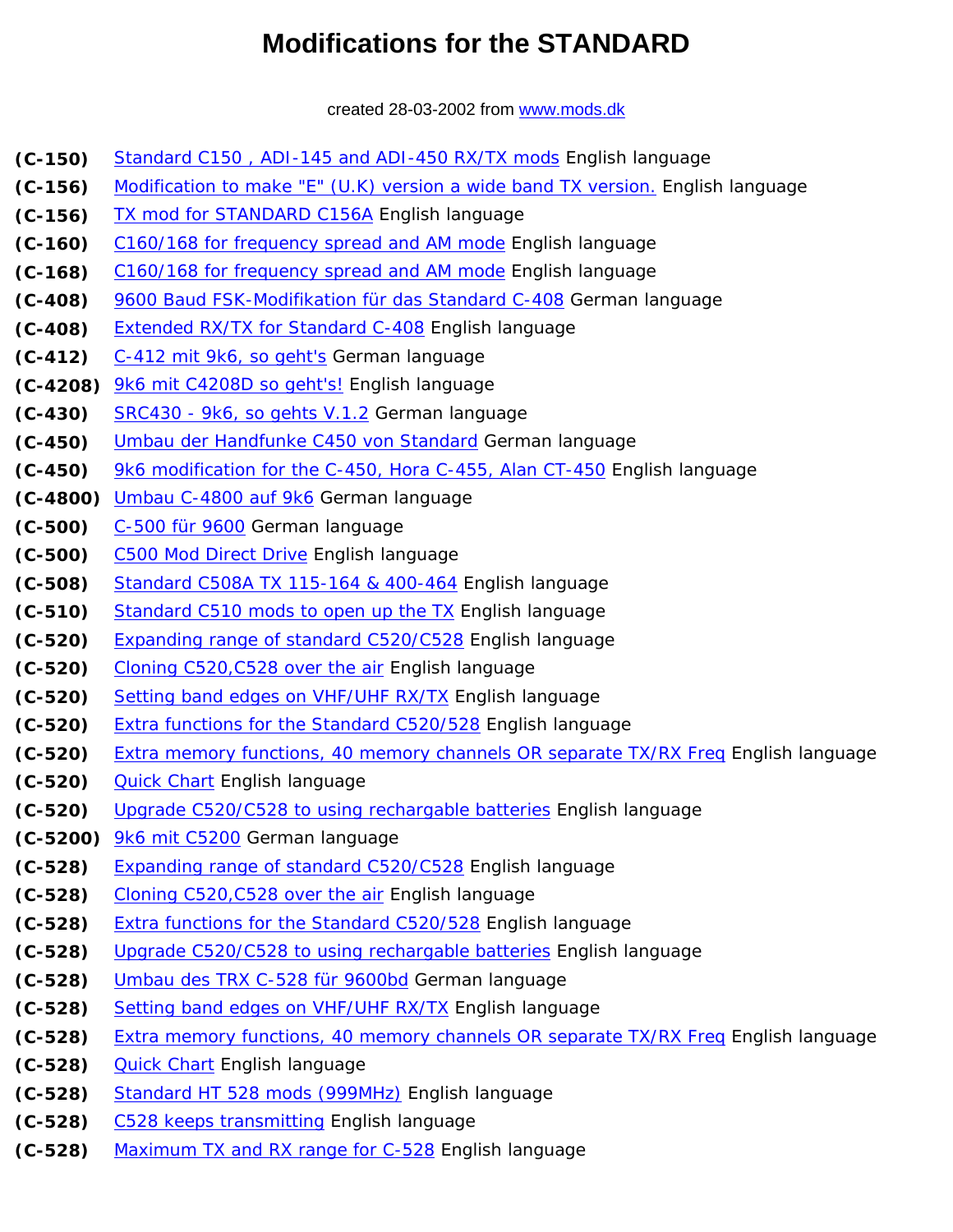- **(C-558)** [C-558 fuer 9k6](#page-44-0) German language
- **(C-558)** [MARS/CAP \(Wide band transmit\)](#page-45-0) English language
- **(C-558)** [Expanding the frequency range of the C-558S](#page-46-0) English language
- **(C-5608)** [9k6 Packet und C-5608D](#page-47-0) German language
- **(C-5608)** [Standard C5608DA 800MHz RX keyboard mod](#page-49-0) English language
- **(C-5608)** [C-5608 800Mhz receive \(Hardware\)](#page-50-0) English language
- **(C-5608)** [Standard C-5608 350Mhz receive](#page-51-0) English language
- **(C-5608)** [Out-of-band transmit](#page-51-1) English language
- **(C-5608)** [Standard C5608DA X-band repeat](#page-51-2) English language
- **(C-5608)** [Umrüsten eines Standard C5608D für 9600Baud Packet Radio](#page-52-0) German language
- **(C-568)** [Standard C568A TX Mod](#page-57-0) English language
- **(C-5718)** [Standard 5718da expand TX freq](#page-57-1) English language
- **(C-5900)** [Mod the Standard C5900DA TriBand Radio](#page-58-0) English language
- **(C-628)** [C-628 für 9600](#page-58-1) German language
- **(C-628)** [Standard C-628A 440 / 1200 MHz Radio Modifications](#page-61-0) English language
- **(C-7800)** [C-7800 Umbau fuer 9600 Bd](#page-62-0) German language
- **(C-7900)** [C-7900+9K6 der umbau](#page-63-0) German language
- <span id="page-1-0"></span>**(GX2000)** [Cloning program for GX2000](#page-63-1) English language

## **19-07-1998**

# **(C-150) Standard C150 , ADI-145 and ADI-450 RX/TX mods**

Standard C150, ADI-145 and ADI-450 radios are modifiable for TX and RX entirely thru the keyboard. There is no hardware modifications required for the transmit. Both radios, to my understanding, use the same key strokes for extending the TX and RX ranges. After performing the keystroke mod on my ADI-145, I was able to increase the TX and RX range from 130.00 to 169.00 Mhz. The ADI-450 range should extend from 430-470 Mhz using the same keyboard strokes.

- 1. Start by turning the radio on while holding the function key down.
- 2. Turn the radio off and while pressing the 3/STEP key on the keyboard, turn the radio back on, the display should now read 145.000 with a "m" in the lower left corner of the LCD display.
- 3. Hold the function key down and push the 3/STEP key, the display should read 10. Turn the channel selector knob clockwise until the display read 05.
- 4. Hold the function key down and press number 9 on the keypad, the display should now read 00.60.
- 5. Using the keypad direct entry, enter 30.63, then turn the channel selector knob clockwise until the frequency reads 30.635.
- 6. Holding the function key down, press the 3/STEP key, the display should read 05. Turn the channel selector knob so the display reads 10.
- 7. Holding the function key down, press the O/SET key on the keypad.
- 8. Now press number 7 on the keypad, the display should be blank.
- 9. Using the keypad direct entry, enter 30.63 and the press the PTT bar. The display should now read 130.00. You Mod is now done.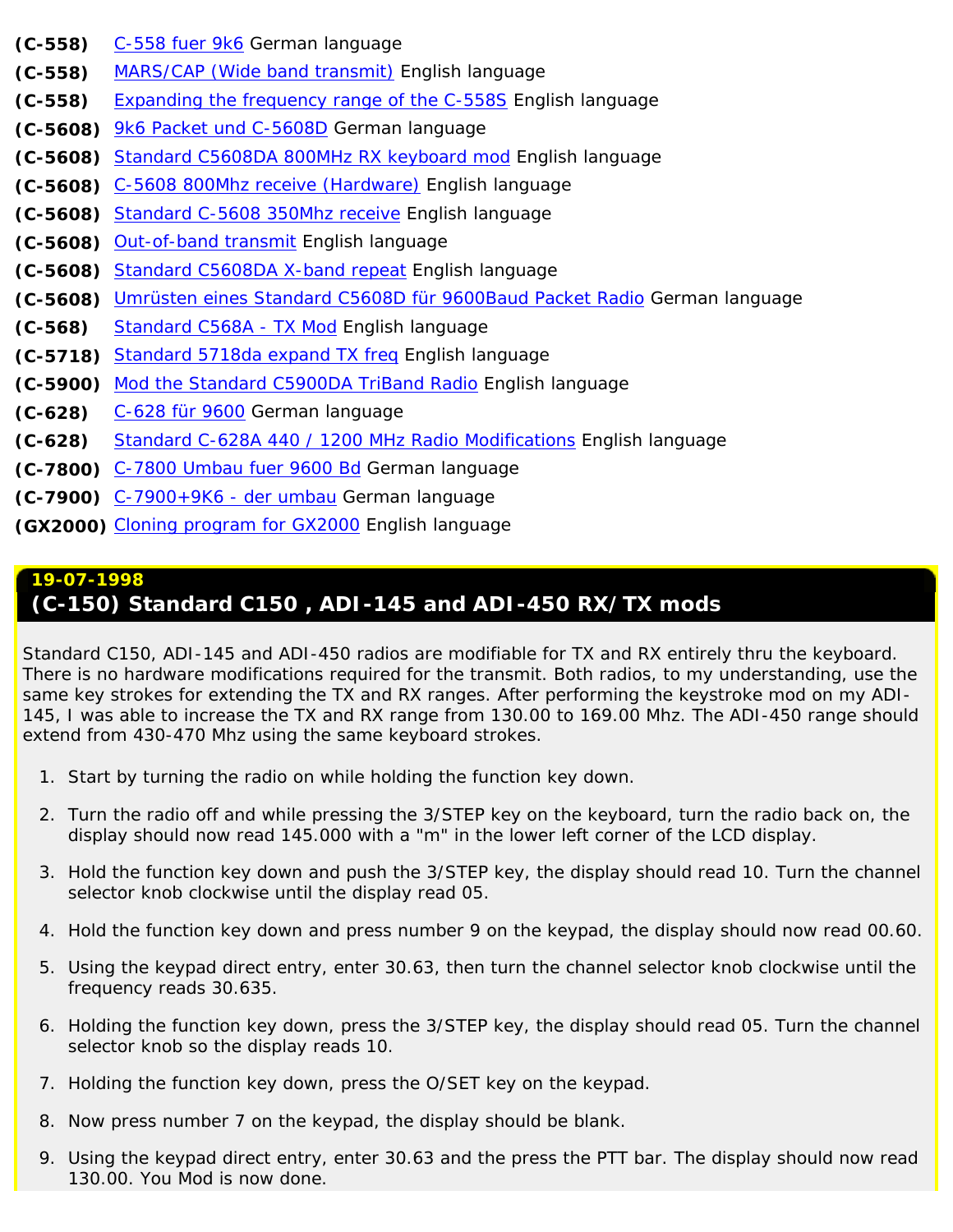10. To change your TX and RX widths, hold the function key down and press the O/SET key on the keypad. Release, then press the number 7 key by itself. The display should go blank (as in step #8). Now using direct entry, enter your RX and TX limits directory from the keypad. For instance, if you were to input 40.69, your TX and RX would be in the range from 140.00-169.00.

The Modification for the Standard C-150 also applies to the Hora C-150 which is basicly almost the same radio.

<span id="page-2-0"></span>This modification is read 1285 times. This modification is read 1285 times.

## **14-01-2000 (C-156) Modification to make "E" (U.K) version a wide band TX version.**

- 1. First need to make a battery temporary jig using the CBT156 empty battery case supplied with the radio. See picture in the bottom of this modification.
- 2. Insert CBT156 into C156E.
- 3. Press Function & Monitor butoon whilst turning the radio on.
- 4. Type 278B on keypad
- 5. Turn rotay switch until display shows "11. Tx Wide Prohibit"
- 6. Hold Function button and turn rotary switch to change "Prohibit" to "Permit"
- 7. Turn rotary switch until display shows "14 Save"
- 8. Press Function & Enter simulations
- 9. Switch radio off and remove contacts from jig.

Your C156E is now wide banded!

<span id="page-2-1"></span>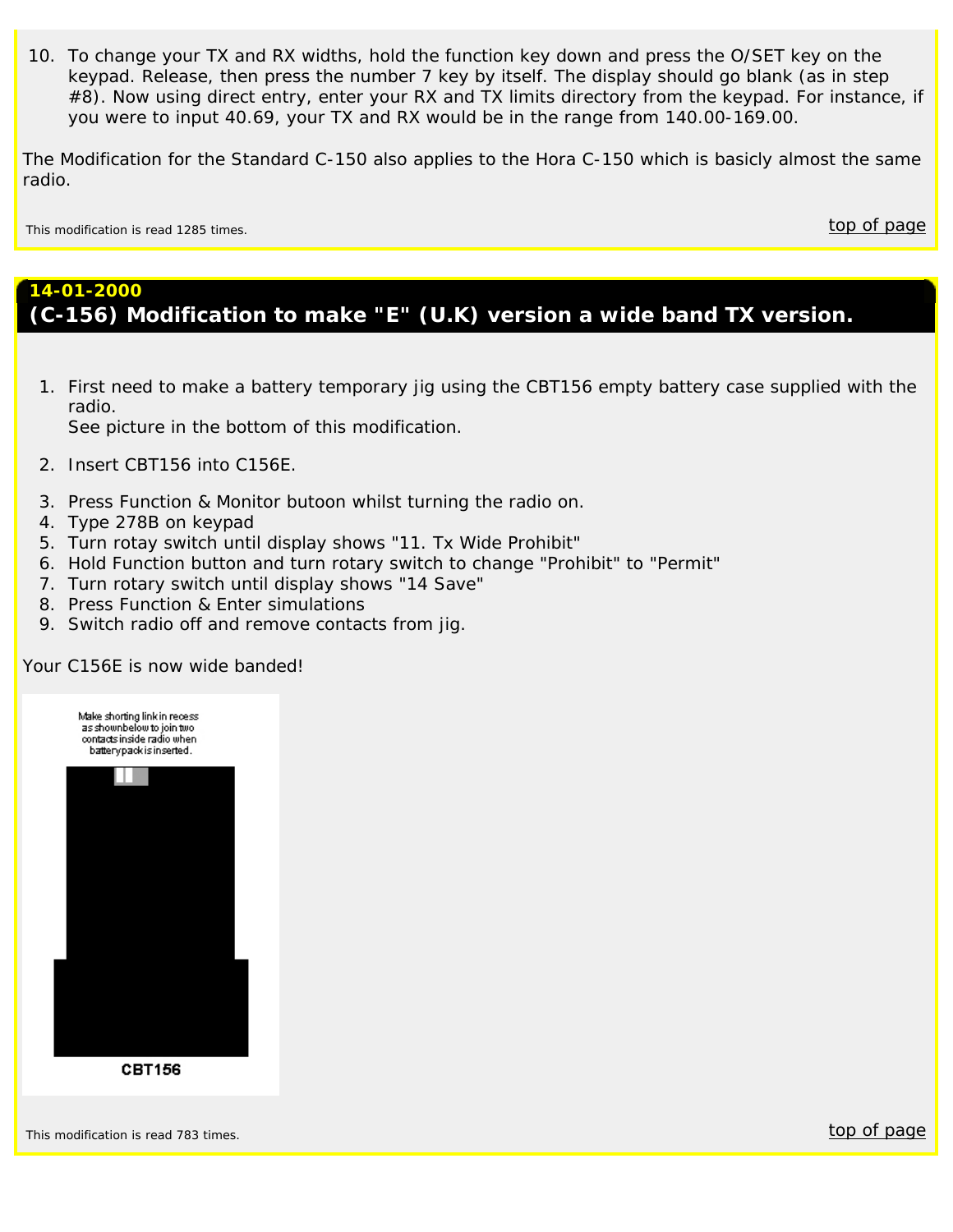## **12-07-2001 (C-156) TX mod for STANDARD C156A**

*Author: Jamie R. Dean, KE4HTM - [ke4htm@msn.com.MODIFICATION.NET](mailto:ke4htm@msn.com.MODIFICATION.NET)*

Please read through the entire procedure before actually performing ANY of them...

After the modification you are allow to transmit from 124.000 MHz to 180.000 MHz.

Keep in mind, all memories will be deleted when modification complete.

- 1. Remove battery pack from radio
- 2. Remove the two screws on the back of the radio (not the belt clip ones, the other ones)
- 3. Gently (very gently) squeeze the very bottom of the radio (the plastic part, the met part is too hard to bend out) so that the front panel can be separated from the back panel, you'll notice you are relieving two clips.
- 4. Continue to lift the front panel off by using the top as a lever sort of, you may have to wiggle things around to get the two halves apart. Don't worry, there are no wires or ribbon cables to break, just parts to loose...
- 5. Before proceeding, look out for the following... The red power button don't loose it. Keypad zebra strip - don't loose it.
- 6. Looking at the PCB on the back half of the radio, you'll see at the top, the display, below that, in the middle, a contact for the speaker, and below and to the right of that, another contact, of which are housed in a plastic holdy-thingamajig. Immediately below the bottom-right-most speaker contact you should see a small diode and a vacant diode place right above that one...
- 7. What you want to do is remove the diode so there are 2 vacant places.

Immediately to the bottom left of this diode are two parts, one a diode, and another which looks to be hanging off the diode. You do NOT want to disturb these two parts, the other tiny part looks to be added in after Standard realized they made a mistake or something...

- 8. I'm pointing out these for two reasons, one is so you know it's not these you want to take out, it's the diode between them and the speaker contact. And secondly is to warn you that if you do disturb these other parts it will result in a PLL unlock which renders the radio useless...
- 9. Once you've removed the proper diode, you may re-assemble the radio. You'll want to make sure that the red power button is sitting properly, and the zebra strips are in place, if you don't think they've moved, don't bother them.
- 10. Replace the front panel by getting the top in position first and then whie holding the top together, close the radio from the bottom, you may need to wiggle things a little to get it back together, and gently squeezing the tabs at the bottom again while closing it may make things easier when you're just about done.
- 11. Replace the two screws that escure the two halves together. Do NOT tighten the screws too tight as you risk cracking the crappy plactic standoffs inside.
- 12. Upon inserting the battery back into the radio, the radio should automatically reset when it turns on.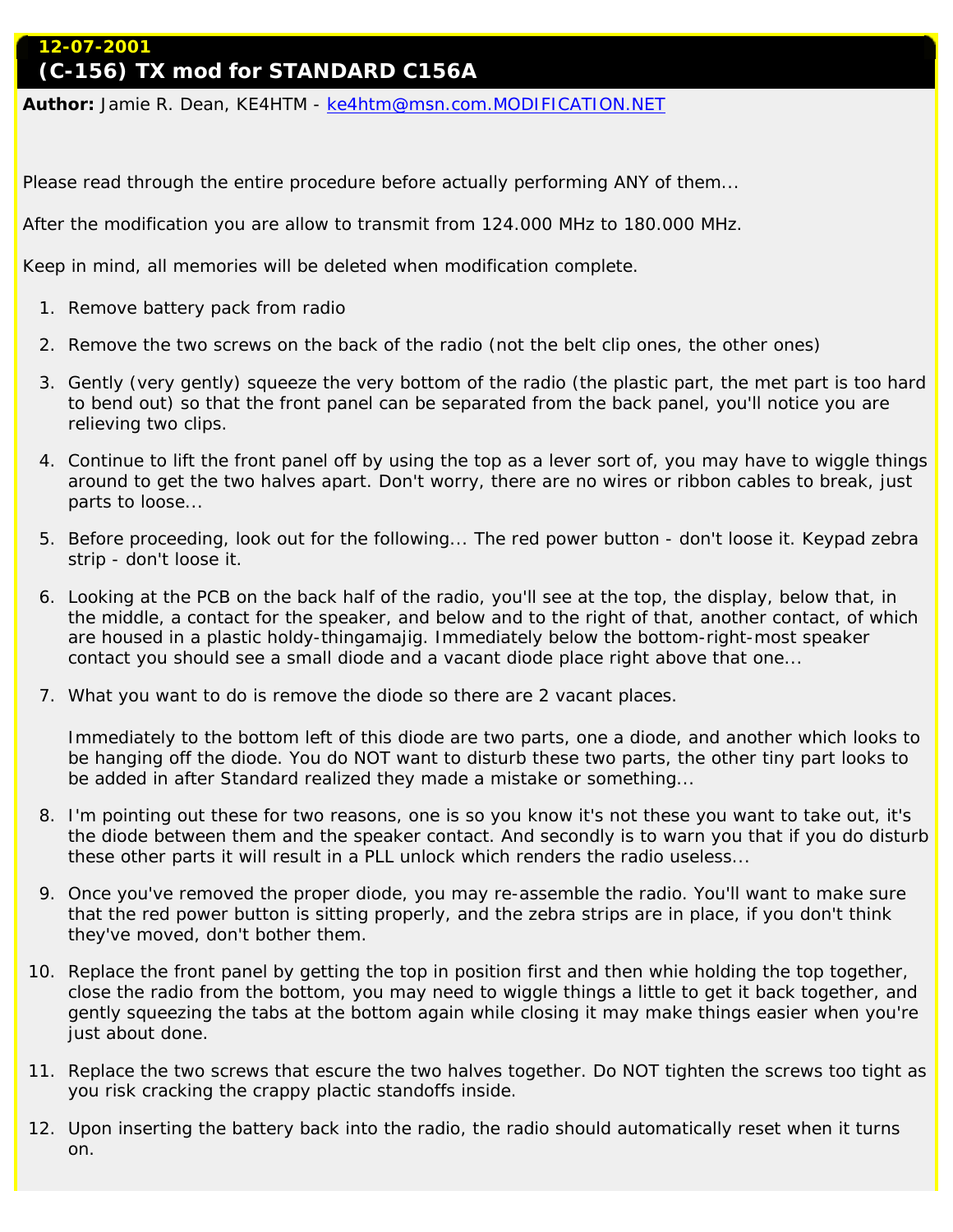If you don't feel comfortable with this, don't do it.

<span id="page-4-0"></span>This modification is read 877 times. the control of the control of the control of the control of the control of page

# **19-07-1998 (C-160) C160/168 for frequency spread and AM mode**

When you buy your C-160 you can only Rx-Tx strictly between 144-146 MHz and only FM. Frequency shift is also blocked (why?). At least European models are like that.

To enable full features for your RIG:

- 57-392 MHz receive AM/FM (with some gaps  $98-100$ ,  $177-210$ )
- 122-177 MHz transmit FM
- repeater using any shift

you have to desolder an SMD transistor and resolder it as a diode. Handle with care because the SMD is small and the operation is rather delicate.

Below is a diagram to do this (I hope it wouldn't be a problem to understand it but this medium is fairly restrictive for graphics).



You'll have to reset your RIG after the modification  $(F + 0, F + 3, F + 0, F + 1)$ 

New available functions:

- Toggle AM/FM mode:  $F + 0$ ,  $F + 2$
- Toggle input frequency starting with  $100/1$  MHz order:  $F + 0$ ,  $F + 0$ , 8

I'm using a Standard C160 with this mod and I am very satisfied with. 73 de YO3GGH !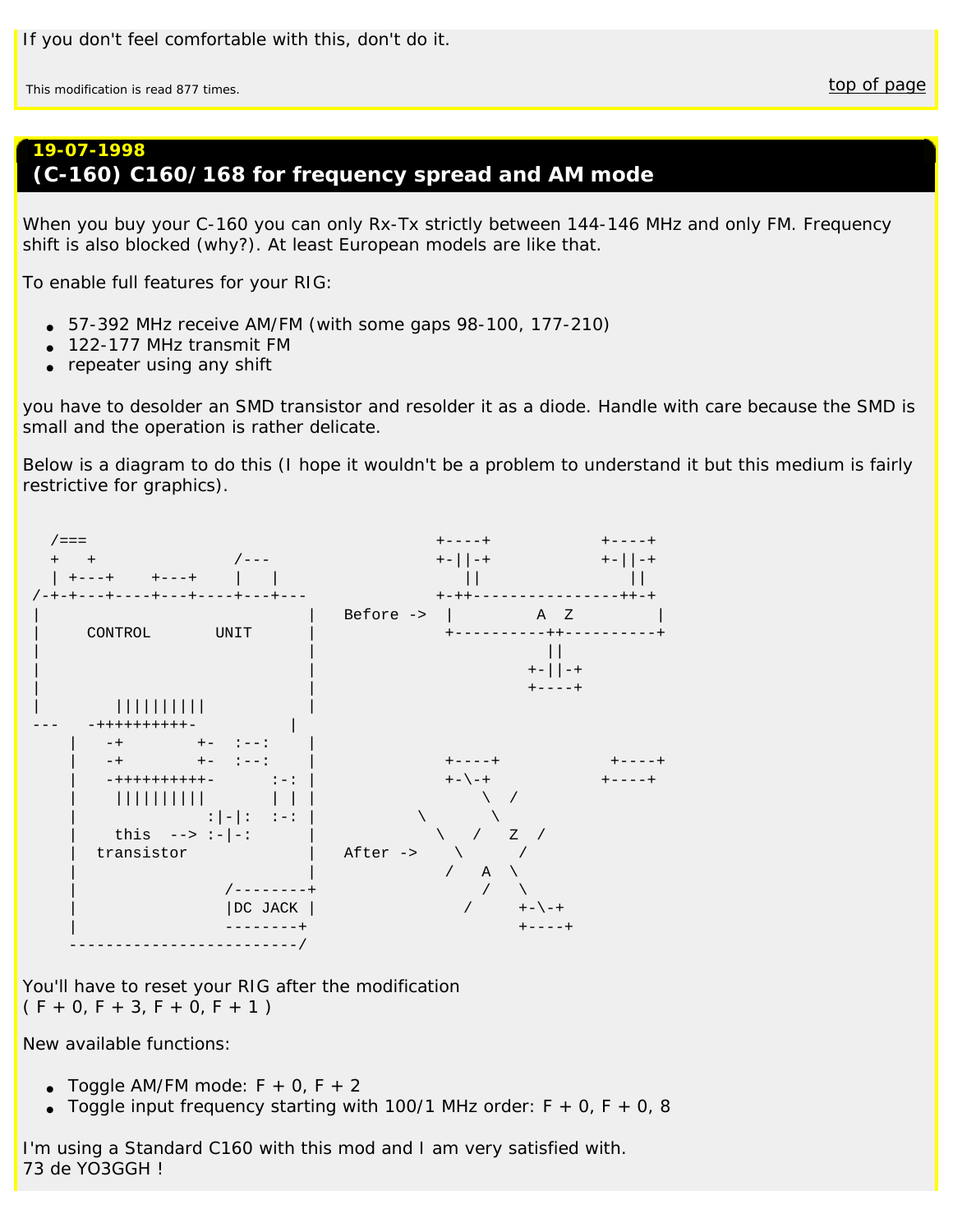## <span id="page-5-0"></span>**19-07-1998 (C-168) C160/168 for frequency spread and AM mode**

When you buy your C-160 you can only Rx-Tx strictly between 144-146 MHz and only FM. Frequency shift is also blocked (why?). At least European models are like that.

To enable full features for your RIG:

- 57-392 MHz receive AM/FM (with some gaps  $98-100$ ,  $177-210$ )
- 122-177 MHz transmit FM
- repeater using any shift

you have to desolder an SMD transistor and resolder it as a diode. Handle with care because the SMD is small and the operation is rather delicate.

Below is a diagram to do this (I hope it wouldn't be a problem to understand it but this medium is fairly restrictive for graphics).



You'll have to reset your RIG after the modification  $(F + 0, F + 3, F + 0, F + 1)$ 

New available functions:

- Toggle AM/FM mode:  $F + 0$ ,  $F + 2$
- Toggle input frequency starting with  $100/1$  MHz order: F + 0, F + 0, 8

I'm using a Standard C160 with this mod and I am very satisfied with. 73 de YO3GGH !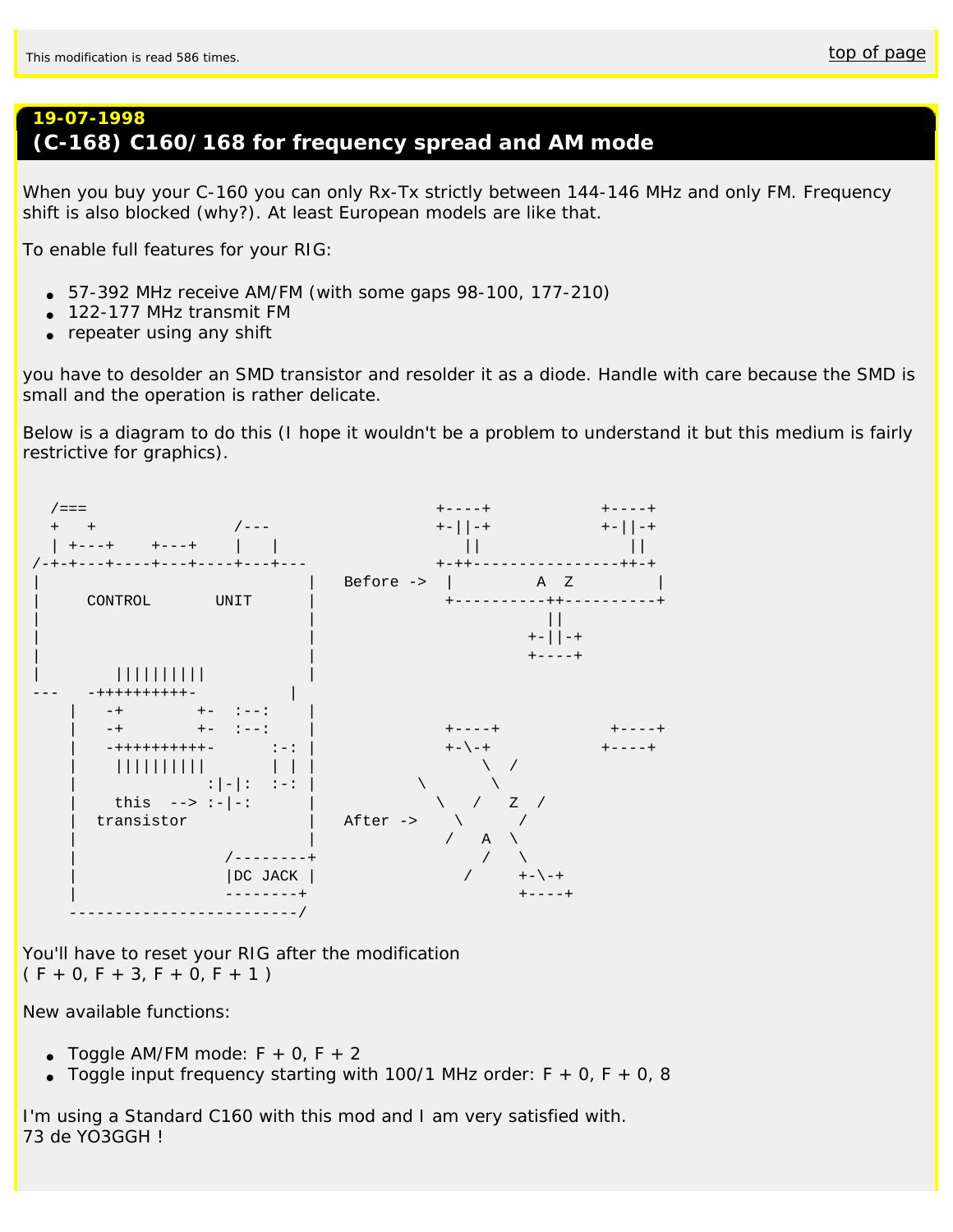## <span id="page-6-0"></span>**19-07-1998 (C-408) 9600 Baud FSK-Modifikation für das Standard C-408**

*From: DG1SFJ @ DB0RBS.#BW.DEU.EU*

Hallo Standard-Freunde,

hier bekommt Ihr nun die Anleitung zum Modifizieren eures C-408, um damit 9k6 zu machen... Ich übernehme keine Verantwortung für die Richtigkeit der in der Anleitung gemachten Angaben und für Schäden die im und am Gerät durch die Modifikation entstehen.

Die Anleitung ist etwas größer geworden, dafür aber (hoffe ich) einfacher und auch für Nicht-Profis (Löterfahrung braucht man auf jeden Fall, besonders SMD-Löten!!) verständlich. Noch ein Tip: Erst die ganze Anleitung lesen! Das arme Gerätchen verträgt halt keine "Brutzeleien" !

1. Öffnen des Gerätes:

OK, los gehts. Alle Stecker abziehen, die Antenne abschrauben und die Batterien dem Batteriefach entnehmen. Die zwei Schrauben auf der Rückseite und die kleinere Schraube im Batteriefach herausdrehen. Das Gehäuse ist unten mit 2 Plastikclips zusammengeclipst (gibt's das Wort?!). Also oben ein leichter Druck auf die Stelle, wo "M S" steht, dann sollte sich das Gehäuse in zwei Teile zerlegt haben.

Nun legt Ihr die Seite mit dem LCD-Display nach rechts, und die Platine mit den vielen "Spülchen" und dem Antennenanschluss nach links. Bitte hierbei und bei allen folgenden Aktionen auf das flexible Flachbandkabel, was die beiden Seiten verbindet, achten ! Damit seit Ihr dann bereits bei dem schwersten Teil der Modifikation - der RX-Modifikation - angekommen.

2. RX-Modifikation:

Schaut euch mal die linke Platine in aller Ruhe an. Rechts oben ist der Drehschalter, links oben die Antennen-Buchse. Am unteren rechten Ende der Platine seht Ihr das flexible Flachbandkabel, links daneben ein SMD-IC (jedenfalls ein Teil davon), worauf mit irgendeiner klebrigen Masse ein Filter (drei Anschlussbeinchen) mit der Aufschrift "23S15 AUS" befestigt ist. Dieses IC ist nun das Empfänger-IC Q101 (TK10421m) welches Ihr gleich traktieren werdet. Jetzt braucht Ihr eine dünne Litze, mit der Ihr das Empfangssignal direkt nach dem Diskriminator abgreift.

Das IC hat 20 Anschlüsse, der uns interessierende ist der Pin 11, welcher sich am oberen rechten Ende des IC's befindet:

| !!!!!!!!!!! -----> RX-Signal  |  |
|-------------------------------|--|
| +-----------+=======+         |  |
| --I 23S15 I RX !              |  |
| --I AUS I - !<---- TK 10421 M |  |
| --I Filter I IC               |  |
| +-----------+=======+         |  |
|                               |  |
| 1 1 1 1 1 1 1 1 1 1           |  |
| 1 O                           |  |

Dieser Pin 11 ist praktischer Weise direkt an der Ecke, aber unpraktischer Weise nicht mit dem Lötkolben erreichbar, da sich 2 braune Platinenstecker in den Weg legen. Mit einer Zange und viel Geduld zieht Ihr nun diese beiden Stecker aus den Halterungen. Kleiner Tip: Der rechte Stecker (oder sagen wir besser das Gegenstück davon auf der Platine) ist stark durch den Lötkolben gefährdet. Damit ihm nichts passiert, hab ich ein Stück Papier so gefaltet, das es die gefährdete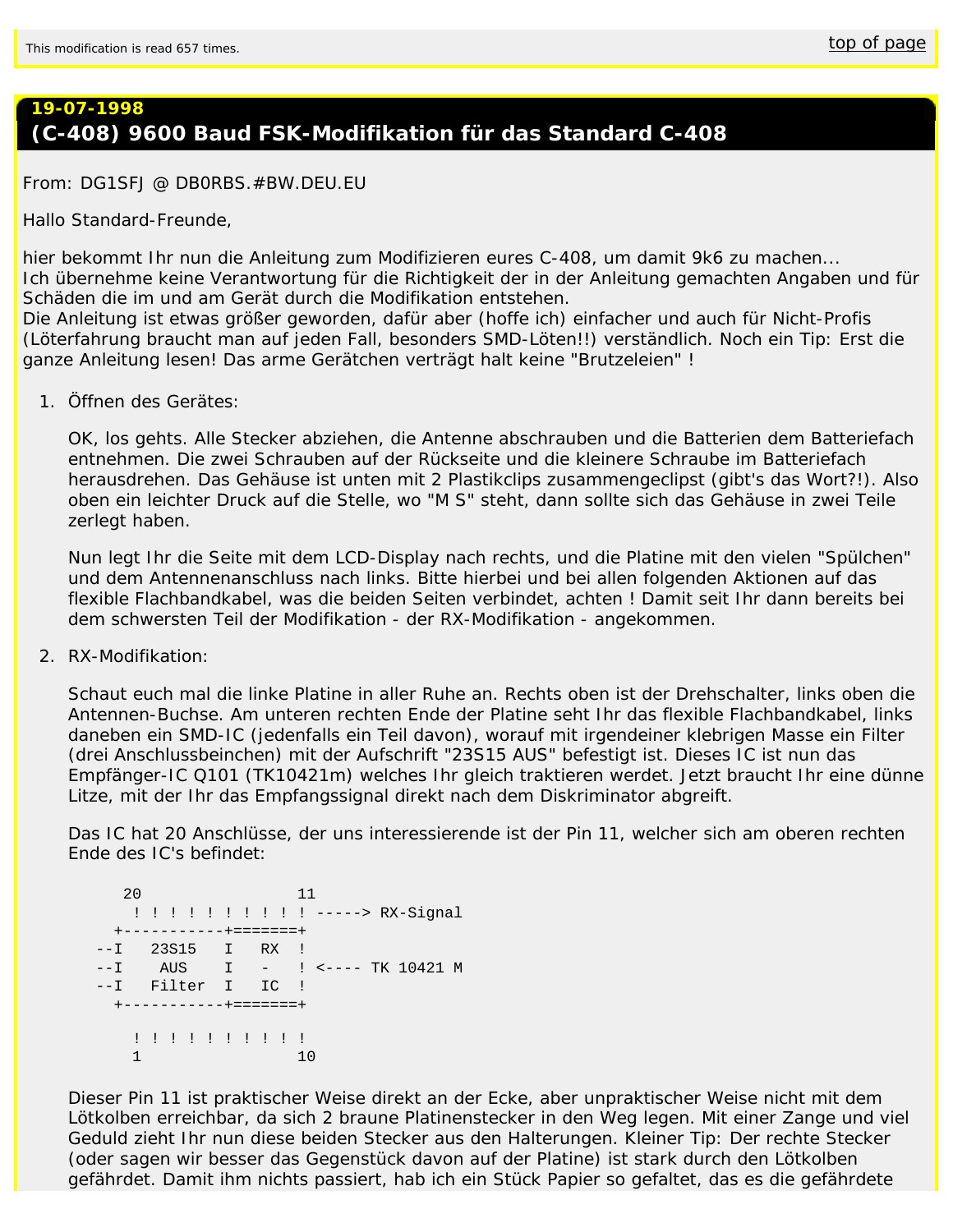Stelle umschliesst.

Nun dürft Ihr endlich euren SMD-geeigneten Lötkolben nehmen, und die Litze an den Pin anlöten ! Nicht zu sehr wackeln, nicht zu lange dran halten und und und ... Angelötet? Prima, dann legt Ihr die Litze über das IC durch die paar Bausteine auf der Platine zum Batteriefach (nicht vergessen, beide braunen Platinenstecker wieder an ihren Platz stecken). Was nun mit der Litze geschieht, sage ich euch später...

3. TX-Modifikation:

Damit ist der schwerste Teil geschafft, und Ihr könnt euch wieder von diesem Lötabenteuer erholen und dabei das nächste Bauteil suchen.

Diesmal schaut Ihr euch die rechte Platine an. Unten links ist das Flachbandkabel befestigt, ganz unten gehen die Stromversorgungsdrähte von den Batterien hin. An dieser Stelle ist auch ein fetter SMD-Elko zu erkennen, der oben eine Markierung hat. Auf dieser Höhe gibts es rechts den ersten braunen Kondensator. Oder anders: Unter dem SMD-Elko kommen zwei Leitungen heraus, die nach rechts gehen (die untere davon ist es!) . Geht man dieser Leitung nach, kommt man ebenfalls auf den braunen Kondensator C301. Das rechte Ende dieses Kondensators liegt nahe von zwei Testpunkten "TP9" und "TP2". Am linken Ende dieses Kondensators liegt nun das Sende-Signal (TX-Signal oder MOD):

|        | $\prec$ |                               |                 |                 |                            |
|--------|---------|-------------------------------|-----------------|-----------------|----------------------------|
| FL <   |         |                               |                 |                 |                            |
| AC <   |         |                               | C 301           |                 | ##                         |
| HB <   |         |                               |                 | TP <sub>9</sub> | $+ - - +$                  |
| AN <   |         | ##                            |                 | $\ast$          | ! ##! +                    |
| $D- <$ |         | $+ - - +$                     | !#<br>#!        |                 |                            |
| KA <   |         | ! ##! +                       | $+ - - - - - +$ |                 | ! C 321<br>$\mathbf{I}$    |
| BE <   |         |                               |                 | $\star$         | $+ - - +$                  |
|        |         | L < # ! ! C 330               |                 | TP <sub>2</sub> | ##                         |
|        |         | $---<$ ^ +--+                 |                 |                 |                            |
|        |         | ##                            |                 |                 | ! TX-Signal am Kondensator |
|        |         |                               |                 |                 |                            |
|        |         | ! TX-Signal am Flachbandkabel |                 |                 |                            |

Hier lötet Ihr nun eine weitere Litze an, die Ihr Richtung Batteriefach führt. Eine andere, von mir nicht getestete Lösung ist, wenn man am Flachbandkabel den zweiten (in Zahlen: 2.!) Anschluss vom unteren Platinenende gesehen, traktiert. Dieses Flachbandkabel hat 20 Anschlüsse. Da hier aber wenig Platz wegen den vielen Stromversorgungsdrähten und dem Elko ist, würde ich das nicht empfehlen.

4. Letzte Schritte:

Na super, beide Drähte sind nun angelötet. Um die beiden kostbaren Signale mit möglichst wenig äusserlichen Veränderungen nach draussen zu holen, benutze ich die beiden Ladekontakte unten am Gehäuse. Der findige Bastler baut sich nun einen Halter mit 2 Kontakten, wo man das C-408 stehend reinstellt, und durch das "Gewicht" den Kontakt herstellt. Wer schon ein Ladegerät hat, sich davon nicht trennen möchte o.ä. muß sich eine andere Lösung ausdenken, (Drähte durchs Batteriefach nach draussen, oder Buchse einbauen, wobei ich keinen Platz für eine Buchse kenne...).

Nun schauen wir wieder die linke Seite des C-408 an. Das Batteriefach hat unten links ein Blech, das mit keinem Anschluss verbunden ist. Dieses ist einmal unten am Anschluss "-" am Gehäuse und einmal im Batteriefach zu sehen. An dieses Blech habe ich das TX-Signal (Sendesignal vom braunen Kondensator) gelegt. An dem rechten der beiden unteren Bleche ist eine Diode gelötet. Diese kann man nun (da ja sowieso nicht mehr geladen wird) rauslöten und den unteren freien Anschluss, der draussen mit "x" bezeichnet ist, mit dem Empfangssignal zusammenlegen. Wenn nun die beiden Drähte an "-" und "+" (nicht mit der Betriebsspannungsversorgung verwechseln...) , den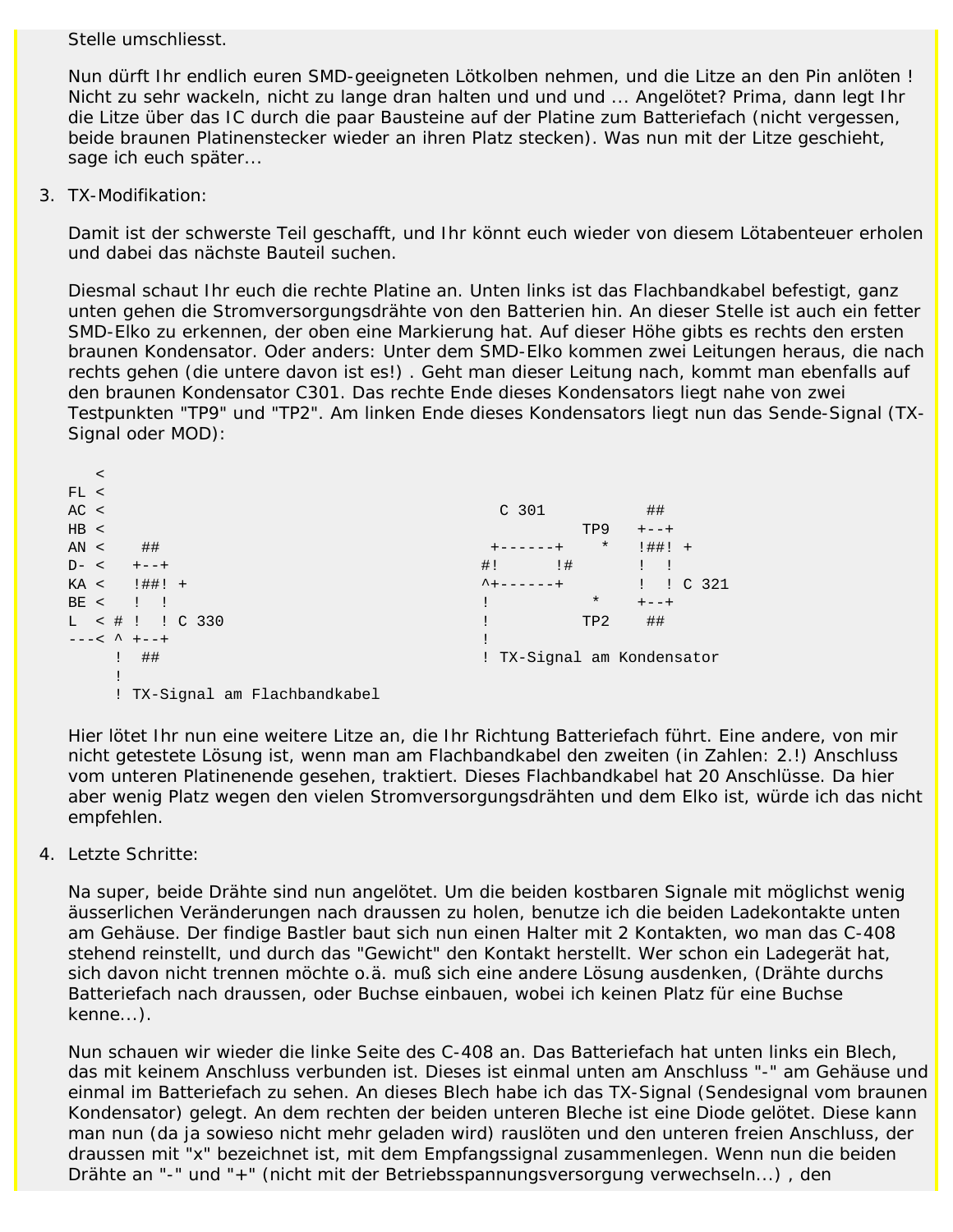Ladekontakten, angelötet sind, kann man die Kabel geschickt im Gehäuse legen, sodas beide Gehäusehälften wieder zusammenpassen. Dann die beiden grösseren Schrauben hinten wieder hineinschrauben, und dann die kleinere dünne in das Loch im Batteriefach. Antenne anschrauben, Batterien rein und Deckel schliessen. Nach einem Funktionstest über irgendein Relais wars das dann mit der Modifikation.

Nun kann man das ganze schon an das FSK-Modem angeschliessen. Im TNC-Handbuch sollte man nun nachlesen, wie die Modulation am besten einzustellen ist (ich habe das mit einem zweiten Empfänger getan). Zum Anschluss braucht Ihr nur noch einen 3,5 und einen 2,5mm Monoklinkenstecker. Am 3,5mm liegt aussen Masse und beim 2,5mm innen liegt die PTT. Nun sieht man dem Gerätchen von aussen nicht an, das es 9K6-fähig ist...

5. Ergebnis:

Angeschlossen habe ich mein C-408 an einen TNC 2 H, auf den sich das nun folgende Ergebnis bezieht:

Die TXDELAY arbeitet mit 20 einwandfrei bei mir, mit 17 wird es etwas weniger gut, und 16 war bei mir die untere Grenze. Weniger ging absolut nicht, und ich nehme zur Zeit 20 (im Gegensatz zu meinem TH-78E, wo es mit 8 noch geht, ist dieses Gerät mit 16 an der Grenze des annehmbaren...).

Die Filter am TNC habe ich noch nicht mit einem Bit-Error-Test geprüft, wenn Ihr sowas mal macht, würde ich mich freuen, wenn Ihr mir die Ergebnisse per PR an meine Box DB0RBS schicken könntet.

Das C-408 ist bestimmt nicht ideal für FSK, aber wenn es euch wie bei mir nur um den Gag geht, mit dieser Mini-Funke von Sprechfunk über 1K2 bis 9K6 alles zu probieren, dann hat dieses File seinen Zweck erfüllt.

So, und nun viel Spaß mit 9600 Baud PR !

Wenn Ihr euren Funk auch mal umgebaut habt, dann schreibt mir doch mal, damit ich seh, wie es bei euch so geklappt hat ... Ihr dürft mir natürlich auch schreiben, wenn es noch Fragen (bevor etwas kaputtgebastelt wird) oder Probleme gibt !

Ansonsten 73 und 55 von Jochen, QTH Schwieberdingen, DG1SFJ @ DB0RBS

<span id="page-8-0"></span>This modification is read 596 times.  $\frac{1}{2}$  [top of page](#page-0-0) the set of page of page  $\frac{1}{2}$  top of page  $\frac{1}{2}$ 

## **23-08-1999 (C-408) Extended RX/TX for Standard C-408**

*Author: Phil 2E1FWP*

Hello all de Phil in Weymouth s,w England.

I Have details of HORA C408 and STANDARD C408 modifications the two radios are the same modification , Before i go on i must state that the mod is done under your own risk and could effect any warrantie or garantiee on the radio if puchased new!!

The mod will allow the user to receive from 420MHz to 480MHz and transmit between 420MHz to 460MHz.

## **Please note please check laws of your country before tx out of band**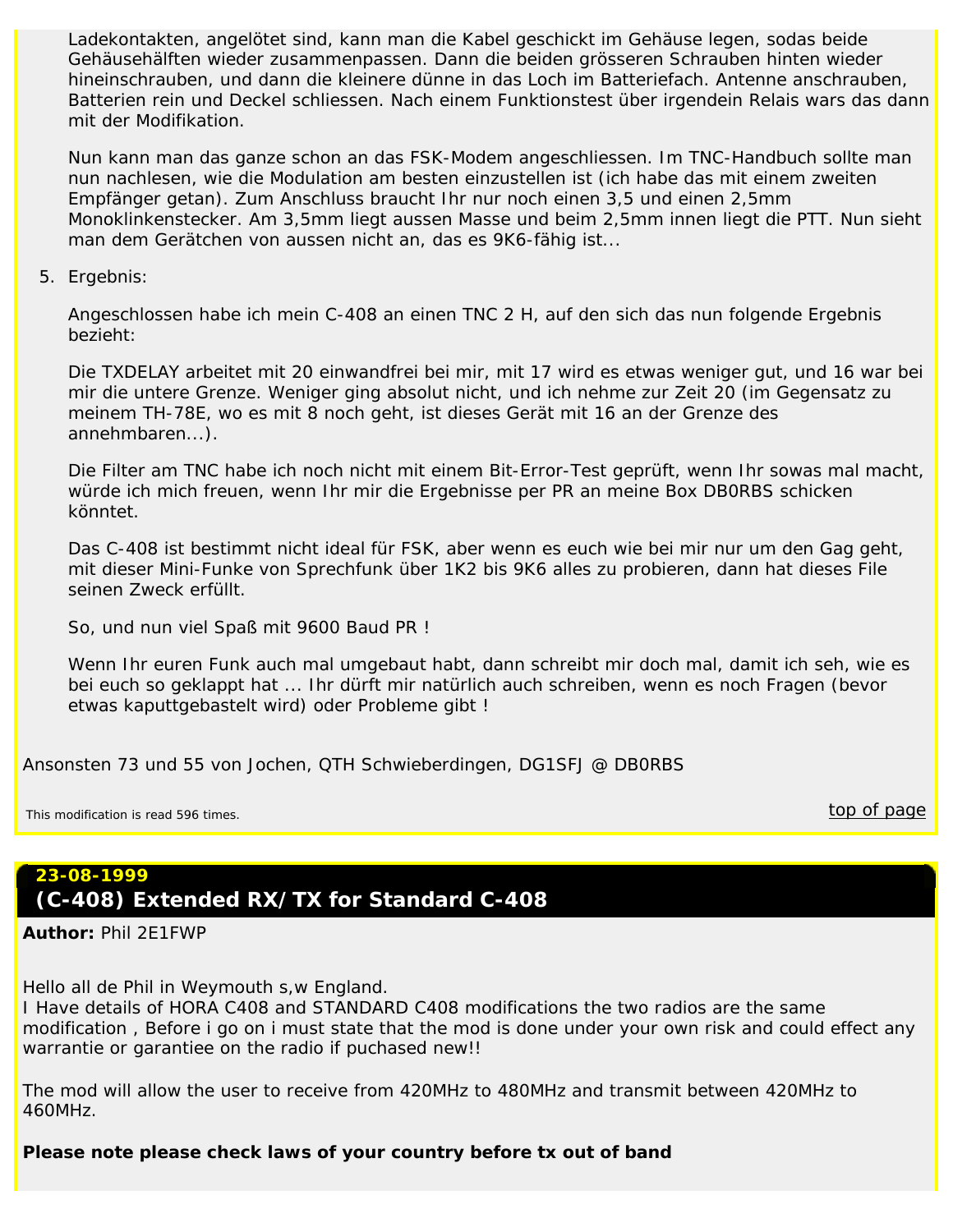The Modification on Hora & Standard C408..

- 1. Turn radio off and remove batterys from batt department.
- 2. Now take screws out of radio 2 at top and 1 in battery compartment.
- 3. Now locate the surface mount diode marked with the letter ( I ) it is to the bottom right corner of the heat sink.
- 4. Now REMOVE the diode marked ( I ). **Please note:** Take care when removeing the diode!!
- 5. Now put all covers back on radio and look for the reset button in the battery compartment and press to reset radio..

You may ask "How dous the radio reset its self with no batterys in place ?" To answer Is that the radio has a memory back power inside..

If you do this modification on your radio let me know how you get on and if it is ok , I have done this modification and it took 3 minutes to do. And it works well and is like a mini scanner with tx as well.

73s de Phil in Weymouth , Dorset , England 2E1FWP @ GB7YEO.#45.GBR.EU

| <b>Date: 18-07-2000</b>              | <b>User comment</b>                                                                                                                                                                                                                                 | <b>From:</b> J      |  |  |  |  |
|--------------------------------------|-----------------------------------------------------------------------------------------------------------------------------------------------------------------------------------------------------------------------------------------------------|---------------------|--|--|--|--|
| <b>Subject: C401</b>                 |                                                                                                                                                                                                                                                     |                     |  |  |  |  |
| This mod also work for the C-401     |                                                                                                                                                                                                                                                     |                     |  |  |  |  |
|                                      |                                                                                                                                                                                                                                                     |                     |  |  |  |  |
| <b>Date: 22-02-2002</b>              | <b>User comment</b>                                                                                                                                                                                                                                 | <b>From: 2E1GU0</b> |  |  |  |  |
| <b>Subject: Diode location</b>       |                                                                                                                                                                                                                                                     |                     |  |  |  |  |
|                                      | The diode (I) is not very easy to spot. Look out for the microprocessor on the board with the backup<br>battery. To the bottom-right of the microprocessor you will see a very small (1mm) diode.<br>Take care when placing the unit back together. |                     |  |  |  |  |
| 73<br>Ahmet.                         |                                                                                                                                                                                                                                                     |                     |  |  |  |  |
|                                      |                                                                                                                                                                                                                                                     |                     |  |  |  |  |
| This modification is read 799 times. |                                                                                                                                                                                                                                                     | top of page         |  |  |  |  |

<span id="page-9-0"></span>**19-07-1998 (C-412) C-412 mit 9k6, so geht's**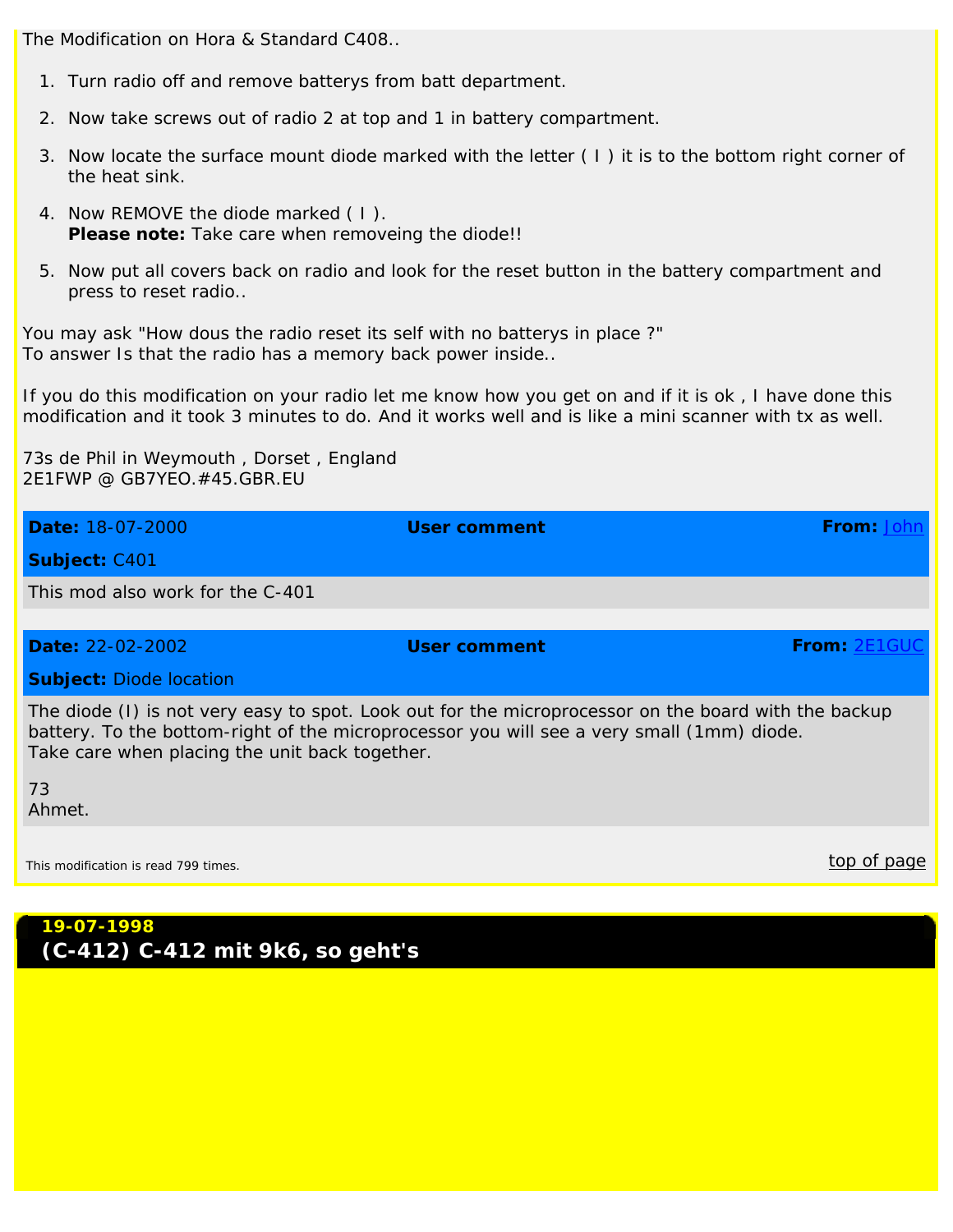*From: DL4FDE @ DB0SIF.#HES.DEU.EU*

Hallo C412 User,

das Handy Standard C412 bietet sich aufgrund seiner Abmessungen und seines günstigen Preises geradezu als 9600Bd Gerät an. Erfreulicherweise gestaltet sich der Umbau auch einfach. Die innere Rückwand ist mit vier Schrauben befestigt. Nach dem lösen der Schrauben läßt sie sich nach links aufklappen.

Auf der nun links liegenden Platine befindet sich unten rechts die Buchse für die CTSS-UNIT. An die Kontakte dieser Buchse kann man die Leitungen des Modems direkt anschließen. Eingang des Modems an Pin 3, Ausgang des Modems an Pin 8, Masse an Pin 9. Anschließend muß noch der links oben neben der Buchse befindliche 560 kOhm Widerstand (Aufschrift "564") überbrückt werden. Das wars.

Der Umbau erfolgt auf eigene Gefahr (logisch!).

Viel Erfolg & 73 de Alex ...

*From: DL4FDE @ DB0SIF.#HES.DEU.EU* Hallo C-412 User,

hier habe ich noch ein paar ergänzende Hinweise zu meiner Umbauanleitung auf 9k6. Nach einem Bit-Error-Rate-Test (BERT) hat sich beim TNC2H (DK9SJ) folgende DIP-Schalterstellung als optimal erwiesen:

5 unten / 6 oben / 7 unten / 8 oben

Dazu habe ich noch einen ganz wichtigen Hinweis für die OM die Probleme mit dem TX-Delay haben. Ich habe festgestellt, daß der minimal einstellbare TX-Delay direkt von der Eingangsspannung abhängig ist. Die "optimale" Eingangsspannung ist erreicht, wenn das Poti im TNC auf "kurz vor Zwölf" steht. Das erfordert jedoch einen minimalen TX-Delay von 30. Steht der Poti auf ca. 10 Uhr, kann man den TX-Delay auf 10 stellen.

Viel Spaß und viele Grüße von Alex!

<span id="page-10-0"></span>This modification is read 391 times.  $\qquad \qquad \text{top of page}$  $\qquad \qquad \text{top of page}$  $\qquad \qquad \text{top of page}$ 

## **31-03-1999 (C-4208) 9k6 mit C4208D so geht's!**

*From: DL6BAW @ DB0AHO.#BAY.DEU.EU (Fred)*

Weil ich in letzter Zeit Probleme mit meinem Quarz-TRX für 9k6-Packet hatte, wollte ich mir ein neues Gerät für Packet-Radio kaufen. Dabei stieß ich auf das C4208D von Standard, welches im Moment sehr günstig angeboten wird. Nun ist ja bekannt, daß PLL-Geräte nicht immer genügend geeignet für 9k6 sind. Da dieses Gerät jedoch schon von Haus aus Anschlüsse für 9k6 bereitstellt, und somit keinen Eingriffe nötig sind (Garantie), habe ich mich dann doch aufgrund des guten Preises breitschlagen lassen..hi.

Nachdem ich mir die entsprechenden Stecker und Verbindungskabel zurecht-gestrickt und eingestöpselt hatte, klappte der Empfang sofort einwandfrei.

Im Vergleich zu meinen anderen Geräten hier macht der RX einen sehr empfind-lichen Eindruck.

Als ich jedoch einen Connect zu meinem Heimatdigi (DB0AHO) versuchte, war die Enttäuschung erstmal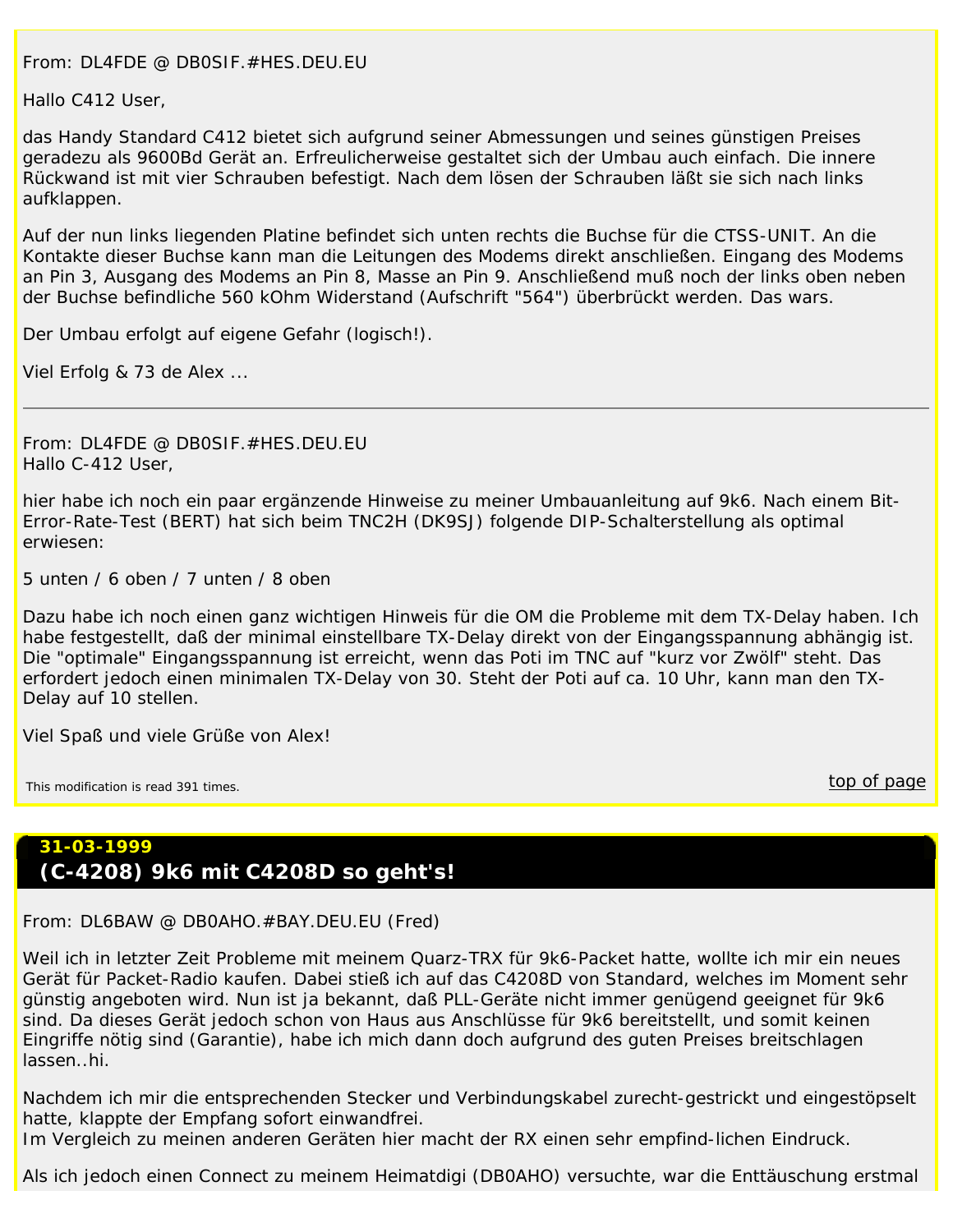groß. Nichts ging..keine Reaktion vom Digi. Nach Abhören des Sendesignals mit einem anderen Gerät stellte ich fest: Der Hub viel zu gering. Also PC aufgeschraubt (ich benutze eine USCC-Karte) und das NF-Poti weiter aufgedreht. Als ich am Anschlag war, war das Signal immer noch zu dünn. Messung mit Oszi ergab 2,5 Vss Nf, also ein ordentlicher Pegel, aber wohl noch zu wenig. Also erstmal Umbauarbeiten an meiner USCC-Karte, um einen etwas grö-ßeren Pegel zu bekommen. Danach bekam ich etwa 3,5 Vss raus. Damit klappte dann auch ein Connect zum Digi. Aber leider nicht mehr...Befehle nahm der Digi nicht an. Das ließ mich vermuten, daß der NF-Frequenzgang im Modem angepaßt werden muß. Das G3RUH- oder auch das DF9IC-Modem hat ja 4 Jumper, mit denen 16 ver- schiedene Filterkurven für das Sendesignal eingestellt werden können. Wohl-gemerkt möchte ich darauf hinweisen, daß man damit nicht sein eigenes Signal verbessert, sondern nur an die nicht 100%ige Kurve des anderen Empfängers an-paßt. Bei einem guten RX der Gegenstelle sollten alle 4 Jumper gesetzt, und damit optimaler Betrieb möglich sein. Nach durchprobieren aller 16 mögli- chen Filterkurven stellten sich dann 2 als recht gut heraus. Nochmaliges probieren über den Digi ergab dann einen Favoriten. Nun ging der 9k6-Betrieb wie von früher gewohnt flott und ohne Probleme vonstatten.

Zusammenfassend würde ich sagen, daß dieses Gerät recht gut für 9k6 geeignet scheint. Der Empfänger ist sehr gut, der Sender nach Modemanpassung ebenfalls. Man muß halt nur beachten, daß das Gerät ca. 3,5 Vss Nf-Pegel braucht, was eigentlich unüblich ist. Die Anpassung der Filterkurven im Modem dürfte je nach Gegenstation sehr unterschiedlich ausfallen, ich kann hier leider nur einen einzigen 9k6-Digi arbeiten, und habe somit keinen Vergleich. Außerdem ist man mit ca. 40W Sendeleistung (umschaltbar auf 10 und 3W) auch recht gut bedient.

Das TX-delay ist mit im Handbuch angegebenen 50-70 ms nicht schlecht. Bei mir funktioniert es noch mit der Einstellung TXD 4, jedoch ist das die untere Grenze und etwas 'wackelig'. Mit TXD 6 oder 7 ist man aber auf der sicheren Seite, übrigens war mein Quarzgerät diesbezüglich nicht besser!! Und mein DJ580 von Alinco braucht z.B. TXD 17.

Vielleicht hilft dem Einen oder Anderen ja dieser kurze Bericht bei Problemen mit diesem Gerät oder hilft bei der Kaufentscheidung für einen 9k6-fähigen TRX, an dem man ersteinmal keinen Eingriff vornehmen möchte.

73 und viel Spaß mit Packet wünscht Fred, DL6BAW @ DB0AHO

<span id="page-11-0"></span>This modification is read 264 times. This modification is read 264 times.

## **19-07-1998 (C-430) SRC430 - 9k6, so gehts V.1.2**

*From: DG3UAP @ DB0RBS.#BW.DEU.EU (Wolfgang)*

24.06.1996

Unterschied zu V.1.0 vom 30.04.1996:

- Fehler in Kapazitaetsdiodentabelle C=C(UR) korrigiert (letzte Werte vertauscht)
- Schaltplan Rx-Zweig: 1kOhm, war 10 kOhm
- Ein paar ergaenzende Klarstellungen eingefuegt

Unterschied zu V.1.1 vom 03.05.1996:

- Ergaenzung der TX-Vorspannungserzeugung um die Alternative eines Spannungsreglers, ermoeglicht evtl. kleineres TX-Delay
- Ein paar orthographische Tippfehler korrigiert (dafuer ein paar neue drin :-)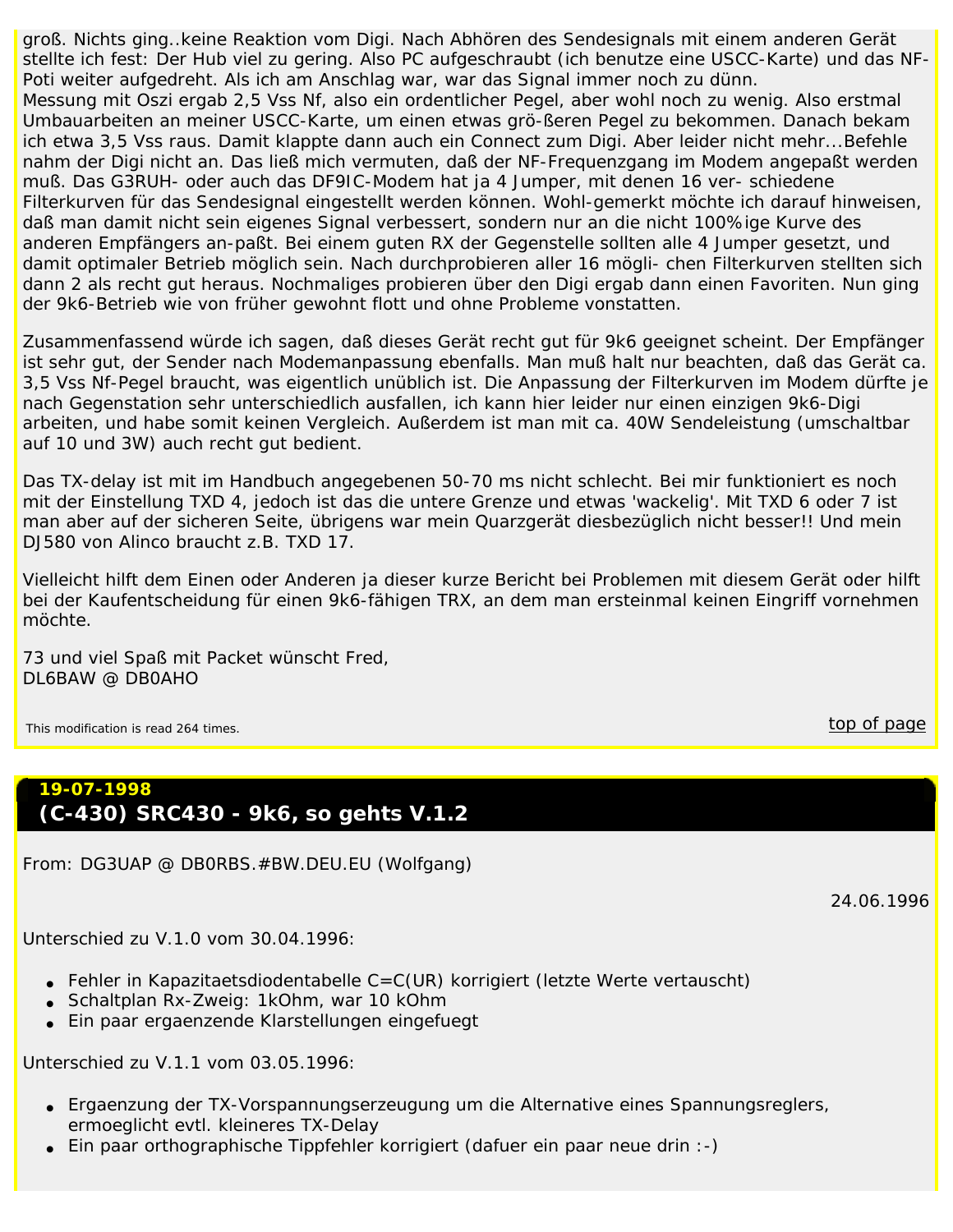Die alten Versionen 1.0 vom 30.04.1996 und 1.1 vom 03.05.1996 koennen geloescht werden, falls das mit der Fernloeschung in den Boxen nicht klappt ....

Hallo liebe Standard-9k6-Fans,

nachfolgend ein Erfahrungsbericht wie ich den Umbau auf 9k6 bei dem schon aelteren Quarzmobil-Geraet realisiert habe.

Dabei kam es mir darauf an, moeglichst wenig an der Originalschaltung abzuaendern.

Frueher bereits verbreitetete Vorschlaege, die eine Deaktivierung des Kanalwahlschalters in irgendeiner Form beinhalteten, kamen fuer mich nicht in Frage.

Es bot sich an, den Memory-Kanal entsprechend so umzubauen, dass auf einem Digipeater 9k6-Betrieb moeglich ist.

Ich arbeite mit einem PAR96 als Modem an einem 80286-PC und der Software Baycom 1.60

Ueber die zweite serielle Schnittstelle laesst sich gleichzeitig ein Baycom-Modem fuer 1k2 betreiben, was eine Gate von 1k2 nach 9k6 realisierbar macht.

Ein Hinweis erscheint mir angebracht: Das C430 hat eine 'Schaltbandbreite' von etwa 4 MHz, d.h. das Geraet ist als Europaversion im allgemeinen fuer den europaeischen Relaisbetrieb TX 430-434 MHz, RX 436-440 MHz konzipiert.

Deshalb nicht wundern, wenn es ausserhalb ziemlich taub ist. (Steht nur in der DL-Anleitung, nicht im englischen Original !) Fuer die Duplex-Digipeater (-7.6 MHz) mit 9k6 ist das unwesentlich. Mir stand im wesentlichen der Schaltplan des C430 bei der Planung des Umbaus Verfuegung.

Nahezu zeitgleich startete Christoph DL5DAN eine Umbauaktion an einem gleichen Geraet und gab mir die Sicherheit, auf dem richtigen Weg zu sein.

Von ihm erhielt ich folgenden Tip, nachdem ich zuerst eine Art Zwischenplatine duer den Memory-Kanal/TX realisieren wollte, auf der neben dem TX-Quarz auch Vorspannung und Modulationskreis plaziert werden sollten. (Bei meiner Loesung war die Schwingfrequenz immer einige Kilohertz zu tief.)

18.04.96

*From: DL5DAN @ DB0SEL.#BW.DEU.EU (Christoph)*

So, hier die Anleitung. Im TX hab ich den roten 30pf C direkt neben dem Trimmer entfernt, ersetzt durch 22pf (auf der Memory Platine).

Dann eine Varicap BB405 parallel zum Trimmer, Kathode nach außen hin, d.h. zum Verbindungspunkt Quarz Trimmer.

An diesen Verbindungspunkt ueber einen 18K Widerstand 8 V von der Nachbarhauptplatine holen, an diese Stelle geht ein weißer Draht dran, ist ungefaehr in Hoehe des Quarzes.

\*\*\* siehe meinen Kommentar unten (DG3UAP)\*\*\*

Ueber 15k Widerstand NF einspeisen.

Im Rx ist der direkte Ausgang vom Demodul. anscheinden der blanke Draht vom 47k Widerstand direkt neben der Spule mit dem rosa Kern.

Das wars erst mal Wahrscheinlich sollte man da noch nen Trenn- C einbauen, mal schaun. 73 de Christoph

Soweit die Tips von Christoph.

\*\*\* Aus meiner Erfahrung mit dem PAR96, welches nur 2 Vss Modulationssignal fuer den Tx-Zweig liefert, habe ich als Vorspannungszufuehrung 56 kOhm gewaehlt, man kann ohne weiteres bis 100 kOhm waehlen.

Dieser Vorspannungs-Widerstand bildet NF-maessig mit dem Modulationswiderstand von 15 kOhm einen Spannnungsteiler, der die 2 Vss entsprechend verringert. (Wenn beide Widerstaende gleich gross sind, auf 1 Vss. Dieser Wert war bei mir zu gering.)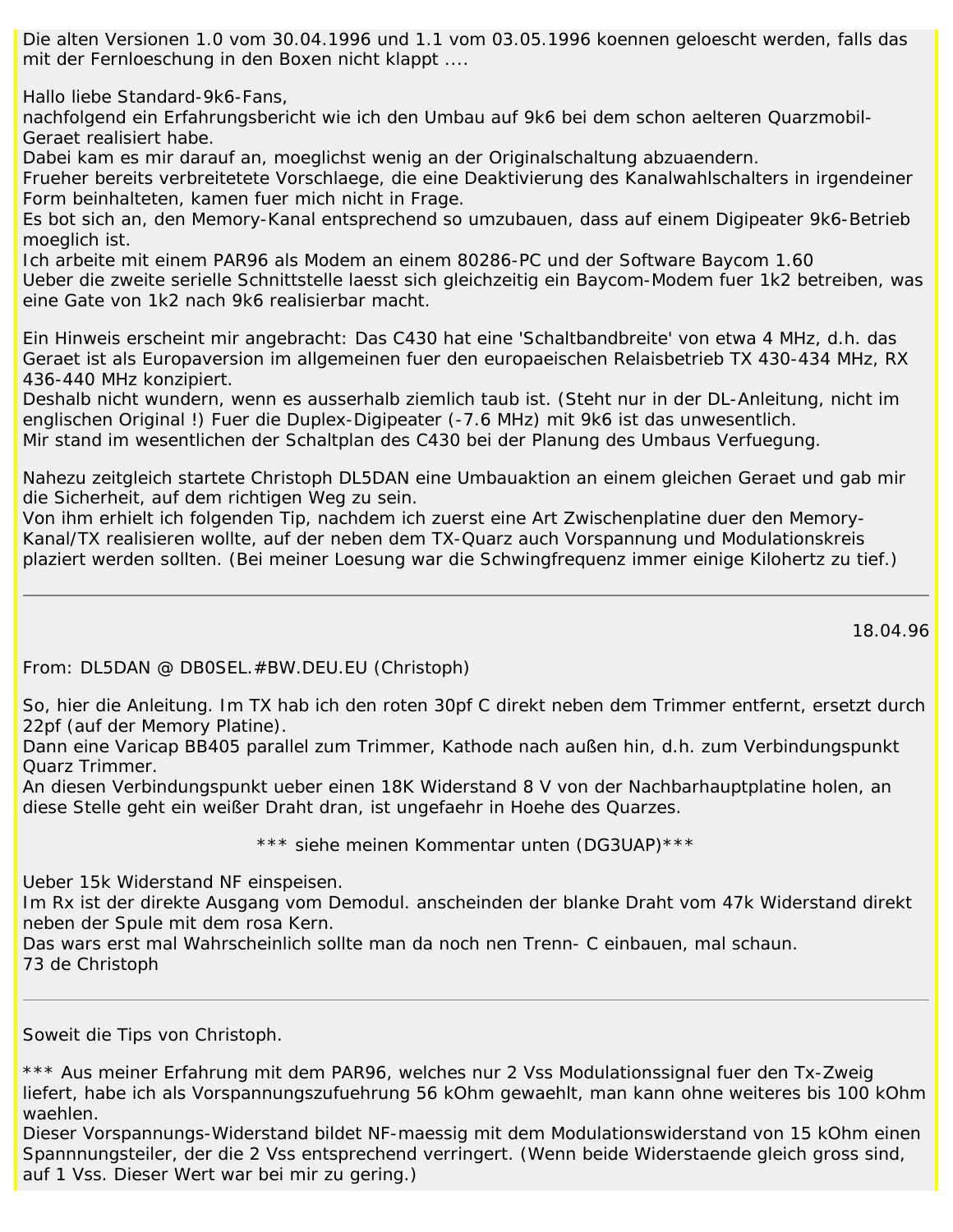Wegen der HF-Entkopplung sind die Widerstaende moeglichst KURZdraehtig an der Tx-Memory-Platine anzuloeten, sonst wirkt der 'lange' Widerstandsdraht als L oder C und verursacht alle moeglichen 'Dreckeffekte'.

Ich empfehle folgende Vorgehensweise:

Bestueckung des Memory-Kanals Tx/Rx mit den PR-Kanalquarzen und umschalten auf den Memorykanal am Mikrofon.

Ein kurzer Probeabgleich der Trimmer, ob die Empfangs- und Sendefrequenz sauber einstellbar sind, indem eine Dummyload an der Antennebuchse angeschlossen wird.

Die Sendefrequenz sollte mit Hilfe eines Frequenzzaehlers geprueft werden, Empfang laesst sich auch durch Abgleichen auf maximalen S-Wert beim Empfang des Digipeaters testen.

Dazu muss natuerlich eine Antenne statt der Dummyload dran :-) Evtl. eine Handfunke mit Dummy als Messender nehmen und das C430 (evtl ohne angeschlossene Antenne) auf maximalen S-Meterausschlag abgleichen.

Der Rx-Zweig braucht danach nicht erneut abgeglichen zu werden.

Ob man nun zuerst den TX- oder Rx-Zweig anpackt ist gleichgueltig, nur sollte man in Stufen vorgehen, falls es ploetzlich 'nicht mehr tut' wie beabsichtigt. Und das Ganze aus einem strombegrenzten Netzteil (12 V/2,5 A) speisen, bei einem Bleiakku bleibt im Kurzschlussfall moeglicherweise nur ein kleines Haeuflein schwarze Asche zurueck ....

Tx-Zweig:

Der 30 pF-Kondensator ist recht gut zugaenglich, ohne die Tx-Memoryplatine auszubauen, wenn man einen kleinen Loetkolben verwendet. (Von hinten, d.h. der Loetseite erhitzen und den Kondensator mit einer Pinzette herausziehen.) Wenn noetig, mit Entloetlitze die Loecher wieder frei machen. Als Ersatz dann 22 pF (oder, falls die Frequenz je nach Quarztoleranz vorher nicht schoen mittig einstellbar war mit etwa gleichen max. und min. Werten, 18 pF) einbauen. Mit der Kapazitaetsdiode BB405 (2 ... 11 pF, siehe Datentabelle unten) erreicht man dann wieder 30 pF wie gehabt.

Diese Kapazitaetsdiode wird extrem kurzdraehtig auf der Trimmerunterseite angeloetet, Kathode ('Ring') nach aussen ! An die Kathode muessen auch der Modulations- und Vorspannungswiderstand. Die Vorspannung (ca. 8...9 Volt) habe ich der Einfachheit halber vom Modulationshub-Poti (R350) durch einen duennen von oben am Potianschluss angeloeteten Litzendraht abgenommmen , an den 56 ... 100 kOhm-Widerstand gefuehrt und mit Schrumpfschlauch isoliert.

Alternativ kann ein Spannungsregler 78L08 in der ueblichen Standardschaltung verwendet werden, um aus den 12-14 Volt Betriebsspannung die 8 Volt Vorspannung zu erzeugen. Laut Versuchen von Christoph, DL5DAN, laesst dich das TX-Delay so von 15 auf unter 10 reduzieren, da die Spannung der Varaktordiode auch in den Sendepausen stabil bleibt und ein Einschwingvorgang entfaellt. Der Eingang des Spannungsreglers muss gegen Schwingneigung mit einem 0,1 uF-Kondensator abgeblockt werden, am Ausgang ist ein 1 ... 4,7 uF Tantalelko (12 V Spannungsfestigkeit) notwendig. Wer nur einen 5 Volt-Regler hat, kann in den Massepin eine Z-Diode fuer 3,3 Volt (z.B. ZPD 3,3) einschalten und den Regler so auf 8,3 Volt hochlegen. Dann sollte am Reglerausgang aber noch ein 1 kOhm-Widerstand fuer einen stabilen Vorstrom durch die Z-Diode sorgen (ca 5 mA).



Die einpolig abgeschirmte Modulationsleitung habe ich an den laut Schaltplan freien Pin 5 der 9 poligen ACC-Buchse gefuehrt. Das ist ein bisschen eine Fummelei.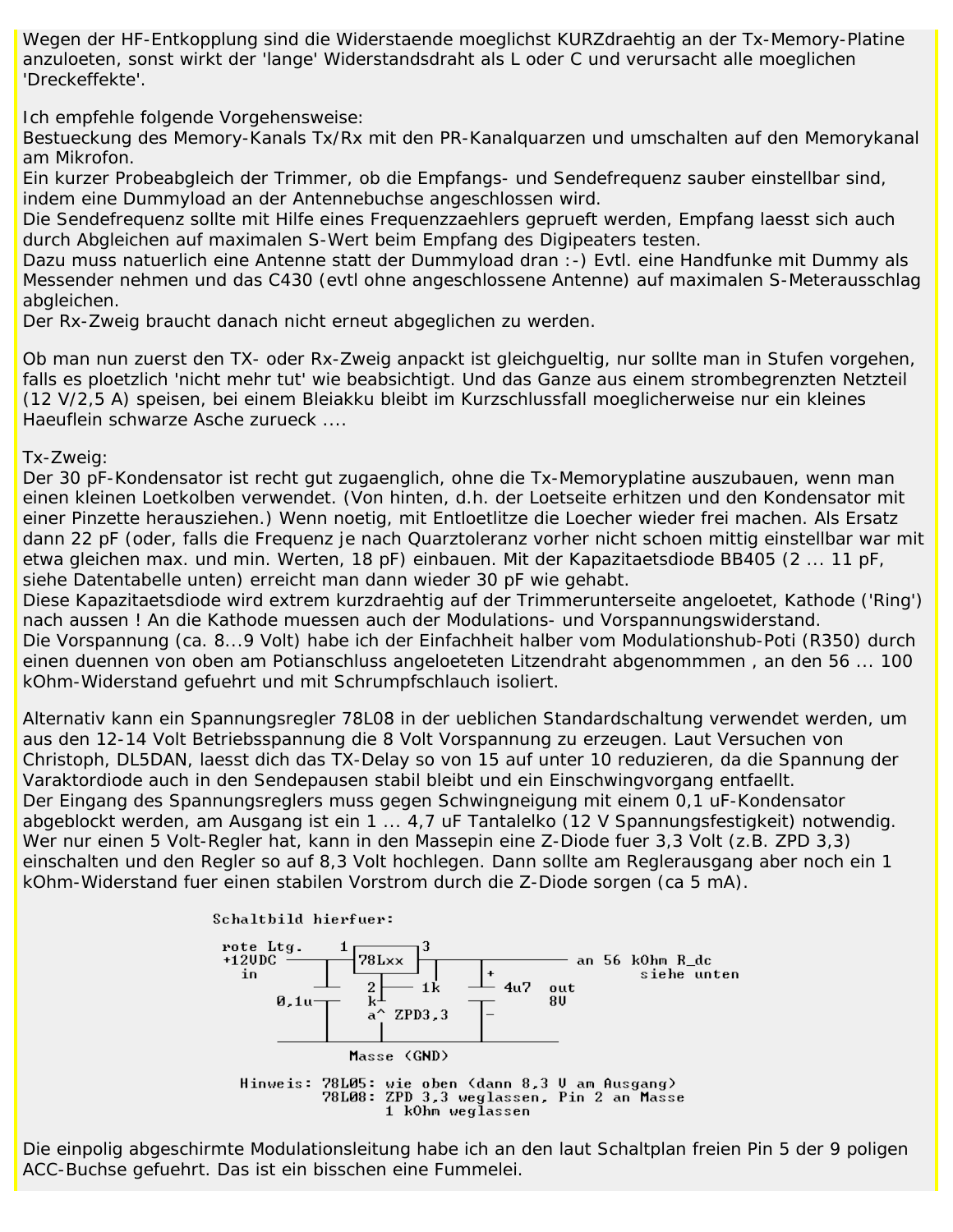(Bei mir fuehrte nach einer Aenderung des Geraetevorbesitzers an diesen Pin der Kollektor des Busy-Lamp-Schalttransistors Q121/2SC1213. Ich konnte auf diesen Draht zurueck greifen, so dass ich nicht mit dem Loetkolben an die ACC-Buches AT-5 musste.) Ich habe ein Stueck RG 174-Kabel zur weiteren Verkabelung verwendet.

Die Abschirmung muss beidseitig (!) an Masse gelegt werden, sonst brummt es. Am besten an die Masse der AT-Buchse (Pin AT-1) und an die Masse der TX-Memory-Platine und NICHT irgendwo anders anloeten.

Um die 8 Volt Varaktorspannung nicht zum Modem gelangen zu lassen, wird ein Koppel-Kondensator eingefuegt. (siehe unten) Nun kann schon ein Test gemacht werden:

C430 an Dummyload anschliessen und ein zweites Funkgeraet auf die Sendefreqenenz einstellen. Der Modulationseingang bleibt dabei frei ! (Achtung: TX =RX-7.6 MHz ,deshalb nuetzt der Testswitch nichts, er bleibt AUS.)

Zugehoeriges Mikrofon auf den Memorykanal umstellen und durch Druecken der PTT am Mikrofon senden.

Im Sendebetrieb mittels des Trimmer-C auf die Sollfrequenz einstellen, d.h. auf maximal klare Sprachmodulation, falls kein Frequenzzaehler greifbar ist. Das Messinstrument am C430 sollte auf etwa '8' ausschlagen, es zeigt die relative Sendeleistung. Die Stromaufnahme ist dabei etwa 2,5 A (bei 12 Volt).

So man hat, einen Sinusgenerator an Masse und das Signal ueber ein Koppel-C ca 0,1 uF an den Modulationseingang anschliessen. (Dranhalten oder Drahtende in AT-5 reinstecken !) Ohne Koppel-C geht nichts, da dann die 8 Volt Varaktorspannung zusammenbricht, und die Sendfrequenz (bei mir um 20 kHz) absinkt. Mittels des zweiten Funkgeraetes pruefen, ab welcher Spannung das Signal etwa gleich laut wie ein FM-Relais moduliert erscheint. Diese notwendige Spannung (messbar mit Multimeter oder Scope, (Vss=2,8\*Veff) sollte nicht ueber 2 Vss liegen, dem maximalen Spannungswert des PAR96 oder TNC.

Im Frequenzbereich 300 Hz .... 3 Khz sollte die Lautstaerke etwa gleich und noch bis etwa 6 kHz hoerbar sein.

Damit kann man den Tx-Frequenzgang grob pruefen, auch wenn das Vergleichsfunkgeraet natuerlich fuer 300...3500 Hz optimiert ist.

Rx-Zweig: \*

- Achtung, die Rx-Zweige koennen je nach Geraeteserie variieren !-

Das Empfangssignal muss direkt am Demodulator abgenommen werden. Dieser Punkt geht

normalerweise ueber R142=47 kOhm ueber eine Leitung an Pin AT-6 der ACC-Buchse.

Mit dem Ohmmeter die Leitung suchen und auf die EINGANGSseite dieses Widerstandes umloeten ! Dabei kann ein Schutzwiderstand von 1 kOhm eingefuegt werden, der evtl. Rueckwirkungen auf den Demodulator oder 'Unglueckfaelle' beim Experimentieren reduzieren kann. (Dieser ist im Schaltplan unten enthalten.)

Speziell Rueckspannungen koennen dann weniger Schaden anrichten. Schliesst man ein Scope an Pin AT-6 gegen Masse an und empfaengt ein Digipeatersignal, muss schon das 'Auge' des Digitalsignal sichtbar sein. Nicht wundern, dass das Signal sehr verzerrt ist, da der zum Lautstaerkeregler gehende Tiefpass den Anstieg stark verschleift. Bei mir hat es trotzdem mit dem Empfang und Dekodieren geklappt !

Tip fuer Oszilloscope-Einstellung: AC-Kopplung, Trigger intern, vertikal ca 1 V/Div, und horizontal ca 1 ms/Div.

Um den Einfluss des Tiefpasses zum Lautstaerkeregler zu beseitigen, habe ich den Widerstand R 141 = 1 kOhm durch 10 kOhm ersetzt.

Nun koennte man noch den Kondensator C 146= 0,02 uF durch 0,002 uF ersetzen und der Frequenzgang waere wie gehabt Richtung Lautsprecher. Ich habe bei mir darauf verzichtet, da ich das Geraet eigentlich nur fuer Packet einsetze. Schon durch die Aenderung des Widerstands ergibt sich ein sehr schoenes Augenmuster. Wer auf den Lautsprecher verzichten kann, kann einfach auch das von oben zugaengliche Drahtende von R 141 durchkneifen und hat fortan Ruhe vor dem laestigen Rauschen und qso-Gequassel auf FM-Relaiskanaelen ...

(Ich bevorzuge, den Lautstaerkeregler auf Null zu stellen. :-) Wer den 1 kOhm-Widerstand ersetzen will kann ihn besser ausloeten, wenn er ihn am oberen Ende kurz abkneift, das so verbleibende lange Drahtende des alten Widerstandes stehen laesst, und am anderen Ende aus dem Platinenloch ausloetet. Evtl. muss auch hier mit Loetsauglitze das Loch wieder frei gemacht werden.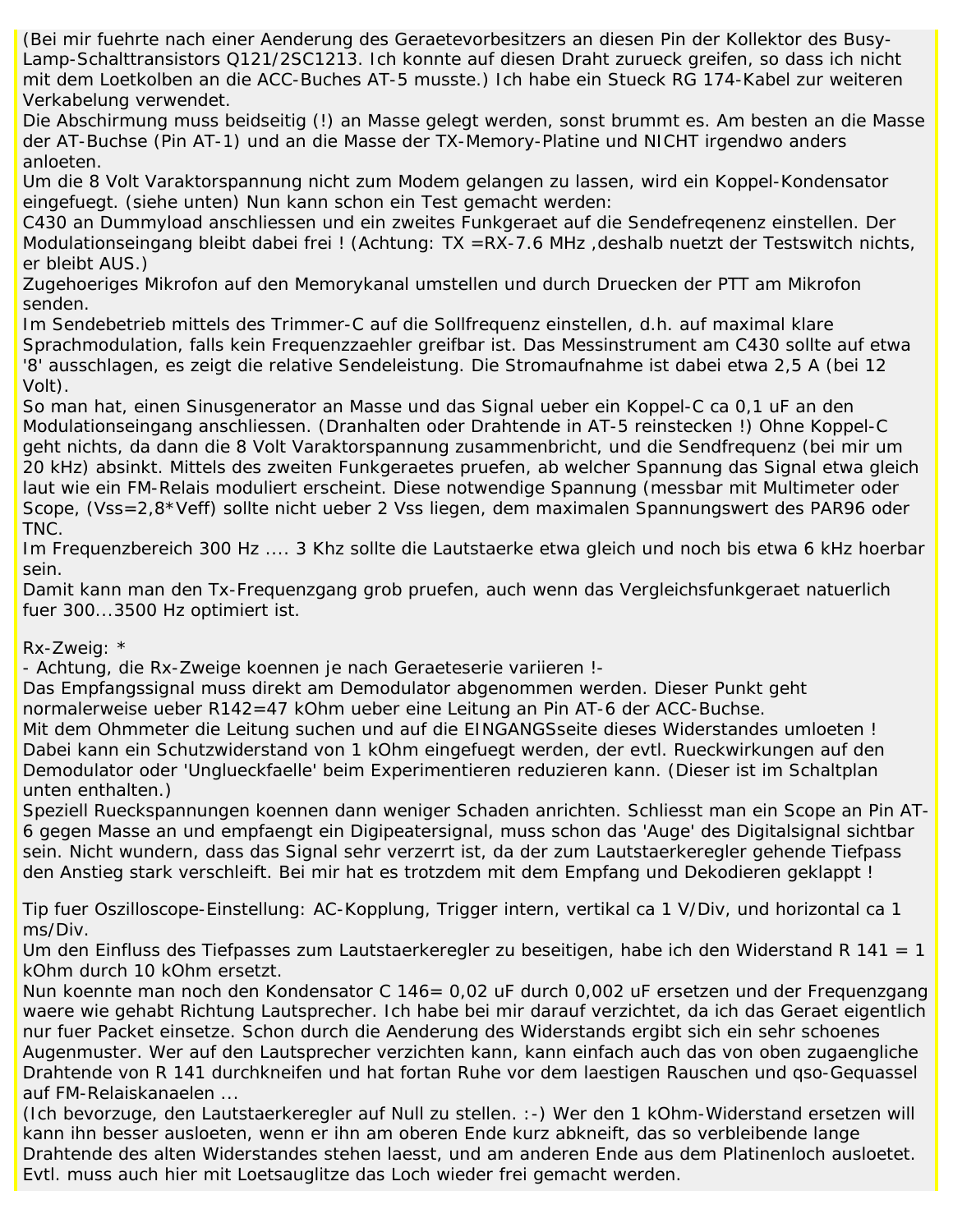Der neue 10 kOhm-Widerstand laesst sich nun mit einem Ende in das eine freie Platinenloch und mit dem anderen ans verbleibende lange Drahtende des alten 1 kOhm-Widerstandes anloeten. So kommt man mit Loetkolben einigermassen dran. Natuerlich kann man auch einfach einen kleinen 10 kOhm Widerstand in Reihe zu den 1kOhm schalten.

#### PAR96-/TNC-Anschluss:

Als Anschlusstecker dient der frueher in der Roehrenzeiten uebliche 'Noval'-Stecker. Den gibt es vielleicht noch auf Flohmaerkten oder in Omas/Opas uraltem, defekten Fernseher auf dem Dachboden ... (Er diente oft zum Anschluss der Ablenkeinheit auf der Hauptplatine).

Die Umschaltung auf den Memory-Kanal geschieht sinnvollerweise durch Anschluss des Modems an der ACC-Buchse.

Dazu ist es noetig, wie im Mikrofon, Pin 2 (Mic) mit Pin 1 (GND) ueber 10 kOhm zu verbinden. Der notwendige Widerstand kann direkt auf den ACC-Stecker geloetet werden. (siehe unten !) Dann kann das Mikrofon, welches diese Umschaltung normalerweise macht, (und bei Umschalten auf TX auch die Geraeusche und Geheimnisse im Zimmer uebertraegt ...) wegbleiben. Masse zum Modem kommt an Pin AT-1, PTT an AT-3 und Rx an AT-6.

Tx erfordert ein wenig Beachtung.

Wie ich die letzen Tage gelernt habe (siehe die Diskussionen ueber meinen Beitrag 'Ausgangselko C10 im Baycom-Modem'), geht man bei PAR96/TNC davon aus, dass eine Modulation gegen Masse erfolgt. Wer sein Modem so anschliesst wie vorgesehen, schliesst die DC-Vorspannung durch den Elko im PAR96/TNC kurz. Deshalb sollte der Elko im TNC/Modem gedreht werden und mindestens 12 Volt Spannungsfestigkeit haben.

Oder einen 100 kOhm Widerstand gegen Masse (dann findet der Elko im PAR96/TNC seinen richtigen Bezugspunkt) und einen umgekehrt gepolten Elko (22 uF/16 V) mit Plus Richtung 15 kOhm-Widerstand der Kapazitaetsdiode zusaetzlich ins C430 einbauen. Siehe unten.

Der Tx-Hub ist wie in PAR96/TNC-Anleitungen beschrieben einzustellen.

------------------------------------------------- Daten der Kapazitaetsdiode BB405B lt. Datenblatt Sperrspg. max. 30 Volt C/pF 2 5 8 13 17 UR/Volt 20 9 5 2 1 -------------------------------------------------

Die Schaltung zwischen C430 AT-Buchse und dem PAR96/TNC sieht also wie folgt aus: (ich kann hier nur die PAR96-Belegung angeben !)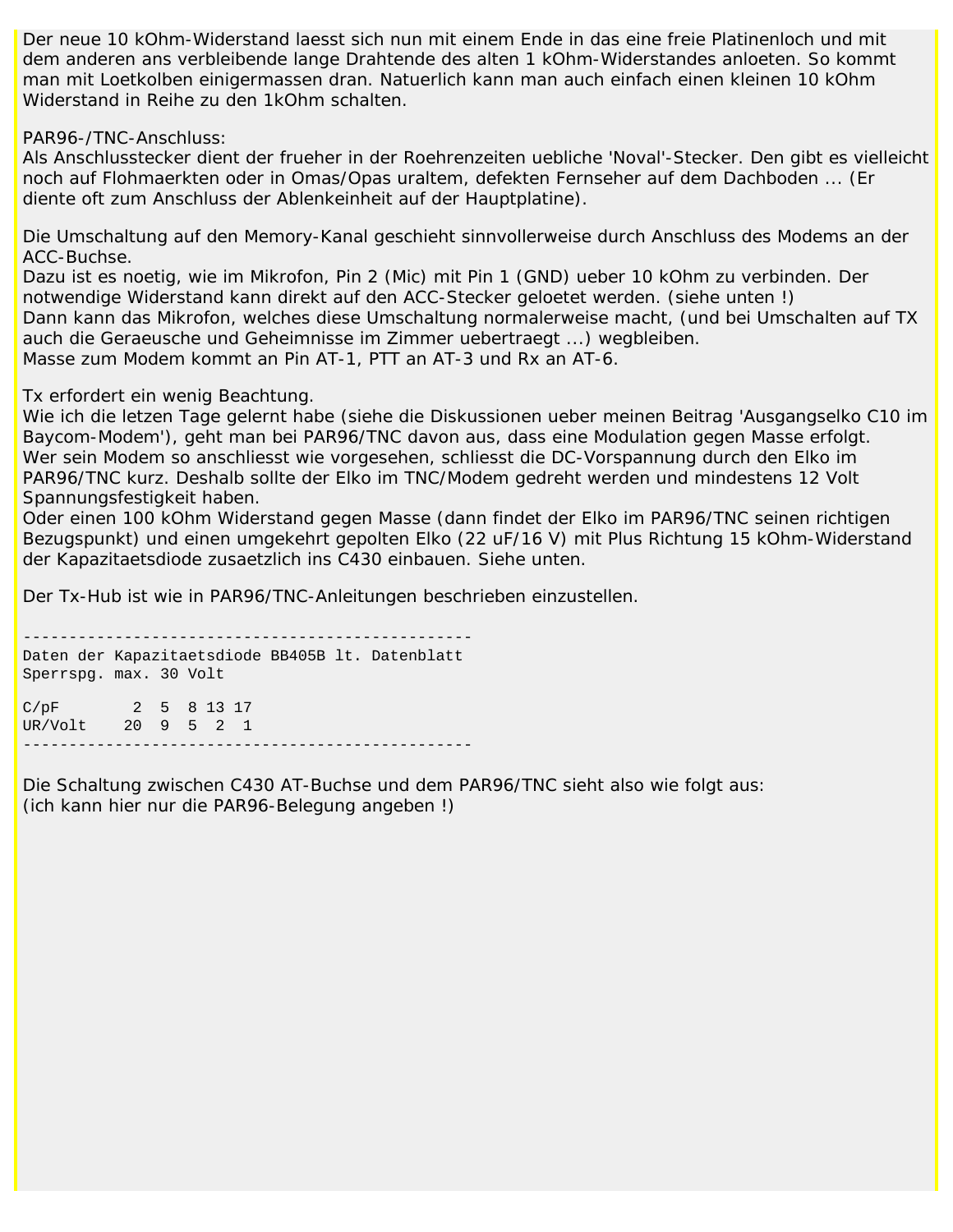

\* Nachtrag:

Von Michael (DD0UL) habe ich einen anderen Schaltplan erhalten, bei dem im Rx-Zweig hinter dem Demodulator eindoppelter RC-Tiefpass liegt. Dieser Widerstand heisst hier R 140 und muss dann von 10 kOhm auf 47 kOhm erhoeht werden. Evtl kann auch der erste Tiefpass-Kondensator zusaetzlich ausgeloetet werden.

Vermutlich gibt es verschiedene Varianten des SRC 430, in jedem Fall ist der Pin zu suchen,wo der Pin AT-6 ueber einen Widerstand angeloetet ist. Auf jeden Fall sollte das jeweils zugehoerige Schaltbild eingehend studiert werden.

Dieser Schaltplan mit einem ANDEREN Aenderungsvorschlag (ueber den Umbau des VCO-Sc halters) befindet sich in meiner Box DG3UAP @DB0RBS und kann jederzeit dort ausgelesen werden.

Die DC-Trennung im Rx-Pfad erfolgt durch den Koppelkondensator im PAR96.

Das Funkgeraet wird am besten ueber eine mehradrige abgeschirmte Diodenleitung mit dem PAR96/TNC verbunden.

Ueber eine Ader laesst sich evtl. noch die 12 Volt Betriebsspannung fuers PAR96 entnehmen, wenn ein entsprechender Pin freigemacht wird. (Siehe den Artikel von Martin, DG8UAU, ueber PARPOWER, in der Rubrik BAYCOM.)

Das Beste zum Schluss:

Wie ueblich keine Gewaehr meinerseits fuer Eure Basteleien, aber vy 55. Rueckfragen via PR werde ich soweit moeglich beantworten, kann aber natuerlich keinen 'Beratungsservice' fuer hoffnungslose Faelle garantieren :-))

Viel Spass mit PR und 9k6 wuenscht mit

<span id="page-16-0"></span>55+73 from Wolfgang, Pforzheim, DG3UAP @DB0RBS (Dok A12)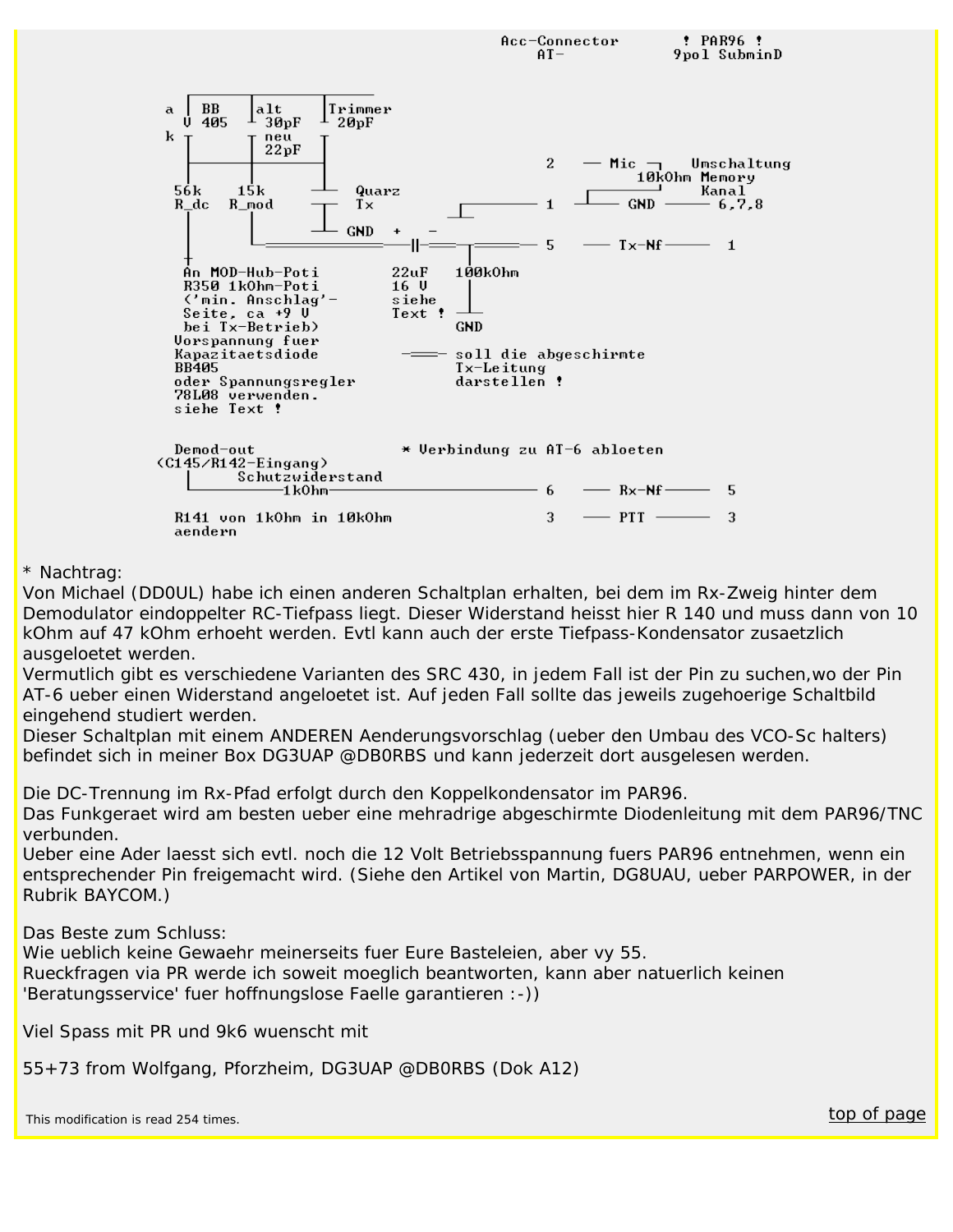## **19-07-1998 (C-450) Umbau der Handfunke C450 von Standard**

*From: DB8BF @ DB0CL*

Umbau der Handfunke C450 von Standard (baugleich ct-450 von ALAN) (vy 73 Helmut DG0XC)

- 1. Akku abnemnen
- 2. Oberteil mit Lautsprecher und Tastatur loesen . 2 Schrauben auf der Rueckwand (nicht die vom Klemmhalter) loesen und 2 Schrauben unten , in den Akku-Kontaktblechen loesen (die zum Lautsprecher hin) . Gehaeuse aufklappen.
- 3. Platine im Grundgehaeuse mit den Potis loesen . 3 Schrauben an den Ecken der Platine loesen.
- 4. Platine hochnehmen und duenne Litze an Stecker J201 Pin 13 loeten . Das ist der unterste Pin des Steckers , wenn die Funke aufrecht auf dem Tisch steht. Das die Verbindung zum Modulator.
- 5. Litze an der Seite der Platine nach oben fuehren und Platine wieder einschrauben.
- 6. Auf der Bestueckungsseite dieser Platine eine duenne Litze an den Demodulator Q201 (TK10487M) Pin 11 loeten . Das IC befindet sich unter dem Quarz in der Naehe des Squelch-Poti . Pin 11 des Q201 geht zu einem Widerstand 1K zwischen Poti und Q201 . An diesem Widerstand den Demodulator abgreifen .

| HHHHHHH          |                                  |
|------------------|----------------------------------|
| H POTI H         | SMD-Kondensatoren sind braun,    |
|                  | Widerstaende schwarz             |
| RR CC 000        |                                  |
|                  |                                  |
| C                |                                  |
| 1K CC            |                                  |
| $***$ $--$<br> C | <-- hier anloeten, wo ** steht ! |
|                  |                                  |
| R                |                                  |
| I Quarz          |                                  |
|                  |                                  |

- 7. Damit sind die erforderlichen Anschluesse im Funkgeraet gelegt . Nun geht es "nur" noch darum , sie nach aussen zu fuehren . Fuer diesen Zweck habe ich einen neue Buchse in das Geraet eingebaut . Aus einer SUB-D Buchse wurden 2 Pins herausgesaegt und mit dem Kunststoffkoerper auf etwa 4 x 6.5 mm zurechtgefeilt (Ich bin kein Fan der neumodschen Geraete , wo so Schnuere herausbaumelm) . Es ist eine SUB-D Buchse mit gedrehten Messingkontakten zu nehmen und nicht eine mit Blechkontakten !
- 8. Die Platine im Frontdeckel ist zu loesen . Lautsprecher abloeten . Sechs Schrauben (schwarze) herausdrehen . Die blanke Schraube auf der 4mm Abstandssaeule auch herausschrauben und Platine aus dem Deckel nehmen .
- 9. Nun in den Deckel seitlich oberhalb der 12V-DC-Buchse ein Loch bohren und auf 4 x 6.5 mm mit Laubsaege und Feile vergroessern . Seitenansicht :

 $I$  +-+  $I$  I I I I I +-+ I <-- 24mm von unten , 2mm von rechts I I 4mm breit , 6,5mm hoch  $\mathbf{I}$  +++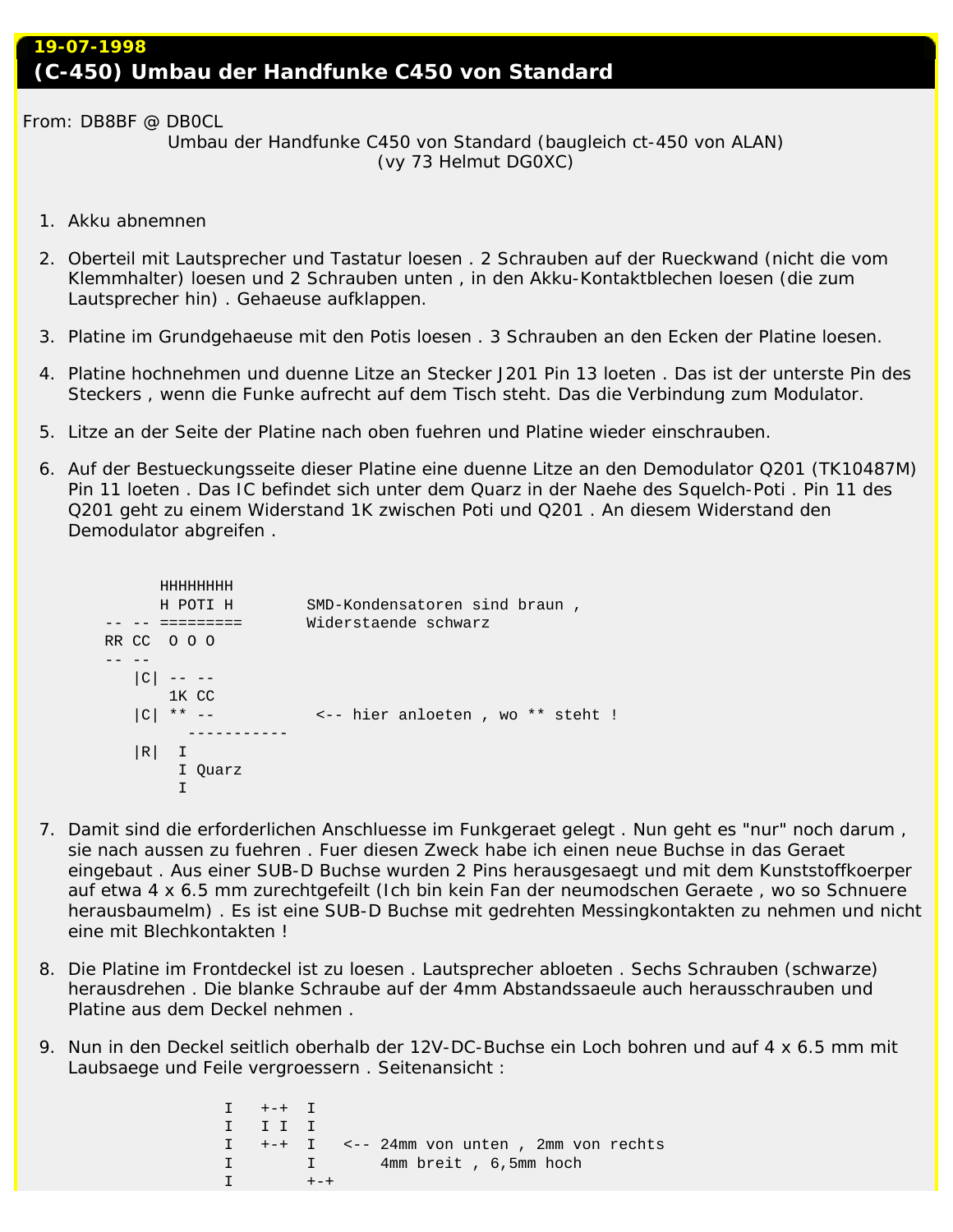I I I O I <-- 12V DC I I  $Front- I$   $++$ blende I I Geraeteinnenseite  $\mathbf I$  is a set of the set of  $\mathbf I$  is a set of the set of the set of the set of the set of the set of the set of the set of the set of the set of the set of the set of the set of the set of the set of the set of the set  $\mathbf I$  is a set of  $\mathbf I$  is a set of  $\mathbf I$ +--------+

- 10. Wenn das Loch genau passend fuer die Buchse ist , Platine wieder in den Deckel einschrauben .
- 11. Die neue Buchse mit UHU-PLUS in das Loch einkleben . Wenn noetig auch die Kontakte in den Buchsenkoerper verkleben . Sekundenkleber eignet sich nicht , da dieser in die Buchse laufen wuerde !
- 12. Beide Litzen (Modulator + Demodultor) nun an den neuen Stecker anloeten und das Gehaeuse wieder zuschrauben.

Wenn das Geraet nun eingeschaltet wird , muss an dem Pin mit dem Demodulator staendig Rauschen zu empfangen sein oder das NF-Signal der Gegenstation , wenn auf der Frequenz gesendet wird (Oszillograph).

Den C450 habe ich mit einem TNC2C von Landolt und einem 9K6-Modem von Eisch inbetriebgenommen . Folgende Strippe wurde hergestellt :

NF von Modem --> Modulator NF an Modem <-- Demodulator PTT --> Mikrophon 2,5mm Stecker Masse --> Mikrophon 2,5mm Stecker und 12V an Modem und Funke

Die NF-Ausgangsamplitude des 1200er und des 9600er Modem wurden auf minimum eingestellt . Der TNC wurde auf 9K6 Betrieb geschaltet und die Pakete vom Digi DB0VER in Verden/Aller waren auf Anhieb mitzuschreiben .

Danach wurde der Digi connected und die NF an den Modulator langsam erhoeht , bis der Digi sich connecten lies . In einem Kontroll-RX wurde das Signal des eigenen Senders abgehoert . Ein Daumenwert ist : das Rauschsignal des 9K6-Senders sollte geringfuegig leiser sein als das Rauschen auf dem Kanal bei offener Rauschsperre ohne Signal am Eingang .

Nach einigem experimentieren konnte auch eine einigermassen geeignete Jumper- Kombination fuer die Sende-NF gefunden werden . Pin23 vom 27C128 auf high , also ein Jumper gezogen . Ich konnte in dieser Stellung recht gut arbeiten . Allerdings bei sehr langen Paketen mit ca 250 Byte kam es hin und wieder zu Wiederholungen . Woran das liegt konnte ich bisher nicht klaeren .

Dann schaltete ich auf 1200 Baud Betrieb um . Dabei musste ich feststellen , dass die NF vom Demodulator nicht ausreicht , den TCM3105 ausreichend anzu- steuern , auch wenn der 10 Ohm herausgekniffen ist . Zudem leuchtet die DCD dauernd , weil vom Demodulator dauernd Rauschen kommt.

Um 1200 Baud auch arbeiten zu koennen , habe ich meine Strippe zwischen Modem und Funke erweitert : Den Demodulator aus dem Funkgeraet herausgezogen und dann die Strippe verlaengert und am Ende einen 3,5mm Klinkenstecker montiert und in die Lautsprecher Buchse gesteckt . Danach war der Betrieb ueber den Digi DB0HFT in Bremen-Mitte ohne Probleme moeglich.

Fuer 1200 Baud Betrieb die Rauchsperre schliessen (wenn nicht DCD-Kennung mit XR22xx eingebaut ist) . Fuer 9600 Baud Betrieb die Rauschsperre oeffnen und die NF-Lautstaerke auf minimum , damit nicht staendig NF oder Knackser aus dem Speaker kommen .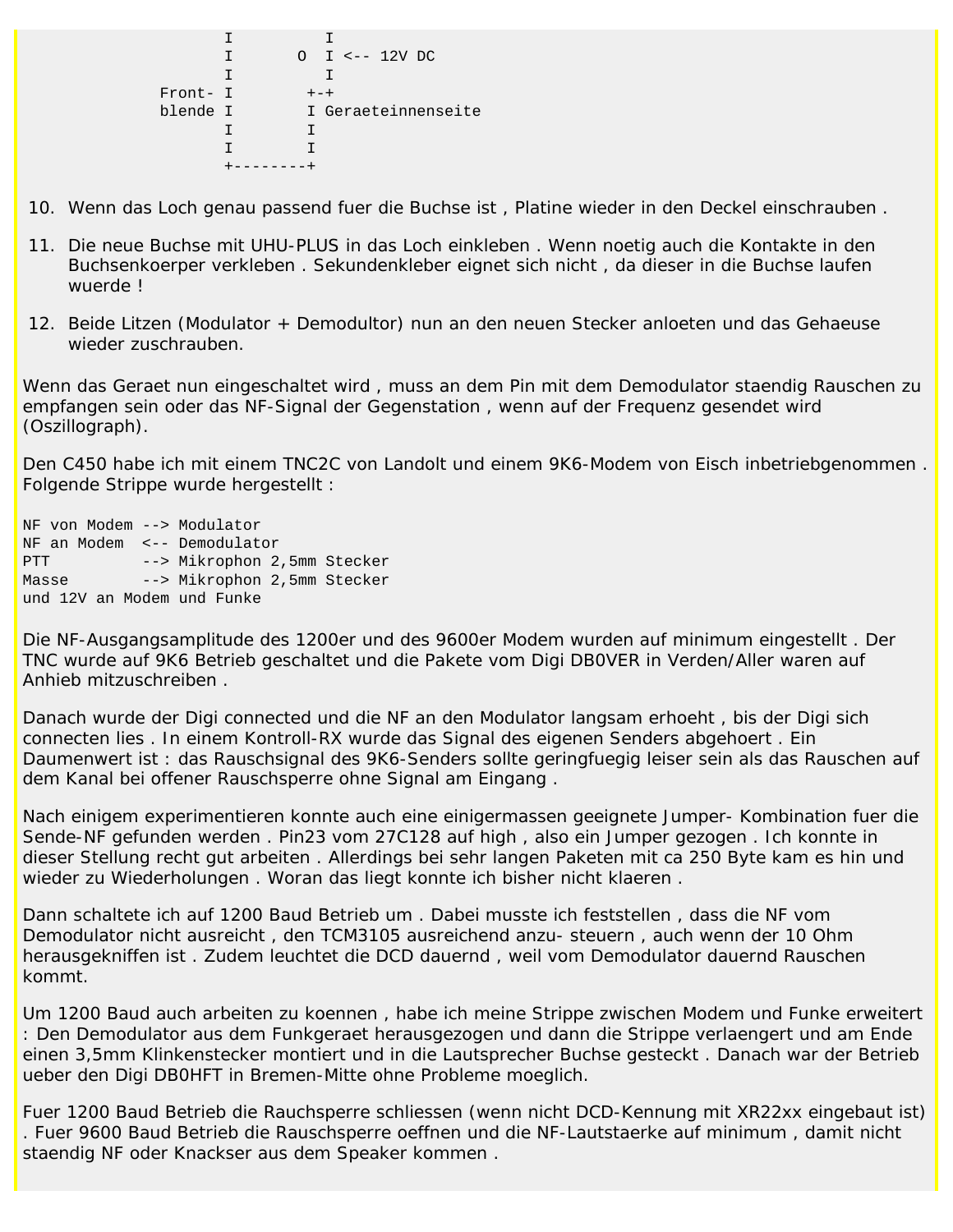Soweit die Anregung zum Umbau des C450 fuer 9k6-Betrieb . Wer genuegend Mut hat und wem die Hand noch nicht zu sehr zittert , sollte sich an den Umbau machen , der Digi dankt es mit der 8-fachen Datenrate . Die elendige Warterei an einem ueberfuellten Einstieg kann damit beendet werden . Und man kann von sich selbst sagen , dass man nicht mehr Frequenzbandverschwendung mit einem 1200 Baud Signal auf einem 25kHz Kanal auf 70cm betreibt .

Aus gegebenem Anlass weise ich darauf hin , das ich den Abdruck meiner PR- Mailboxbeitraege ohne meine schriftliche Zustimmung nicht gestattete , auch dann nicht , wenn die Quelle in Form meines Calls genannt wird .

Verfasser: Bernhard Koecklar Finkenburg 1 27321 Morsum

Bisher fuer 9k6 erfolgreich umgebaut: C500 , TS780 , FT470 , C450

Morsum den 3.7.93 , vy 73 de Bernhard , DB8BF @ DB0CL

<span id="page-19-0"></span>This modification is read 623 times. the control of the control of the control of the control of the control of page

## **30-03-2001 (C-450) 9k6 modification for the C-450, Hora C-455, Alan CT-450**

*Author: Joachim - DL1GSJ - [jseibert@hermes.desy.de.MODIFICATION.NET](mailto:jseibert@hermes.desy.de.MODIFICATION.NET)*

Modification to direct access the de-/modulator for 9k6 packet radio or **Xmit**<sub>ID</sub>

- 1. Remove battery.
- 2. Dismount the tinplate which contacts the negative battery pole (4 skrews). Remove the two skrews that hold together the two shells. Carefully separate the front shell. Take care of the cables inside.
- 3. Deskrew the PCB in the aluminum shell (3 skrews at the PCB's edges).
- 4. Locate jack J201. Pin 13 (undermost the the radio upwright) connects to the modulator. Lift the PCB and solder a piece of wire (not too short) to this PIN, the 9k6 TX-sigs will be feed in there.
- 5. Guide the wire to the parts side and remount the PCB.
- 6. Locate the demodulator Q201 (TK10487M). The IC is placed underneath the crystal next to the squelch pot. Pin 11 is connected to a 1k resistor. Solder a wire to pin 11 of Q201.

 HHHHHHHH H POTI H SMD capacitors are brown, -- -- ========= resistors black RR CC O O O  $- - |C|$  -- -- 1K CC |C| \*\* -- <-- solder wire at location marked \*\* -----------  $|R|$  I I xtal  $\mathbf{I}$  is a set of the set of the set of  $\mathbf{I}$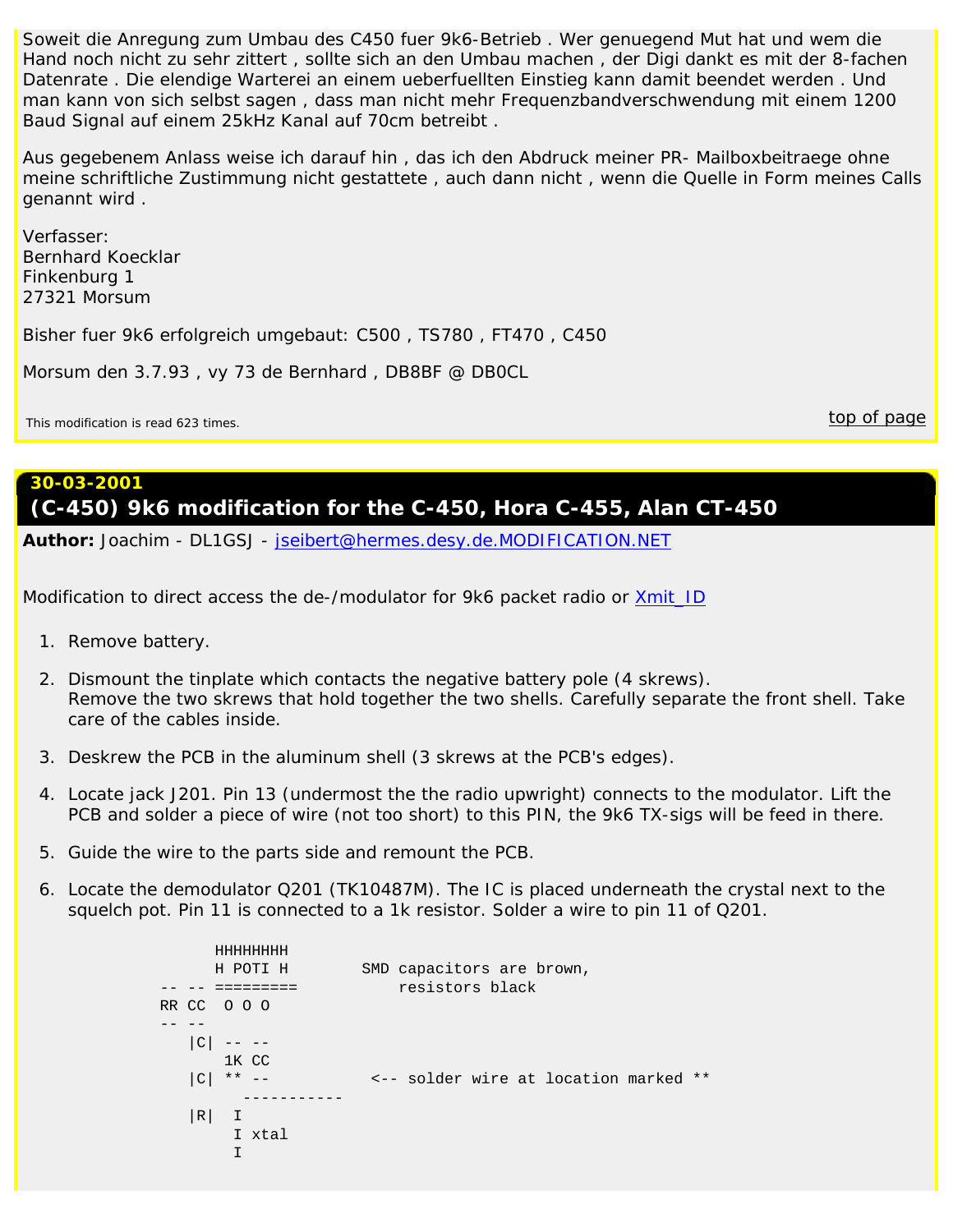7. The two wires now should be lead to the outside. Locate the 12V input jack, above it, there is a capacitor. Above this capacitor there is enough room at mount a small jack in the side of the plastic front shell.

I decided to use 2 pins of an IC socket (high quality!). You only need to drill 2 holes with 1mm diameter, stick the pins through whose and fix the pins by heat and/or hotglue. Solder the wires to the pins (least possible heat, the HT's plastic will melt elsewhise!).

**Warning.** Regardless what other modifications are telling you, do not dismount the display and keypad PCB! I did so, for better drilling (really not necessary!), the LCD and it's rubber connector fell off, and it took me a night to get the display back to life.

In case you turn on your radio, after the successful mod, an nothing happens, it has to be reset. Switch it off and turn it on again whilst pressing the function key (obove PTT) and keypad 3. This will also extend the frequency range. The same procedure with other keypad numbers will give different frequency ranges.

This text was originally written in German by Bernhard (DB8BF), translated, shortend and enriched with own experiences with the Hora C-455 HT.

Please respect the regulations.

- --- Modification at your own risk! ---
- 73, Joachim (DL1GSJ)

<span id="page-20-0"></span>This modification is read 657 times. the control of the control of the control of the control of the control of page

## **19-07-1998 (C-4800) Umbau C-4800 auf 9k6**

Hallo User mit Standard C4800 Allmode Gerät!

Nachdem sich keiner auf meinen Hilferuf gemeldet hat mußte ich selber den Umbau auf 9k6 probieren und die Punkte suchen.

Hier nun das Ergebnis:

RX-Anschluß:

CR 81 =0,0039 µF auf RX Platine neben IC QR 15 MC 3357P suchen. (neben dem LS-Magneten) Von Pin 9 geht ein RR 91 = 390 ohm zum CR 81 Am CR 81 den RX-Anschluss anlöten.

Ist etwas kritisch, aber es geht.

Wer den Punkt nicht findet kann auch an Punkt 9 des IC QR 15 einen Widerstand 390 ohm anlöten und dann ein C mit3900 pF gegen Masse löten.

 16 9 - - - - - - - - <--#####-----|---------------> RX NF | QR 15 | 390 ohm --- C=3900 pF | MC 3375P | | - - - - - - - - - 1 8 Masse

TX-Anschluß: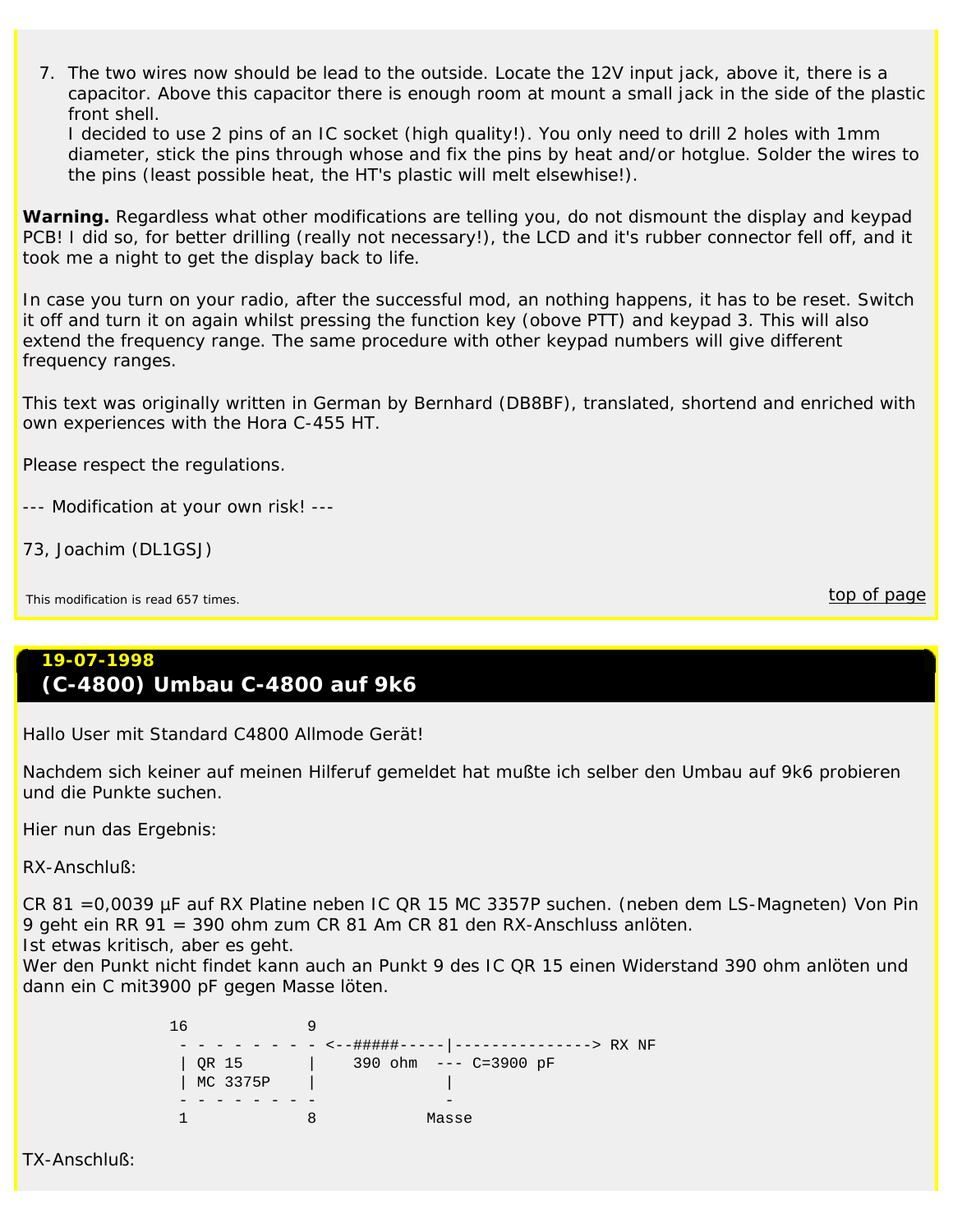L 401 suchen. -Im Gehäuse, das L-förmig mit einem Abschirmblech zugelötet ist Im L-Knick ist ein roter Draht an einem Durchführungs- Kondensator angelötet. (C 401 = 1000pF) Draht ablöten und Verbindung mit einem R = 4K7 Û wieder herstellen. An dem 4k7 in Richtung C 401 vorher eine Öse drehen. An diesem Punkt ein C = 0,47 µF anlöten und hier die Sender-NF einspeisen. Bitte unbedingt den HUB kontrollieren!!!!! Mit einem Modem von Landold (TNC2C mit 9k6 Modem) gab es keine Probleme (HUB 5,5 KHz)

Bremen d. 21.11.92 17:00 Uhr

73 de DJ9OD @ DB0CL in Bremen

<span id="page-21-0"></span>This modification is read 258 times. This modification is read 258 times.

## **19-07-1998 (C-500) C-500 für 9600**

#### *de DD0KF @ DB0IZ*

#### Hallo C500 Besitzer.

Aufgrund eines Schaltungsvorschlages zum Umbau eines C500 habe ich auch probiert, mein C500 an ein G3RUH-Modem mit 9600 Baud anzuschliessen.

Es folgt zuerst ein Testbericht und anschliessend die von mir verwendete modifizierte Schaltung.

## 1. Testbericht.

Das G3RUH-Modem erfordert ein Funkgeraet, dass nach einer Modifikation in der Lage ist, ein Signal im Bereich von 0 Hz bis ca 7200 Hz moeglichst linear zu uebertragen.

Das C500 erfuellt, wie die meisten Handfunkgeraete, diese Bedingungen nicht. Zum Vergleich : Fuer eine Sprachuebertragung wird nur ein Frequenzbereich von ca. 300 - 3400 Hz benoetigt.

Es ist Aufgrund der Schaltungstechnik nicht moeglich, sehr niedrige Frequenzen zu uebertragen, so dass mit Fehlern bei der Uebertragung zu rechnen ist. Ziel meiner Messungen war es, herauszufinden, ob trotzdem ein sinnvoller Einsatz des C500 fuer 9600 Baud gegeben ist.

Zu diesem Zwecke habe ich Messungen mit 2 Funkgeraeten durchgefuehrt.

Ich habe leihweise ein FT790R, passend modifiziert, als 2. Geraet verwendet. Dieses FT790R ist aufgrund seiner andersartigen Sendeaufbereitung bestens fuer dieses Uebertragungsverfahren geeignet. Ein Oszilloskop wird zum Betrachten des Augendiagramms verwendet, um die Signalverzerrung der Ubertragung und den Stoerabstand beurteilen zu koennen.

Fuer die nachfolgenden Tests ist natuerlich eine freie Frequenz erforderlich, um Stoerungen anderer auszuschliessen und Messfehler zu verhindern !!

## 1.1 Empfaenger C500

Zuerst habe ich durch senden mit dem FT790R den Empfaenger (auch den Sender des FT790R) des C500 getestet. Es werden definierte Daten gesendet und am Empfaenger auf Richtigkeit ueberwacht. So kann man eine Fehlermessung der digital uebertragenen Daten machen. Das Augendiagramm sieht sehr gut aus bei der Verwendung der Audio-Loopback-Filterkurve. Es ergab sich waehrend der Messzeit (mehrere Minuten) kein einziger Fehler. Eine bessere Filterkurve konnte ich bei den 16 moeglichen Filterkurven des G3RUH-Modems nicht ermitteln, es sind aber ca. 4 gleichwertige enthalten. Es waren auch keine Fehler zu erwarten.

## 1.2 Sender C500

Hier ist es zuerst einmal notwendig, das Poti am Modem so einzustellen, dass der Sender nicht uebersteuert ist. (Wesentlich geringerer Pegel als das FT790R).

Bei uebersteuertem Sender ist natuerlich keine Uebertragung mehr moeglich. Hier wurde eine Stellung in der Mitte zwischen Uebersteuerung und Untersteuerung (am Empfaenger zu leise ankommend)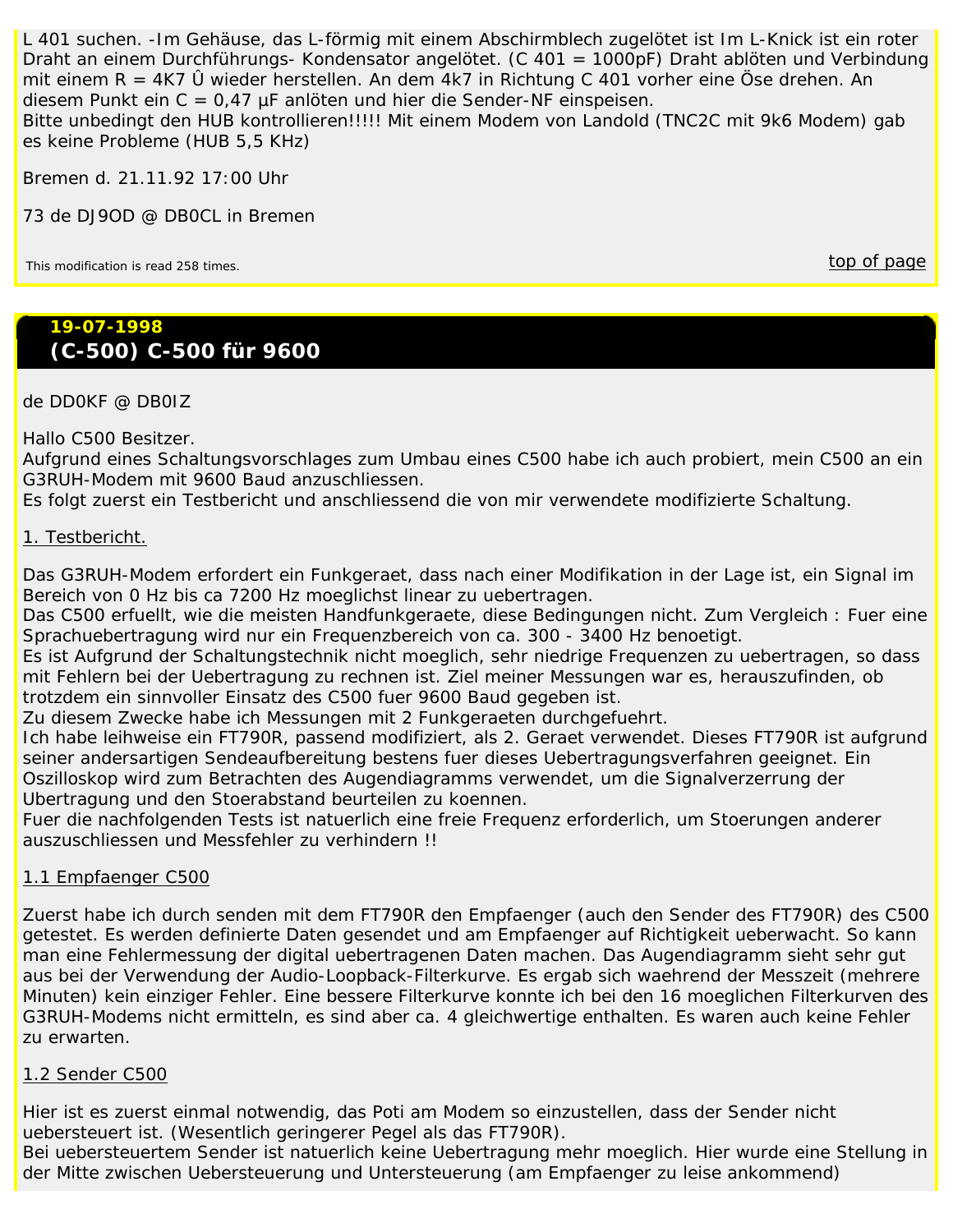gewaehlt.

Mit der oben schon erwaehnten Audio-Loopback-Filterkurve wurden die Tests begonnen. Die Fehlerrate ist so gross, dass mehrere Fehler pro Sekunde auftreten. Zum vergleich: Ein Paket hat neben dem Header noch maximal 256 Datenbytes, also mehr als 300 Bytes. 300 Bytes sind 2400 Bit. Bei eine Uebertragungsrate von 9600 Bit/Sekunde werden dann schon eine viertel Sekunde benoetigt. Fehlerfrei !!!

Bei mehreren Fehlern pro Sekunde ist kein sinnvoller Betrieb machbar. Auch zeigt sich im Augendiagramm eine inakzeptable Verzerrung.

Aber es gibt ja noch 15 andere Filterkurven.

Ich habe herausgefunden dass es eine recht brauchbare Filterkurve gibt. Hierbei habe ich Fehler nur ca. alle 3-5 Sekunden gemessen.

Auch das Augendiagramm laesst gute Datenraten erwarten.

Mit dieser Filterkurve habe ich dann auch keine Probleme mehr mit Packed-Radio festgestellt, getestet mit DB0IZ-9.

Auch laengere Uebertragungen mit maximaler Paketlaenge haben ca 80 % Erfolgsquote erreicht, also nur einmaliges Senden von 80 % der Pakete. (Es war bei diesem Test relativ viel Verkehr auf DB0IZ-9.)

| Die Verwendete Filterkurrve: |  |             |              |  |
|------------------------------|--|-------------|--------------|--|
|                              |  | G3RUH Modem | PIN am Eprom |  |
| $JMP 1 a-b$                  |  |             | 21 LOW       |  |
| $JMP 2 a-b$                  |  |             | 23 LOW       |  |
|                              |  | JMP 3 offen | 2 HIGH       |  |
|                              |  | JMP 4 offen | 26 HIGH      |  |

#### 2. Die Anschluesse zum C500

Es werden 4 Anschluesse an das C500 benoetigt.

- 1. Masse Ist am Mikrofonstecker
- 2. PTT Ist am Mikrofonstecker, Mikrofoneingang ueber Wiederstand 1 K Ohm mit Transistor nach Masse, wie auch fuer 1200 Baud.
- 3. RXout Ausgang des Funkgeraetes. Pin 11 des TK10420 ist der passende Anschlusspunkt.
- 4. TXnf Sendesignal. Am Ausgang des Mikrofonverstaerkers gibt es eine Leitung an Stecker J205 mit dem Namen MOD. Vom Modemausgang ueber eine 10 K Ohm Schutzwiederstand (Im C500 zusaetzlich eingebaut) an diesen Pin MOD angeschlossen. Das Sendesignal dieser Leitung darf ca. 600 mVolt am Stecker J205 beim SENDEN nicht ueberstigen, sonst Uebermodulation! Das sind ca. 800 mVolt ohne C500 angeschlossen !! Meine Tests sind bei ca. 550-600 ohne C500 erfolgt. (ca 450 mVolt mit C500, gemessen mit Oscilloskop bei Sendebetrieb !)

Die zusaetzlichen Anschluesse habe ich mit duennem Draht nach aussen gelegt und dort an einem flachen Stecker angeschlosssen. Nach diesem Umbau ist das C500 ganz normal verwendbar. Es sich ja nur 2 Leitungen zusaetzlich auf Stecker nach aussen gefuehrt.

Soweit dieser Erfahrungsbericht.

73 de Stephan DD0KF @ DB0IZ

<span id="page-22-0"></span>This modification is read 740 times. This modification is read 740 times.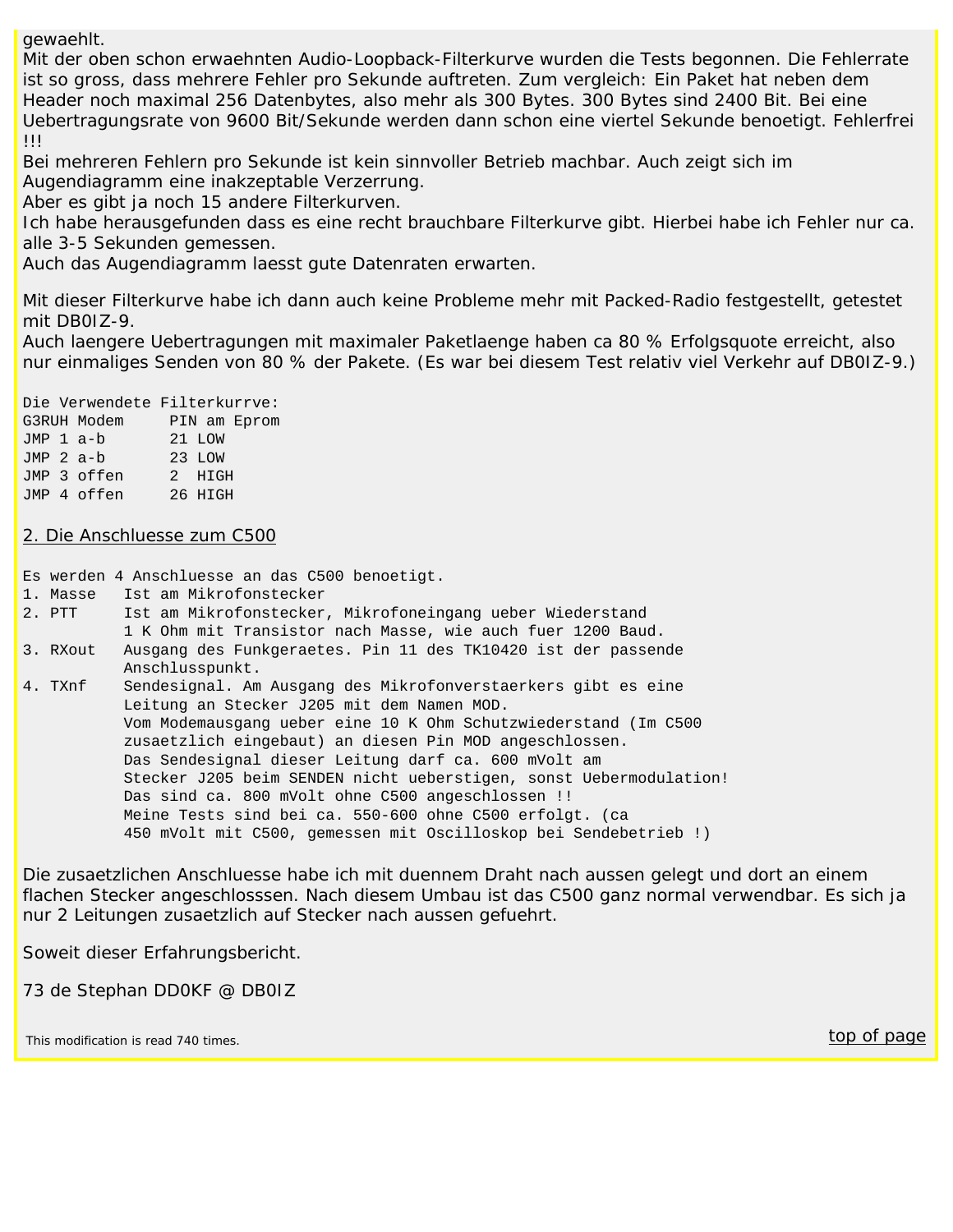## **19-07-1998 (C-500) C500 Mod Direct Drive**

*From : G4WFQ @ GB7WNM.\_2231.GBR.EU*

Hello, Klaus (DF5DU) and i have changed the STANDARD C500 for using it with a 9600 bd modem G3RUH and clones.

For the changging you need only a 2,5 mm connector with swith and a very calm hand.

The connector is placed on the speaker to the left side of the C500.

There is the most space.

The next step is to place a wire from ic TK10420 pin 11 to the groundpin of the connector. This is one disadvantage to change the C500 in this way : every time is the signal from pin 11 on the connector. To modulate the C500 you must cut the wire MOD at J205.

The wire going to the vco is connected to the pin of the connector,that has contact to the top of the plug which will be inserted.

The other side of the connector leads to J205.

The vco is now modulated,when the connector from the modem is plugged in.

You can use the C500 in normal way.

Klaus and i have tried a connect with the C500 and 9600 bd modem and it worked with very low signal at once.

Ptt and ground is connected to the normal connector on the top of the handy.

So,much fun in changing the C500. If there are any questions write to me or Klaus @ DB0OQ. 73 de Roland DF3LZ @ DB0OQ

<span id="page-23-0"></span>This modification is read 770 times. the control of the control of the control of the control of the control of page

## **19-07-1998 (C-508) Standard C508A TX 115-164 & 400-464**

The following procedure involves removing the lithium battery which saves your memory channels. Note any memory channels you wish to save -- you will have to re-enter them. Also note the placement of the battery before you remove it, since you don't want to put it back in the wrong way.

Remove the 4 screws from the back of the radio and separate the front and back pieces. Be careful not to damage the flexible cable connecting the two. Unsolder and remove the lithium battery, being careful not to short-circuit it. Remove the surface mount chip resistor RD77, at the fifth pin of the CPU chip, counting up from the bottom. Two component pads above it are already empty. To permit RX of cellular, also remove the surface mount component depicted in the diagram above, way in the upper right-hand corner. Resolder the lithium battery back into place, noting that the polarity is correct. Press the reset switch, and reattach the two halves of the radio. Place the batteries back in and power on.

top right-hand corner

| |

 | | |  $+ - - - - +$  $\circ$   $\circ$  | | | # | <- remove this SM component o o | for cellular RX unlock |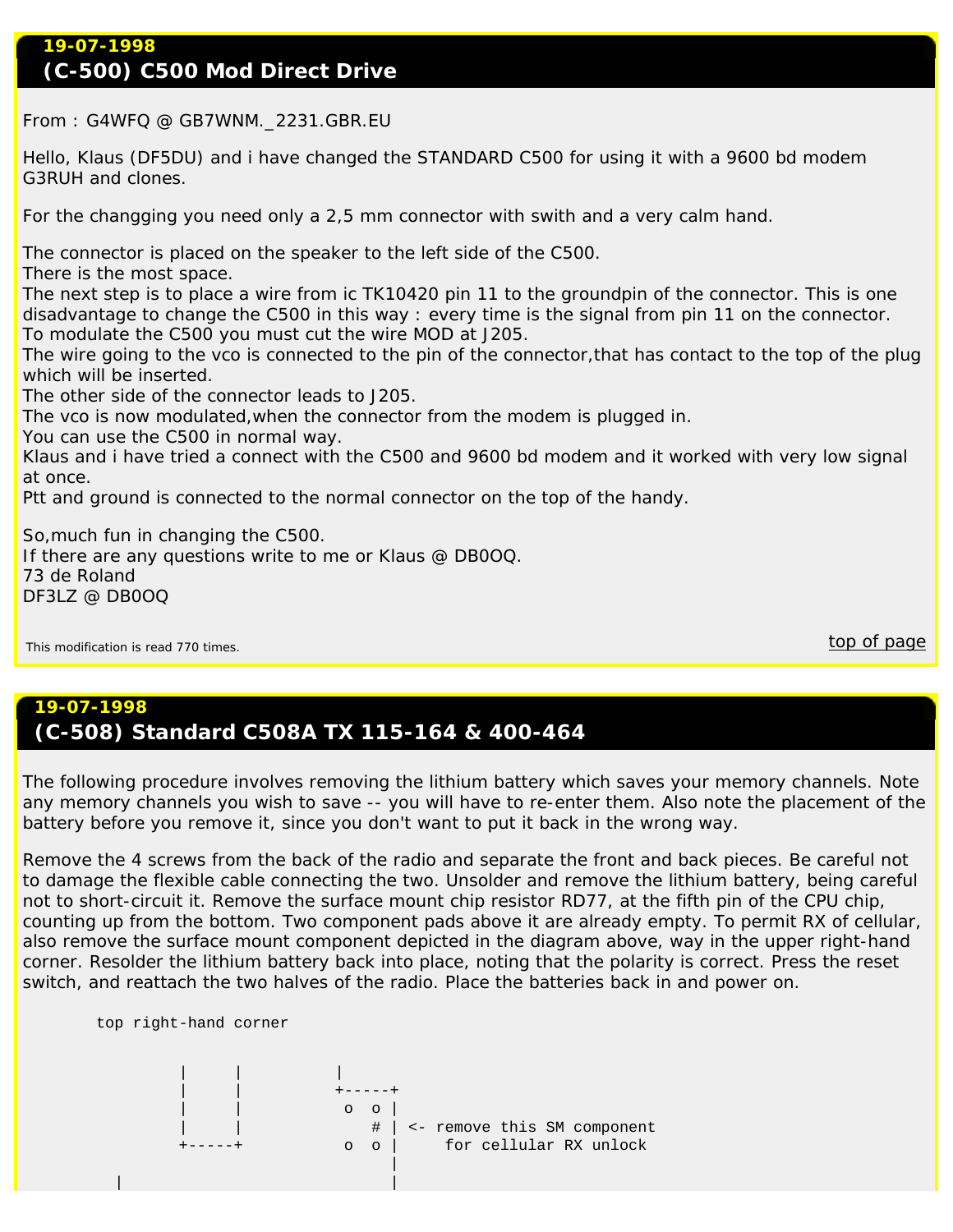

<span id="page-24-0"></span>This modification is read 607 times. the control of the control of the control of the control of page [top of page](#page-0-0)

# **12-09-1999 (C-510) Standard C510 mods to open up the TX**

The photo below shows the configuration of the radio to allow wideband TX

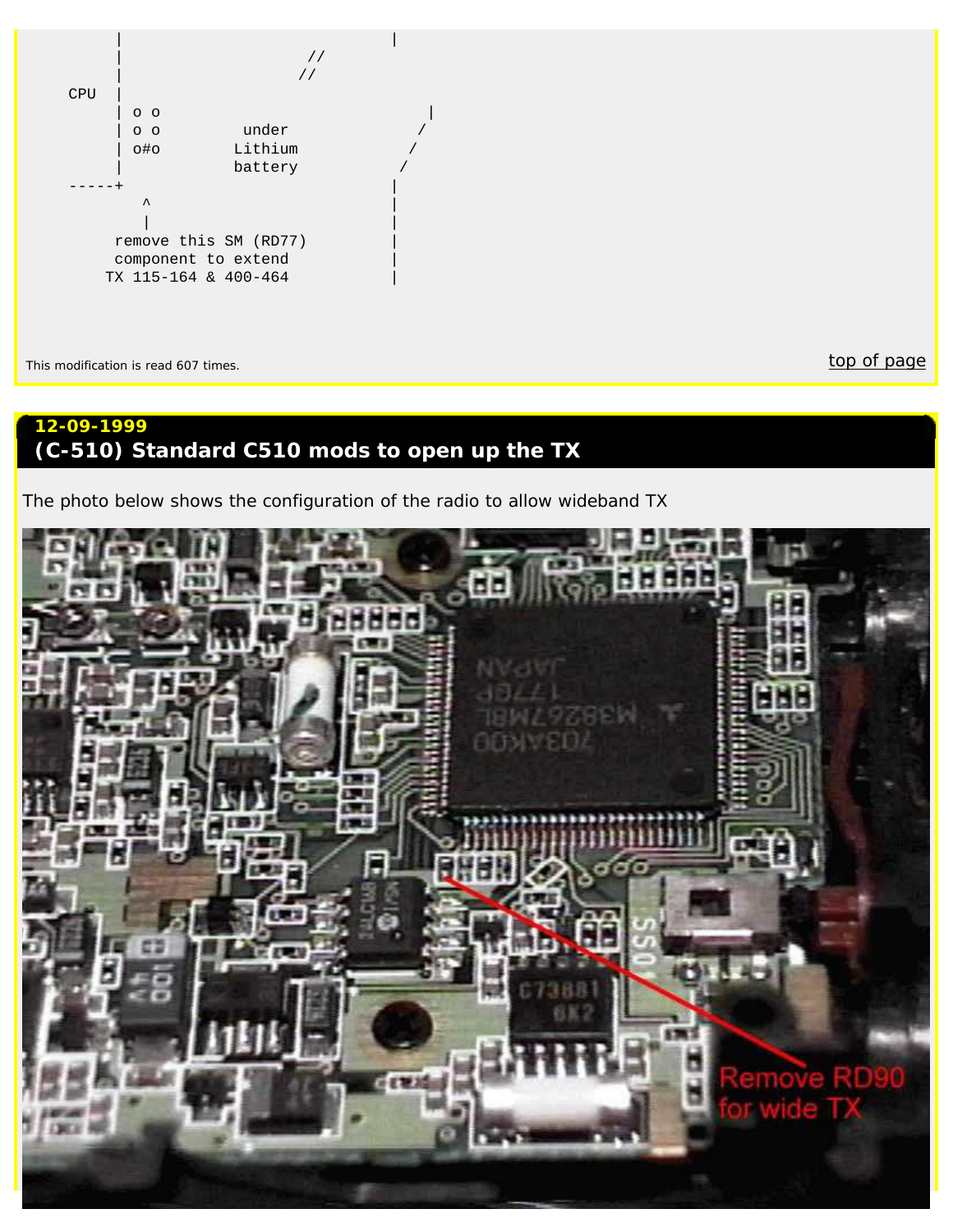After the modification, the coverage of the Standard C510 will vary from one radio to another slightly. But as a general guide line, please see below the coverage of my radio after the mod.

| <b>Display Reads</b>                         | RX in lock TX in lock |                             |
|----------------------------------------------|-----------------------|-----------------------------|
| 100 to 200MHz                                |                       | 100 to 192MHz 110 to 170MHz |
| 300 to 400MHz                                | 335 to 400MHz N/A     |                             |
| 400 to 520MHz                                |                       | 400 to 491MHz 400 to 468MHz |
| 700 to 1000MHz (with gaps) 700 to 823MHz N/A |                       |                             |
|                                              | 850 to 868MHz N/A     |                             |
|                                              | 896 to 959MHz N/A     |                             |

<span id="page-25-0"></span>This modification is read 730 times. the control of the control of the control of the control of the control of page

## **19-07-1998 (C-520) Expanding range of standard C520/C528**

If you have got a Standard C520 or C528 but dont have the other bands then just follow the insruction that are to follow.

What you get after modification:

 VHF 124.00-176.50Mhz RX/TX ~~~ 327.00-399.99Mhz RX UHF 400.00-471.00Mhz RX/TX ~~~ 820.00-899.99Mhz RX 900.00-979.99Mhz RX

- 1. Turn power on.
- 2. Press VHF button.
- 3. Press function then 0,D keys.
- 4. Release function.
- 5. Press UHF button.
- 6. Press and hold function button and while still holding function press the following keys...0,D,L,B,3,0,3,0,3,L.
- 7. To step through UHF bands repeatedly. ie 363,433,863,933 Mhz.
- <span id="page-25-1"></span>8. Press function button and then 0,3 keys.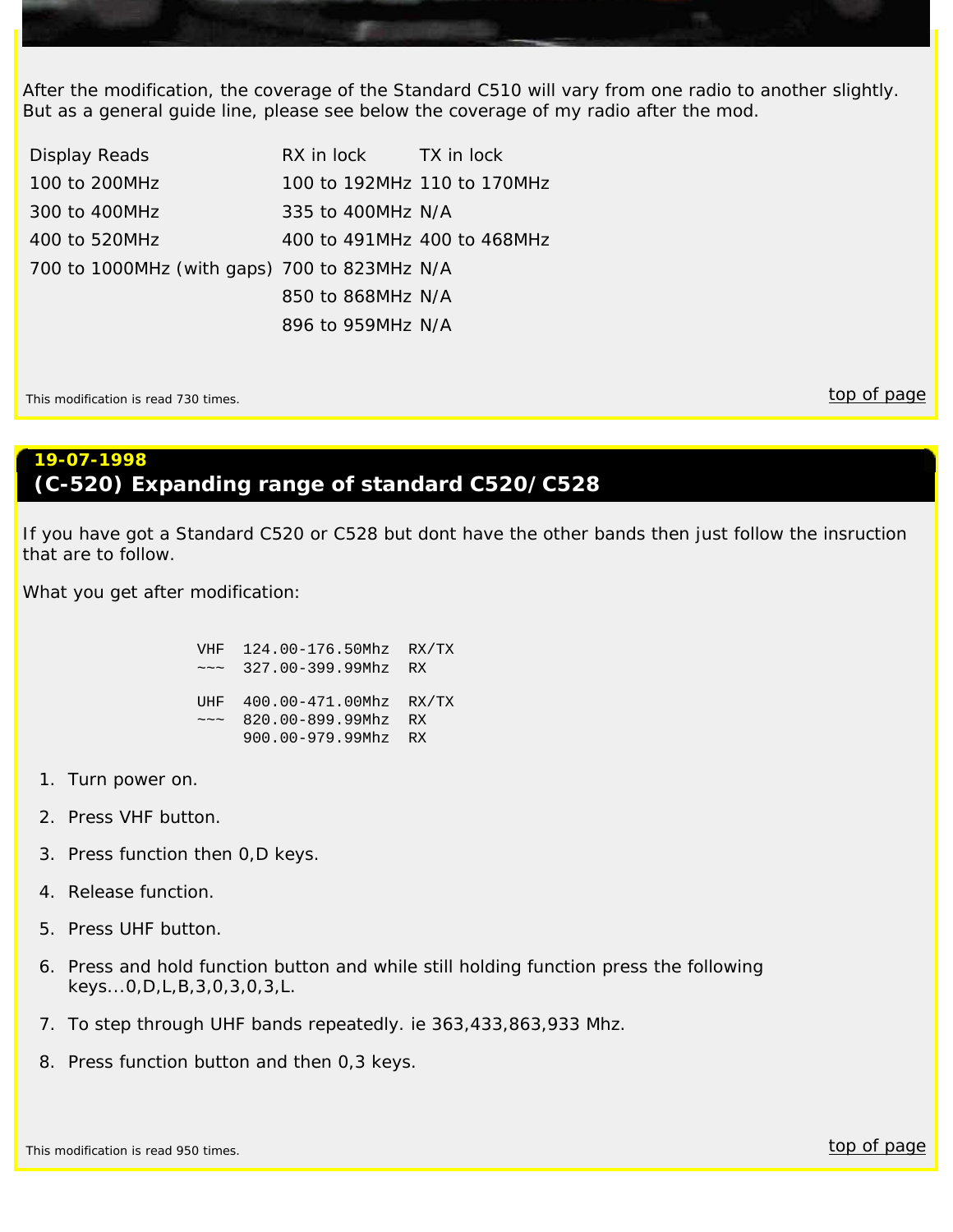## **19-07-1998 (C-520) Cloning C520,C528 over the air**

This function is only enabled if the master C520,C528 has been expanded for RX or TX.

- Press and hold FUNCTION then  $0$ ,\* then release FUNCTION.
- Press PTT and release this will send the RX/TX data to other C520/C528 over the air.

<span id="page-26-0"></span>This modification is read 785 times. This modification is read 785 times.

## **19-07-1998 (C-520) Setting band edges on VHF/UHF RX/TX**

Press and hold function button. Press 0,0 the display will change and show F and four numbers.

First two set the lower frequency larst two upper frequency.

Two change the lower and upper frequency key in 2764 the display will change to the lowest frequency .ie 127 Mhz and upper 164Mhz.

<span id="page-26-1"></span>This modification is read 839 times.  $\overline{top\}$  of page

## **19-07-1998 (C-520) Extra functions for the Standard C520/528**

Additional functions whilst in "SET MODE"

While holding the [FUNC] button press the [0/SET SB] button to enter set mode. (See Section 15 in manual).

Whilst still in set mode the following btttons can be pressed, together with the [FUNC] button, to provide the these functions

BUTTON FUNCTION [DWN/\* PS] Enter cloning mode. Transfers all memory data between 2 x C520/528`s. Tune both radios to the same frequency on one of the bands. Enter cloning mode on both radios. Press PTT on hhe radio that contains the memory data, A series of DTMF tone will be heard for approx 2 minutes. The receiving radio`s memories will now be identical to the transmitting radio.

<span id="page-26-2"></span>This modification is read 860 times.  $\overline{top\}$  of page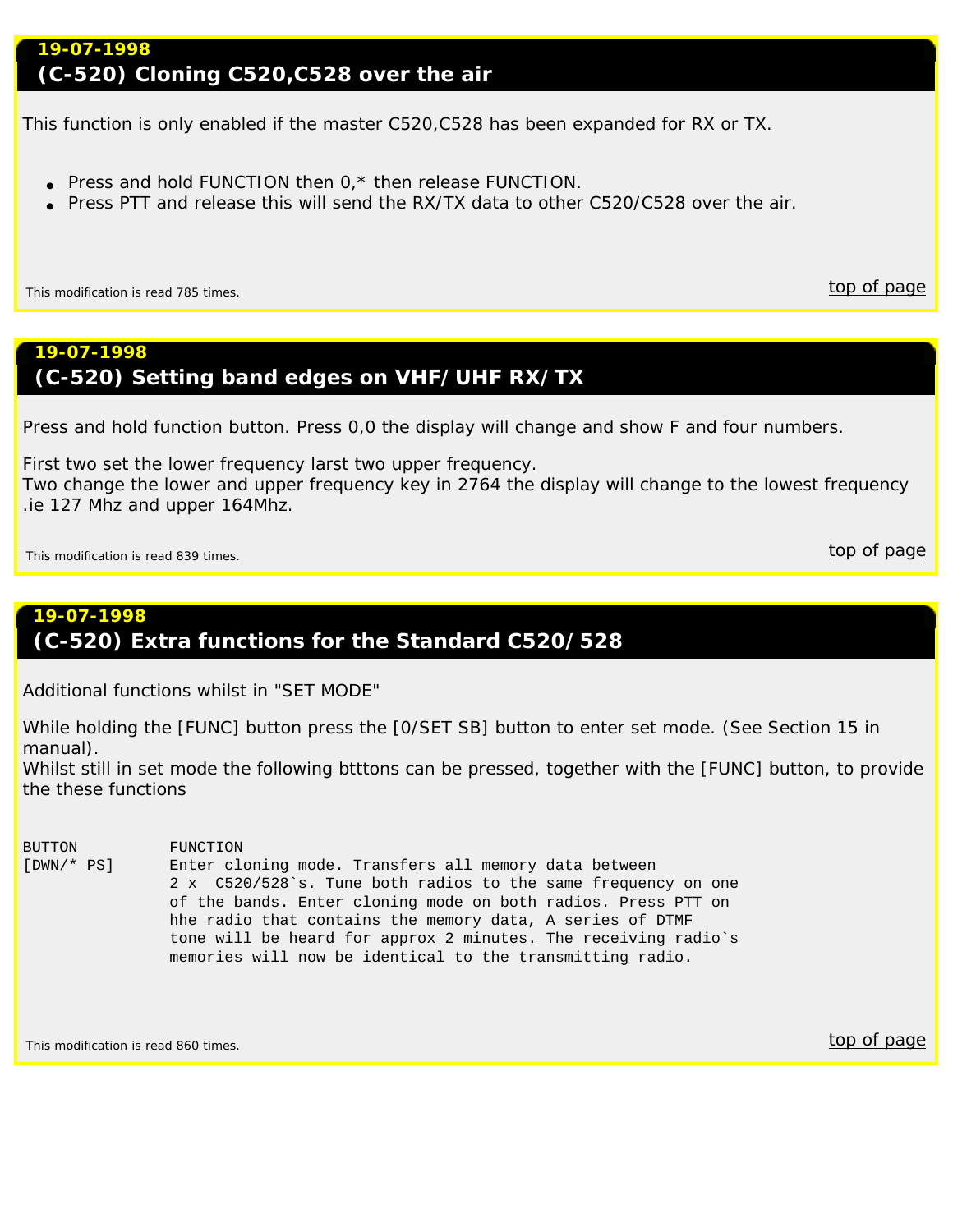Although the standard manual states that 20 memories are available split between VHF and UHF bands, in fact there are 2 memory channels for each memory number on the VHF and UHF bands. These can be used in 2 ways. One way is to double the number of simplex channels availible, another is to provide programable RX and TX frequencies for each memory number.

## **Programming separate RX & TX frequencies in one memory location**

- 1. In VFO mode select your RX frequency
- 2. Press [FUNC] and [V/M ENT] buttons together
- 3. Press the memory number to be programmed
- 4. Press [V/M ENT] button to return to VFO mode
- 5. Select your TX frequency.
- 6. Press [V/M ENT] and [FUNC] buttons together
- 7. Press [FUNC] button together with the memory number to program

"+-" Will appear in the repeater shift display to indicate that the memory channel is now in split frequency mode. Once a memory location has been put into split frequency mode it cannot be changed back to a simplex memory unless it is programmed as an extra channel (see below) or a RESET is carried out.

Pressing [FUNC] and [9/REV] will cause the RX and TX frequencies to be swapped.

## **Programming extra memory channels, extends to 40 memories.**

Program the first 10 memories on each band as per the manual. To program the additional 10 memories on each band follow the instructions below.

- 1. In VFO mode select the frequency required.
- 2. Press [FUNC] and [V/M ENT] buttons together.
- 3. Press [FUNC] and [A/CL] Buttons together. (an M will be displayed)
- 4. Press the memory number to be programmed

To recall these extra memories. Either use the rotary tunning control in memory mode, which will now cycle through all programmed memories. Or enter memory mode and press [FUNC] and [A/CL] together and the bar will appear above "M" indicator as when it was programmed, pressing buttons 0 to 9 will then recall the extended channels.

The extended memory channels can have repeater shifts and CTCSS tones programmed in to them in the normal way BUT the value of the repeater ofset and the frequency of the CTCSS tone will be the same for both of the channels stored in one memory location. i.e memory 1 and -1 will both have the same repeater ofset but if the ofset is not activated on channel -1 then it can be used as a simplex channel.

<span id="page-27-0"></span>This modification is read 782 times.  $\overline{\text{top of page}}$  $\overline{\text{top of page}}$  $\overline{\text{top of page}}$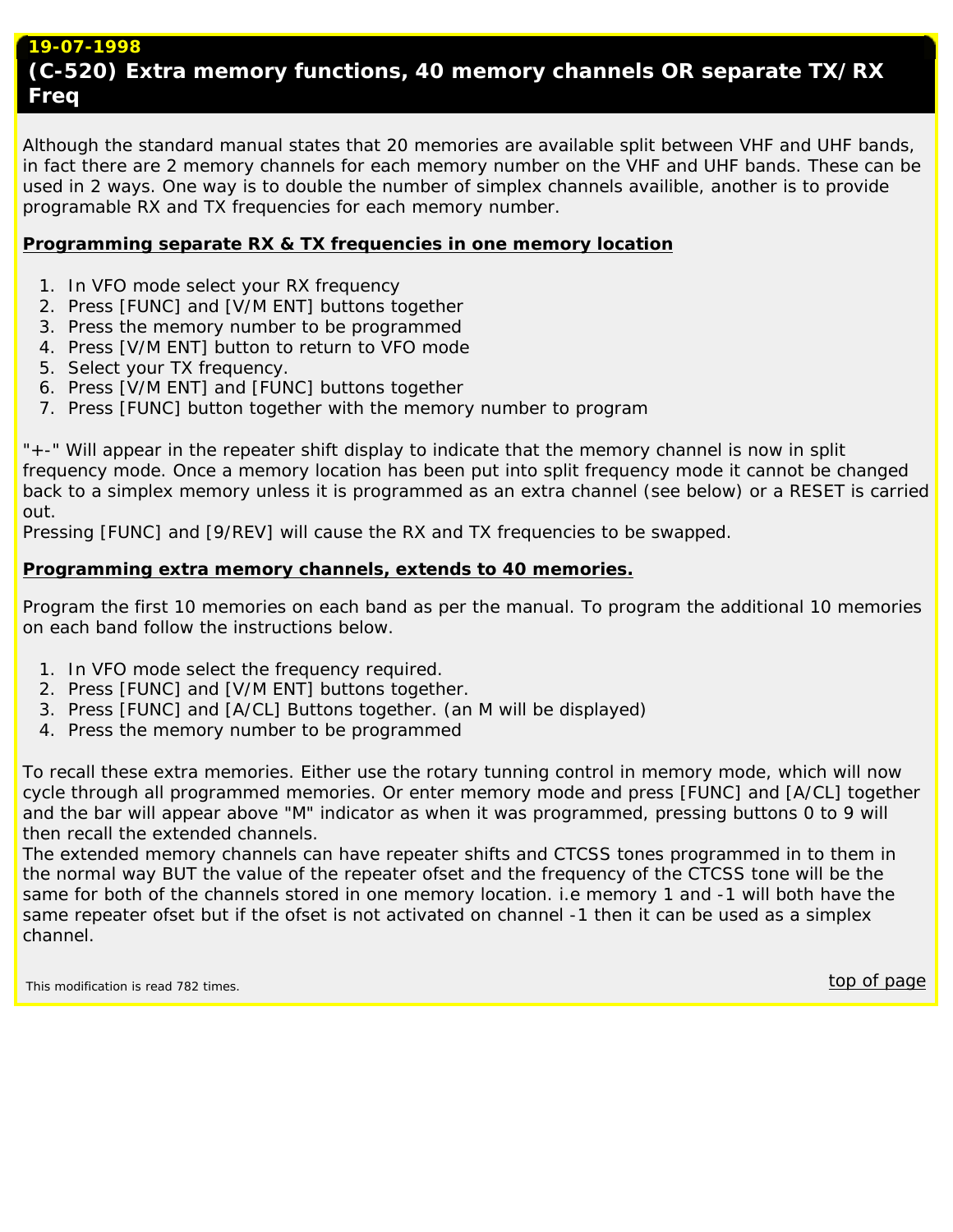## **19-07-1998 (C-520) Quick Chart**

| Standard C520/528 - Keypad Guide                                                                                                                                                                                                                                                                                                                                              |                                                                                               |                                                                                                                                                                                        |                                                                                                                                                                                                                                                                                                                                                                                                                                                                                                                    |                    |  |  |  |  |
|-------------------------------------------------------------------------------------------------------------------------------------------------------------------------------------------------------------------------------------------------------------------------------------------------------------------------------------------------------------------------------|-----------------------------------------------------------------------------------------------|----------------------------------------------------------------------------------------------------------------------------------------------------------------------------------------|--------------------------------------------------------------------------------------------------------------------------------------------------------------------------------------------------------------------------------------------------------------------------------------------------------------------------------------------------------------------------------------------------------------------------------------------------------------------------------------------------------------------|--------------------|--|--|--|--|
| ¦Key¦                                                                                                                                                                                                                                                                                                                                                                         | Alone                                                                                         |                                                                                                                                                                                        | With "FUNC" key   Key alone in set   In Set With "F"                                                                                                                                                                                                                                                                                                                                                                                                                                                               |                    |  |  |  |  |
| 0<br>ı<br>2<br>3<br>4<br>5<br>6<br>7<br>8<br>9<br>$\ast$<br>#<br>A                                                                                                                                                                                                                                                                                                            | $\overline{0}$<br>$\mathbf 1$<br>2<br>3<br>4<br>5<br>6<br>7<br>8<br>9<br> Step Up<br>  Cancel | Enter Set Mode<br>Frequency Lock <br>Battery Saver Mode<br>Select Step Size<br>CTCSS select TX/RX<br>Repeater Shift +/-<br>Reverse Split<br>Step Down Search 1MHz band<br>Memory Shift | Mute keypad bleep   Set Band Edge Limit <br> Disable Transmitter  1/5 beeps when paged Tx wait on c-b rept <br> Dual Watch Operation 1kHz entry on keypad CTCSS Scan Stop<br>Select Output Power Tx Delay on repeater Switch UHF Bands<br>Mute during squelch   4/3 digit direct fr<br>Automatic powr off   Pager Audio Mute<br>Enable tune in lock   Fast tune 1MHz/100k <br> CTCSS tone frequency Single/Dual tone MF <br> Set Tx/Rx split freq Cross Band Repeater <br>Make LAMP button REV Up/Dn keys do 10MHz |                    |  |  |  |  |
| B<br>C<br>D                                                                                                                                                                                                                                                                                                                                                                   |                                                                                               | Pager On Set Pager Codes<br>Mem Scan   Partial Memory Scan<br> Dial/Mem   Store Dial In Memory <br>VHF Tx VHF   Enable VHF Only<br>UHF Tx UHF   Enable UHF Only                        |                                                                                                                                                                                                                                                                                                                                                                                                                                                                                                                    | Extend RX coverage |  |  |  |  |
|                                                                                                                                                                                                                                                                                                                                                                               |                                                                                               | To expand Rx coverage only                                                                                                                                                             |                                                                                                                                                                                                                                                                                                                                                                                                                                                                                                                    |                    |  |  |  |  |
|                                                                                                                                                                                                                                                                                                                                                                               | VHF $F+0$ $F+D$                                                                               |                                                                                                                                                                                        |                                                                                                                                                                                                                                                                                                                                                                                                                                                                                                                    |                    |  |  |  |  |
|                                                                                                                                                                                                                                                                                                                                                                               |                                                                                               | To add 320-400,400-480,820-900,900-980                                                                                                                                                 |                                                                                                                                                                                                                                                                                                                                                                                                                                                                                                                    |                    |  |  |  |  |
|                                                                                                                                                                                                                                                                                                                                                                               |                                                                                               | UHF F+L F+0 F+B F+L F+3 A                                                                                                                                                              |                                                                                                                                                                                                                                                                                                                                                                                                                                                                                                                    |                    |  |  |  |  |
|                                                                                                                                                                                                                                                                                                                                                                               |                                                                                               | ______________________<br>To Expand Tx and Rx coverage:                                                                                                                                |                                                                                                                                                                                                                                                                                                                                                                                                                                                                                                                    |                    |  |  |  |  |
| VHF $F+0$ $F+D$ A<br>; Extends RX coverage<br>UHF F+L F+0 F+B F+L F+3 A ; Gives 300/800/900MHz<br>  VHF F+6 step to 12.5MHz A $\qquad$ ; This appears to set a special condition<br>; within the unit which is stored with F+C.<br>$F+8$ $F+8$ $F+C$<br>tune down to 144.9875 (a) i All params must be correct for it to work<br>$F+0$ $F+D$ $PTT$ $F+8$ $F+C$ ; And Store it |                                                                                               |                                                                                                                                                                                        |                                                                                                                                                                                                                                                                                                                                                                                                                                                                                                                    |                    |  |  |  |  |
|                                                                                                                                                                                                                                                                                                                                                                               |                                                                                               |                                                                                                                                                                                        | To store independent transmit and receive frequency in one memory channel                                                                                                                                                                                                                                                                                                                                                                                                                                          |                    |  |  |  |  |
| --------------------------<br>Enter receive frequency into dial<br>$F+D$<br>Enter transmit frequency into dial<br>F+D F+A F+ A                                                                                                                                                                                                                                                |                                                                                               |                                                                                                                                                                                        |                                                                                                                                                                                                                                                                                                                                                                                                                                                                                                                    |                    |  |  |  |  |
|                                                                                                                                                                                                                                                                                                                                                                               |                                                                                               | To remove independent transmit frequency from memory                                                                                                                                   |                                                                                                                                                                                                                                                                                                                                                                                                                                                                                                                    |                    |  |  |  |  |
|                                                                                                                                                                                                                                                                                                                                                                               | F+D F+A +A F+A A                                                                              |                                                                                                                                                                                        |                                                                                                                                                                                                                                                                                                                                                                                                                                                                                                                    |                    |  |  |  |  |
|                                                                                                                                                                                                                                                                                                                                                                               |                                                                                               | To clone one set to another                                                                                                                                                            |                                                                                                                                                                                                                                                                                                                                                                                                                                                                                                                    |                    |  |  |  |  |
|                                                                                                                                                                                                                                                                                                                                                                               |                                                                                               |                                                                                                                                                                                        | B B F+0 F+PS on both sets, and PTT on the one to clone from                                                                                                                                                                                                                                                                                                                                                                                                                                                        |                    |  |  |  |  |
|                                                                                                                                                                                                                                                                                                                                                                               |                                                                                               | -----------------------                                                                                                                                                                |                                                                                                                                                                                                                                                                                                                                                                                                                                                                                                                    |                    |  |  |  |  |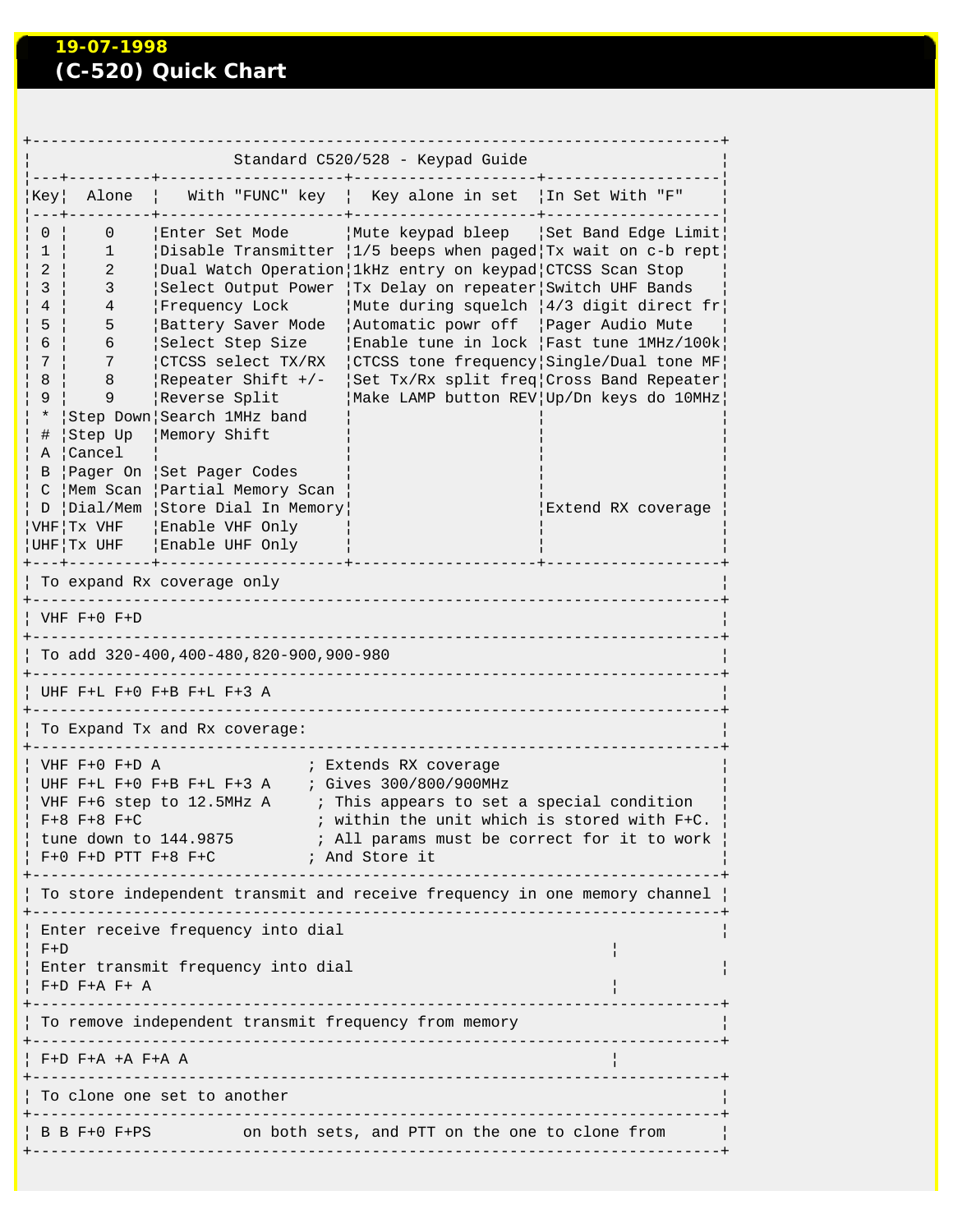# <span id="page-29-0"></span>**19-07-1998 (C-520) Upgrade C520/C528 to using rechargable batteries**

#### *De Steve G0OMM @ GB7OMM.#34.GBR.EU*

With this simple mod, you can upgrade your Standard C520/528 using rechargable batteries without having to spend a lot.

You will need to get 6 rechargeables of 600700 mah, a resister of 33ohm 2 watt and two diodes of 1 amp type 1N4004.

Start by taking off the outside cover. To open the transceiver, you need to remove the small metal plate where you will find the battery pack held in place by 4 little screws, the cross-headed screws mounted laterally on the back.

It's all you have to do, the transceiver will open. Carefully open the two parts holding together from the flat cable upon which half you should find the finger control/keyboard and a long wire approx 7 cms. You can't miss it, it's the only wire there is.

Now, from the point where this is soldered onto the lower, bottom part of the transceiver, solder a small piece of wire about 3 or 4cms.

The other end should be soldered to the PCB where there is a large/fat/wide soldered little square (PCB Track?) which also cannot be missed tacking as orientation the connector from the external power

supply: The said little square stands on its own and with this the mod on the inside of the apparatus are complete and can now recharge them

Now let us look at the battery pack (Model CBT 151). Open the two parts and take out only that one where you see the sign + (positive).

Note where the first battery is, its positive pole resting on the little metallic tab( tongue) having the shape and the characteristics of a corner angle slipped off from its housing towards the top.

Do not worry, it is only fixed in and divides with cutters in the middle of the corner/angle.

Be careful when separating with the cutters, The two parts may tend to fall apart, thus, if you are not careful you can lose a piece.

If this happens, do not worry , but be very careful that this does not happen. Take the smallest piece, namely that which is mounteed next to the + symbol and solder on top of the terminals the two diodes in series opposite in between, namely an anode and a cathode.

Mind that the pieces of the terminals are chromed metal, ie, on the point when you intend to solder the join, it is necessary you clean in a bit first with a thin sanding paper, solder it and try to slide it away; you can also help by using some soldering flux such as a deoxydising one.

Do this soldering, solder the diodes to the very edges of the resister (divie the leads furthest most extreme side k cathode diod-resistance).

Now remount the first piece on the capaciter moulded sockets of resistor of 33 ohms and diodes so that they can be fixed in the restricted space at the side of the first battery.

Also replace the other piece of the metal tab onto place and solder it on top of the terminal along the resister (on to which is attached :- A anode of the diode. That is basically it.

One last thing, make absolutely sure that there exists no kind of electrical contact from the two metal tabs from your solders.

Mount on the battery carriers the six rechargeable batteries, check again the whole thing and connect on the switch of the external feeder/power supply a voltage of 10 to 12 volts and let the batteries charge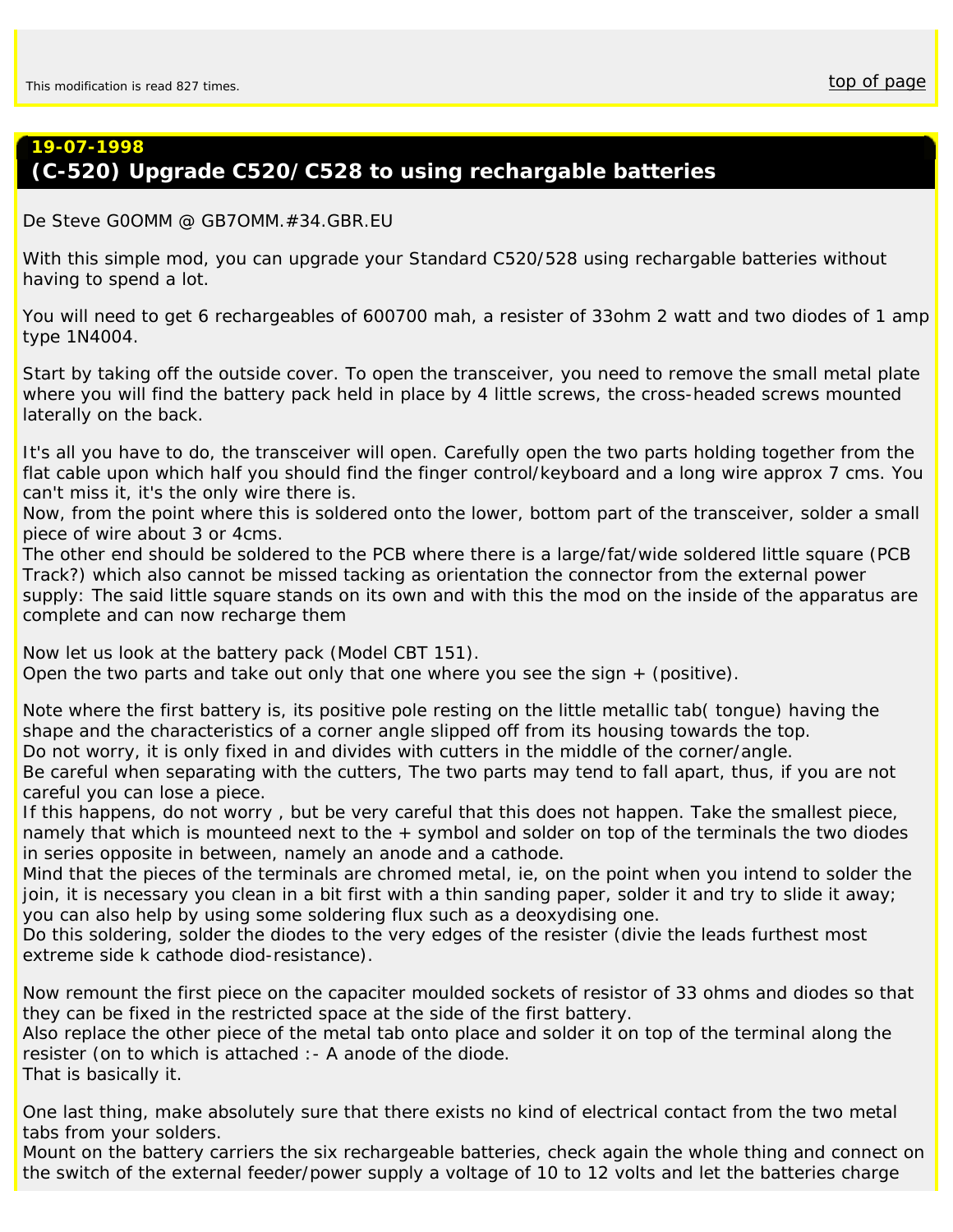up.

The apparatus can then work on batteries and with the power supply; When working with the latter, The batteries will just charge up, In spite of all the modification...

<span id="page-30-0"></span>This modification is read 829 times. the control of the control of the control of the control of the control of page

## **19-07-1998 (C-5200) 9k6 mit C5200**

Hallo C5200 User,

ich habe meine C5200 auf 9k6 umgebaut. Ich betreibe damit ein Landolt-TNC 2 C-H und es funktioniert ufb.

Nun zu meinem Umbau:

Wenn man das Gerät auf den Kopf legt und den Deckel abschraubt, dann sieht man das UHF-Teil. Wenn man den Deckel vom VCO aufschraubt, dann erscheint ein zweiter Blechkasten. Da, wo 3 Durchführungs-Kondensatoren zu sehen sind, nimmt man den Mittleren(cv17) und legt dort die tx-nf über einen 4,7uf C mit + zum VFO auf.Die Rx nf kommt auch ueber einen 4,7uf C mit + auf R 120 der steht aufrecht und dort gibt es die Bezeichnung AFU.

Das war der einfache Teil. Das größte Problem ist, daß die PTT nur auf der Frontplatine zu finden ist. Zum Entfernen des Frontteiles müssen die beiden Seitenteile entfernt werden, da sich dahinter die Befesti-gungsschrauben befinden. Wenn man nun das Frontteil gelöst hat, dann hilft anschließend nur noch Suchen und Messen im mittleren Teil der Platine. Da gibt es eine Verbindung mit dem PTT-Kontakt der MIC-Buchse.

Zum Platinenkontakt kann ich leider keine genaue Auskunft geben, da ich auch nur auf's Suchen uns Messen angewiesen war.

Außerdem habe ich eine 5 Pol. Din-Kupplung nach außen gelegt, da ich es aufgeben mußte, an die MIC-Buchse zu gelangen. Ach, noch eins, wenn das mit der Rx nf an R 120 nicht reicht, dann kann man auch direkt an pin 11 des Ic's Q101-TK10420M gehen. Mit der TX nf bitte aufpassen, denn da kann es sehr leicht passieren, daß man das Gerät übersteuert.

So, viel Erfolg beim Umbau, 73 de Peter DG6YGE

<span id="page-30-1"></span>This modification is read 367 times.  $\overline{\text{top of page}}$  $\overline{\text{top of page}}$  $\overline{\text{top of page}}$ 

#### **19-07-1998**

# **(C-528) Expanding range of standard C520/C528**

If you have got a Standard C520 or C528 but dont have the other bands then just follow the insruction that are to follow.

What you get after modification:

 VHF 124.00-176.50Mhz RX/TX ~~~ 327.00-399.99Mhz RX UHF 400.00-471.00Mhz RX/TX  $\sim$  820.00-899.99Mhz RX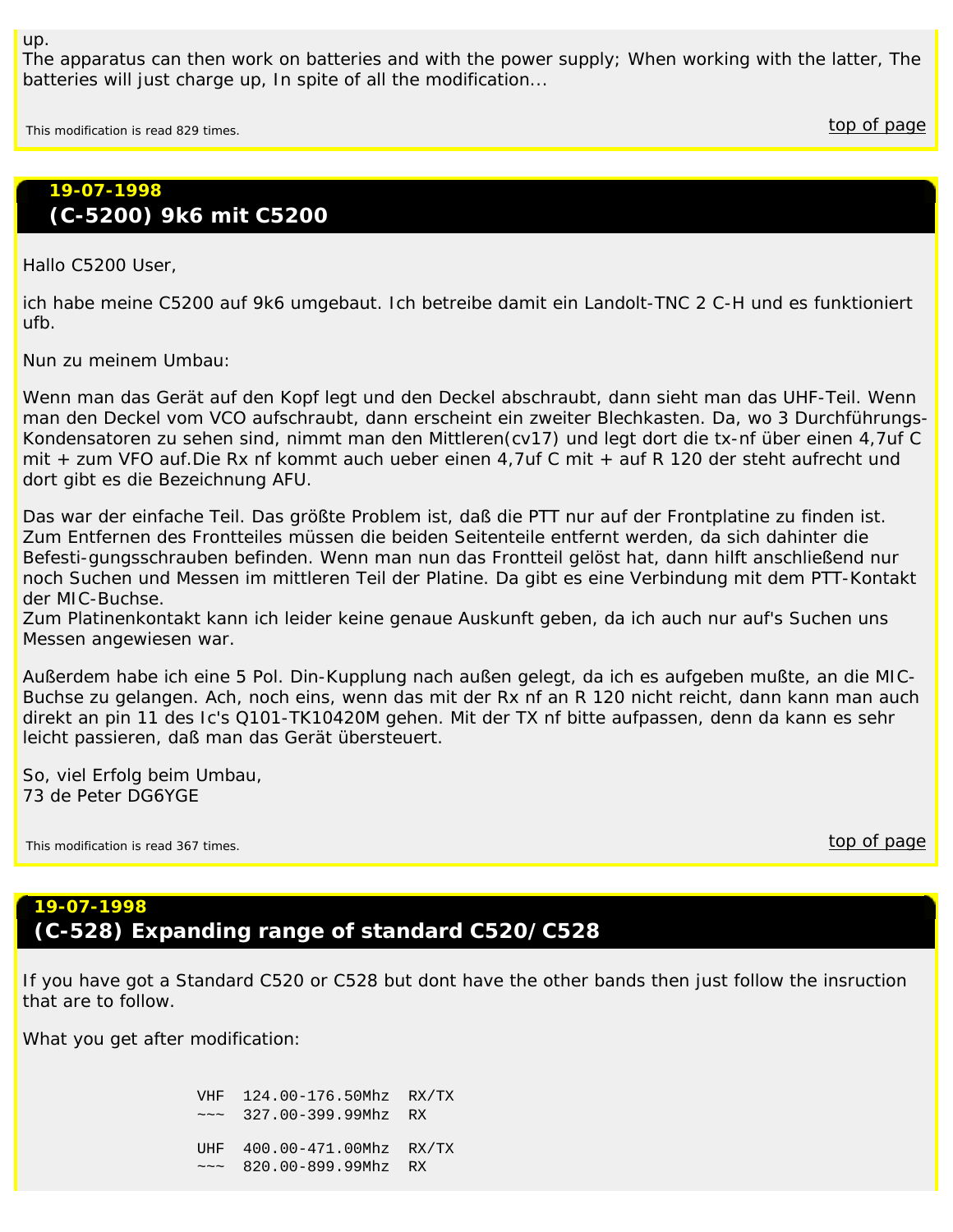- 1. Turn power on.
- 2. Press VHF button.
- 3. Press function then 0,D keys.
- 4. Release function.
- 5. Press UHF button.
- 6. Press and hold function button and while still holding function press the following keys...0,D,L,B,3,0,3,0,3,L.
- 7. To step through UHF bands repeatedly. ie 363,433,863,933 Mhz.
- 8. Press function button and then 0,3 keys.

<span id="page-31-0"></span>This modification is read 986 times. the control of the control of the control of the control of the control of page

#### **19-07-1998**

## **(C-528) Cloning C520,C528 over the air**

This function is only enabled if the master C520,C528 has been expanded for RX or TX.

- Press and hold FUNCTION then  $0.*$  then release FUNCTION.
- Press PTT and release this will send the RX/TX data to other C520/C528 over the air.

<span id="page-31-1"></span>This modification is read 761 times. the control of the control of the control of the control of the control of the control of the control of the control of the control of the control of the control of the control of the c

# **19-07-1998 (C-528) Extra functions for the Standard C520/528**

Additional functions whilst in "SET MODE"

While holding the [FUNC] button press the [0/SET SB] button to enter set mode. (See Section 15 in manual).

Whilst still in set mode the following btttons can be pressed, together with the [FUNC] button, to provide the these functions

BUTTON FUNCTION [DWN/\* PS] Enter cloning mode. Transfers all memory data between 2 x C520/528`s. Tune both radios to the same frequency on one of the bands. Enter cloning mode on both radios. Press PTT on hhe radio that contains the memory data, A series of DTMF tone will be heard for approx 2 minutes. The receiving radio`s memories will now be identical to the transmitting radio.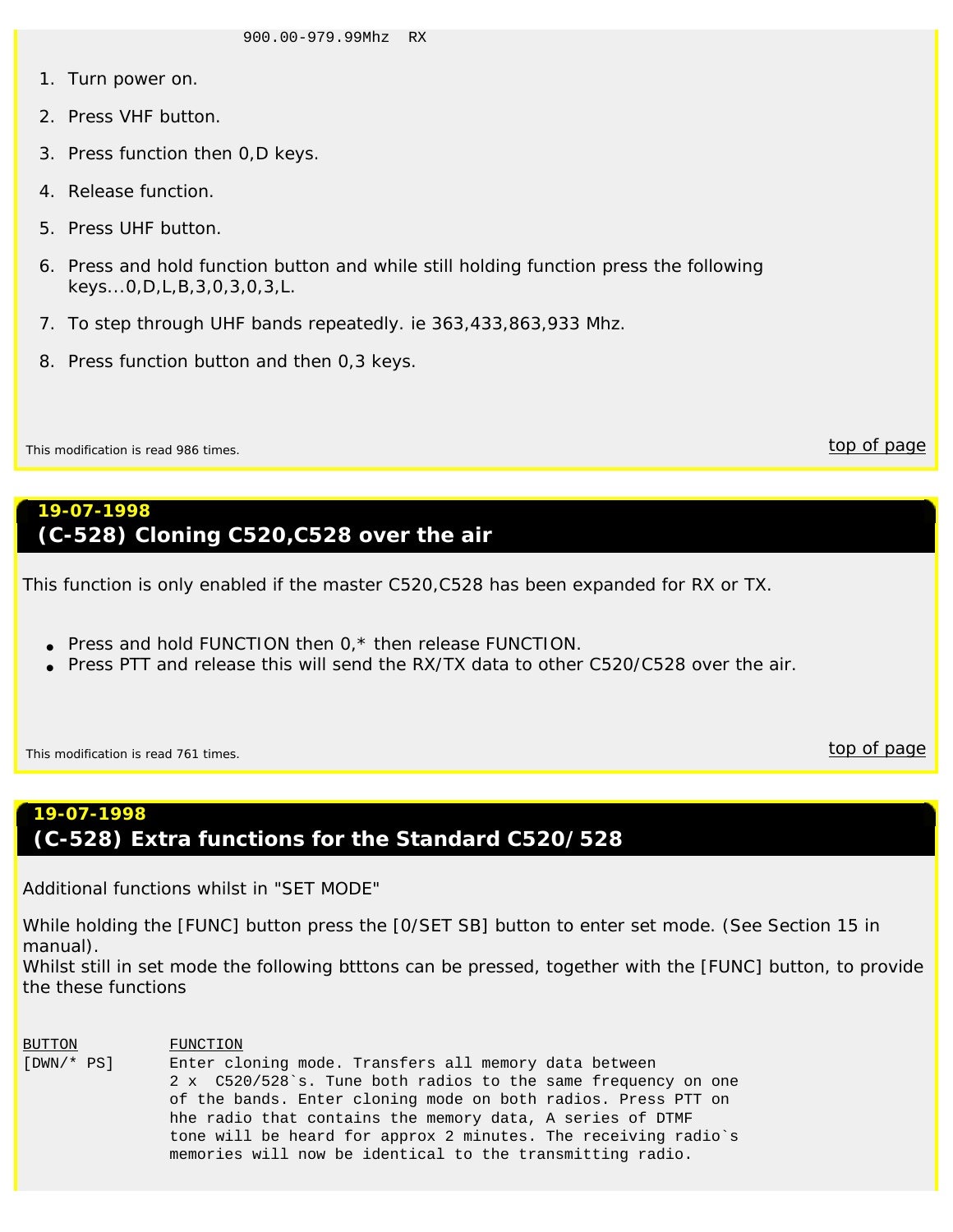# <span id="page-32-0"></span>**19-07-1998 (C-528) Upgrade C520/C528 to using rechargable batteries**

#### *De Steve G0OMM @ GB7OMM.#34.GBR.EU*

With this simple mod, you can upgrade your Standard C520/528 using rechargable batteries without having to spend a lot.

You will need to get 6 rechargeables of 600700 mah, a resister of 33ohm 2 watt and two diodes of 1 amp type 1N4004.

Start by taking off the outside cover. To open the transceiver, you need to remove the small metal plate where you will find the battery pack held in place by 4 little screws, the cross-headed screws mounted laterally on the back.

It's all you have to do, the transceiver will open. Carefully open the two parts holding together from the flat cable upon which half you should find the finger control/keyboard and a long wire approx 7 cms. You can't miss it, it's the only wire there is.

Now, from the point where this is soldered onto the lower, bottom part of the transceiver, solder a small piece of wire about 3 or 4cms.

The other end should be soldered to the PCB where there is a large/fat/wide soldered little square (PCB Track?) which also cannot be missed tacking as orientation the connector from the external power

supply: The said little square stands on its own and with this the mod on the inside of the apparatus are complete and can now recharge them

Now let us look at the battery pack (Model CBT 151). Open the two parts and take out only that one where you see the sign + (positive).

Note where the first battery is, its positive pole resting on the little metallic tab( tongue) having the shape and the characteristics of a corner angle slipped off from its housing towards the top.

Do not worry, it is only fixed in and divides with cutters in the middle of the corner/angle.

Be careful when separating with the cutters, The two parts may tend to fall apart, thus, if you are not careful you can lose a piece.

If this happens, do not worry , but be very careful that this does not happen. Take the smallest piece, namely that which is mounteed next to the + symbol and solder on top of the terminals the two diodes in series opposite in between, namely an anode and a cathode.

Mind that the pieces of the terminals are chromed metal, ie, on the point when you intend to solder the join, it is necessary you clean in a bit first with a thin sanding paper, solder it and try to slide it away; you can also help by using some soldering flux such as a deoxydising one.

Do this soldering, solder the diodes to the very edges of the resister (divie the leads furthest most extreme side k cathode diod-resistance).

Now remount the first piece on the capaciter moulded sockets of resistor of 33 ohms and diodes so that they can be fixed in the restricted space at the side of the first battery.

Also replace the other piece of the metal tab onto place and solder it on top of the terminal along the resister (on to which is attached :- A anode of the diode. That is basically it.

One last thing, make absolutely sure that there exists no kind of electrical contact from the two metal tabs from your solders.

Mount on the battery carriers the six rechargeable batteries, check again the whole thing and connect on the switch of the external feeder/power supply a voltage of 10 to 12 volts and let the batteries charge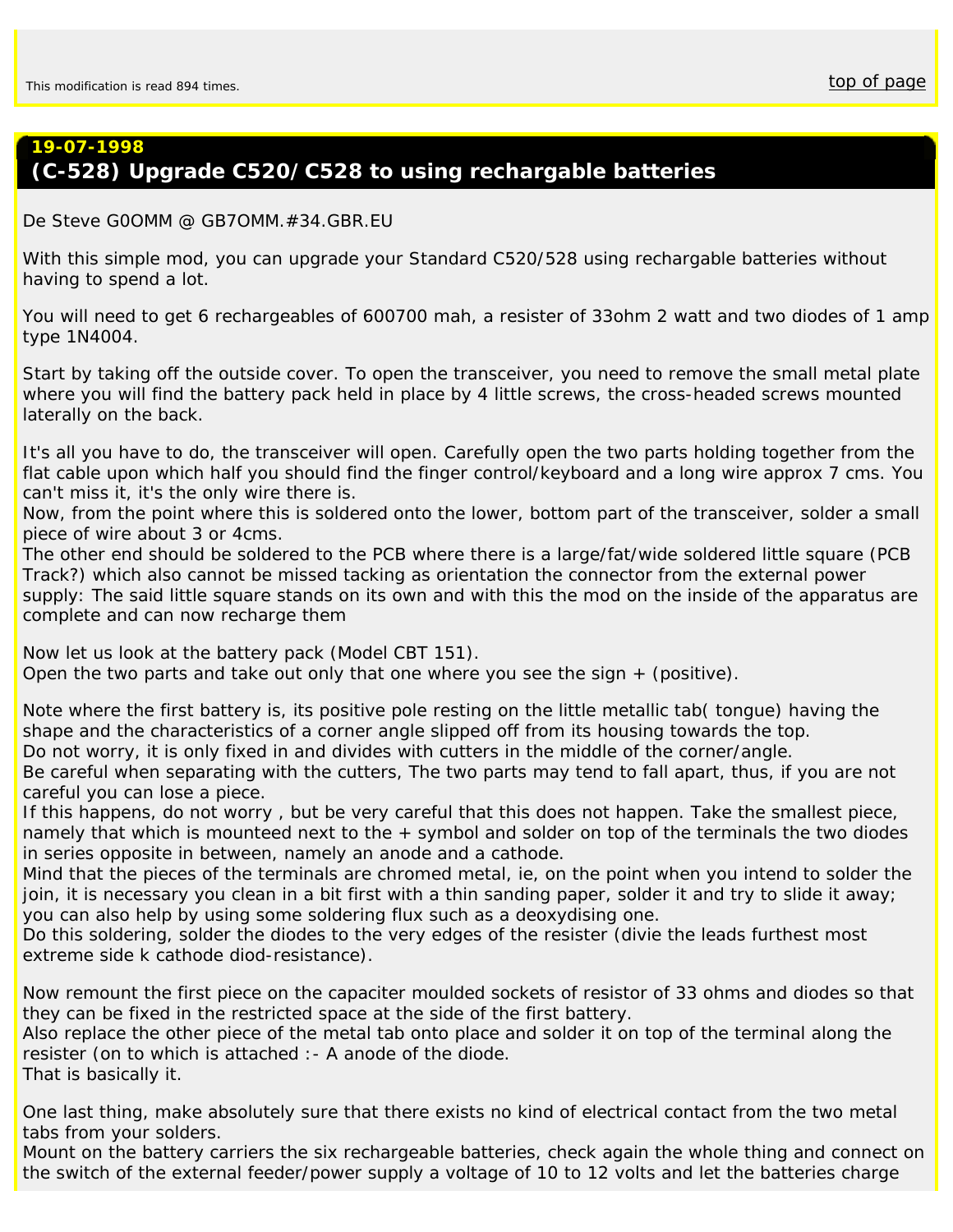The apparatus can then work on batteries and with the power supply; When working with the latter, The batteries will just charge up, In spite of all the modification...

<span id="page-33-0"></span>This modification is read 823 times.  $\overline{\text{top of page}}$  $\overline{\text{top of page}}$  $\overline{\text{top of page}}$ 

## **19-07-1998 (C-528) Umbau des TRX C-528 für 9600bd**

*de DL1OBO @ DB0FAU*

Mir ist es gelungen das C 528 für 9600bd zu nutzen, und von Umbau kann eigentlich auch nicht die Rede sein, denn Umgebaut wird nichts.

Bei mir und mit DB0SHG klappt es ufb, auch mit DB0FD (was ich nur im Rauschen aus der City von Hameln höre geht es super.....

Beim Umbau bitte ich mit besonderer Vorsicht an den SMD-TRX heranzugehen.

Für Schäden die aus diesem Beitrag entstehen übernehme ich keine Haftung !

Verwendetes Modem: TNC2C mit 4,9Mhz und G3RUH-9k6 -Modem

Prinzipiell: Bei 9600bd wird die 9k6 NF-in/out im TRX abgegriffen.

ACHTUNG :

Das Handy sollte UNBEDINGT SPANNUNGSFREI sein !!!

1. Mann oeffne das C528 vorsichtig,indem man die unteren

4 Schrauben von der Masse-Platte entfernt.Dann die beiden Schrauben auf der Rueckseite entfernen.(Oben rechts neben der SPU,und etwas unterhalb der PTT-Taste. Handy auf den Ruecken legen......

Dann VORSICHTIG die Frontpatie abziehen und rechts daneben legen.Die Frontpatie ist ueber eine Folienleiterbahn mit dem Mittelteil verbunden.

NUN NUR KEIN ANGST HI,denn es ist nicht so wild wie es aussieht. ABER VORSICHT IST GEBOTEN ! ! !

2. Abgriff der NF am DISKRIMINATOR

Das 9k6NF-Signal wird unmittelbar am Pin 11 des IC's Q249 abgegriffen. Q 249 sitzt direkt unter der Backup-Batterie die so gross wie ein 10 Pf Stueck ist,und mit einem weissen Aufkleber versehen ist.

Sieht man nun von der Folienleiterbahn aus,(siehe Punkt 1) ist Pin 11 der erste Pin von links.An Pin 11 liegen 2.4 Volt an.

Nun den Loetkolben schwingen,moeglichst mit kleiner Spitze. Dann an Pin 11 ein ca.10-20cm langes Abgeschirmteskabel anloeten. Die Abschirmung gleich gegenueber an der Folienleiterbahn.

Nun erstmal eine Rauchen und ein Bier trinken hi Wenn man es nicht schon vorher gemacht hat. (Ich trinke keinen Alkohol,und zittere auch nicht.)

So,das war schon das Meisste ..

3. Einspeisung des 9k6-TX-Signals wie folgt:

Auf der Hauptplatine J201 suchen (linke untere Steckerleiste mit 15 Adern) Letzte Ader ist schwarz. Dann die Steckerleiste vorsichtig Abziehen,Ader 12 mit einem kleinen Uhrmacher-Schraubenzieher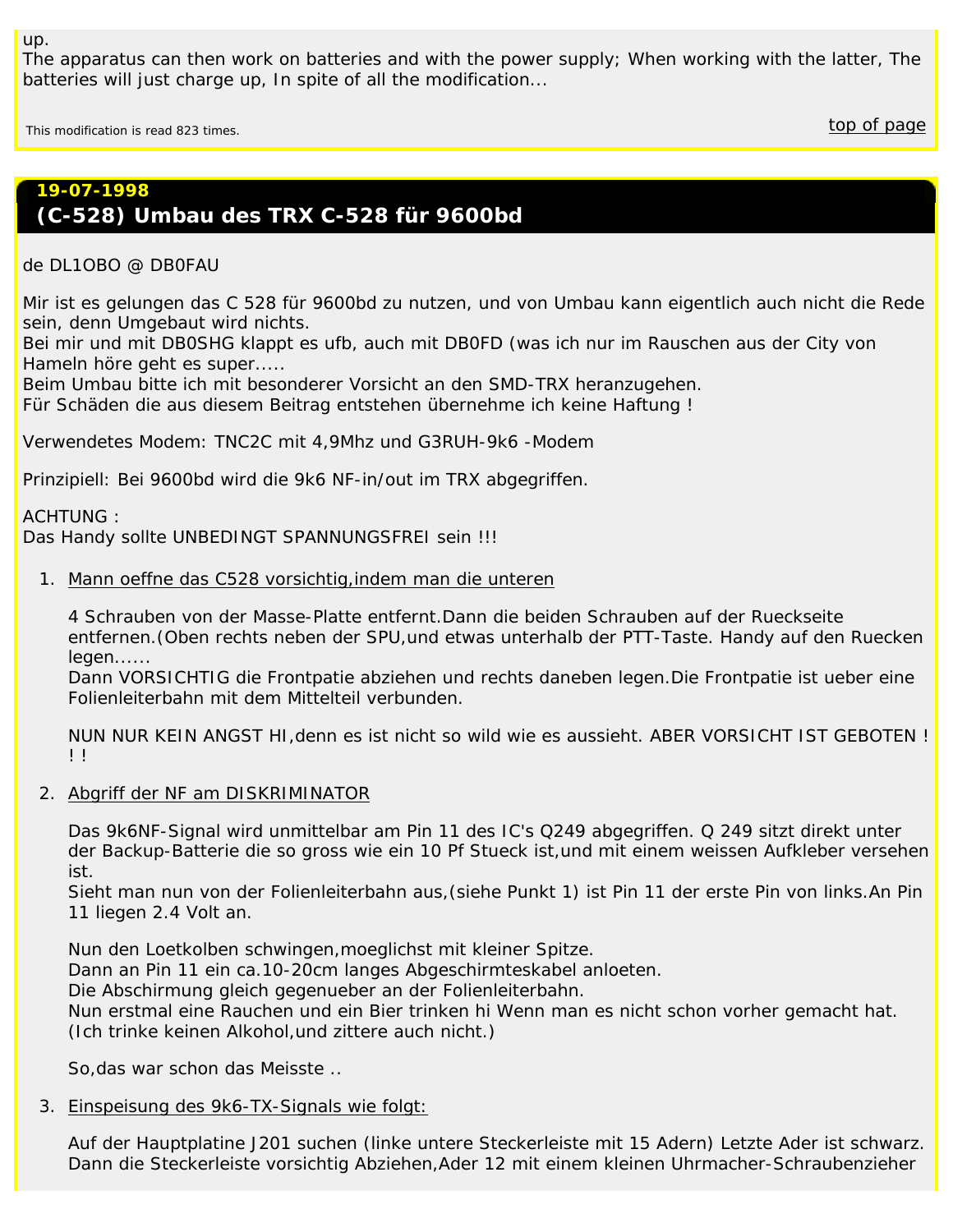aus der Steckleiste entfernen. Ader 12 ist die MODU- Leitung zun VCO fuer 70cm.Wer auf 2m 9k6 Arbeiten moechte,bitte nachfragen. Dann die Stekerleiste wieder vorsichtig reinstecken.

Nun an Ader 12 die frei liegt,wieder ein ca.10-20cm langes Abge-schirmteskabel bebestigen.ICH habe es nicht angeloetet,sondern nur reingesteckt.

Denn mir ist noch nichts vernuempftiges eingefallen,wo ich eine kleine Mic-Buchse einbauen kann. ( Bohren wollte ich nicht ) Habe die Verriegelung fuers Akku weggelassen,und die beiden Kabel aus der verbleibenden Oeffnung rausgefuehrt.

So,nun wieder schoen zusammen Bauen und fertig sind wir.

Der ganze Nachteil bei der Sache ist.....

Aber das denkt Ihr Euch wohl schon....

Mann kann in diesen Zustand nicht mehr in Fonie auf 70cm Arbeiten. Auf 2m ohne probleme..... Ich will es im moment auch nur fuer 9k6 benutzen... Denn es gibt da noch ein paar moeglichkeiten... Wenn noetig nochmal nachfragen..............

4. So,nun kommen wir zum Abgleich:

Ich setze vorraus,dass Tnc,Modem und Handy richtig verdrahtet sind.

Das Potis von G3RUH ganz zudrehen( höchsten Widerstand einstellen.) Also 0 Volt SS..

- 5. Eine QRG eines 9k6-Digis (z.B. DB0FD) wählen und Terminal im Monitor-Mode einschalten. Bei mir geht es am besten,wenn alle Jumper von (JMP 1-4) entfernt sind.
- 6. Wenn Ihr nun mitlesen können ist die halbe Miete gewonnen!
- 7. Nun der Sendeabgleich.

Ein Kontrollempfänger (Handy) leistet dazu wertvolle Dienste. Ich habe es auch ohne Oszilloskop hinbekommen. Obwohl ich einen hier habe.

Nun auf Monitor-Kanal schaltem und TX-Dealay auf 120, damit der Sender schoen lange hochgetastet wird.

Drueckt man nun Return,ist in Kontrollempfaenger nur der Traeger zuhoeren.Nun das Poti von G3RUH Millimeterweise aufdrehen,bis das 9k6 Rauschen zuhoeren ist.Eventuel mit dem Signal vom Digi vergleichen.

Verschiedene Digis haben 4k8/9k6 bzw. 1k2/9k6 Einstiege.

Dafür werden hinter dem Rufzeichen Zahlen (SSID's) angehängt. Bitte auch das richtige SSID verwenden!

Wenn Ihr alles richtig gemacht habt (annähernd) müsste es möglich sein den 9k6 Digi zu Connecten.(T wieder auf ca.25 stellen) Bei mir geht es mit T 10 noch...

8. Nun in die nächste Mailbox.

Dort eine grosse Rubrik ablisten lassen. Dieses Listen muß EINWAND- FREI funktionieren !!!! Wenn der Digi die Listingnummern 2..3 mal wiederholt, ist dies nicht OK ! Mit den JMP 1-4 etwas probieren bei mir geht es ohne Jumper am besten, evtl. kann es auch an den TNC-Parametern liegen.

Meine für DB0SHG & DB0FD : W 10 T 12 P 255

Evtl. mit den Parametern spielen, und zwar so lange, bis JEDE Aussendung des Digis, auch gehört wird !!!

Dazu diesen Vorgang (e) evtl. wiederholen.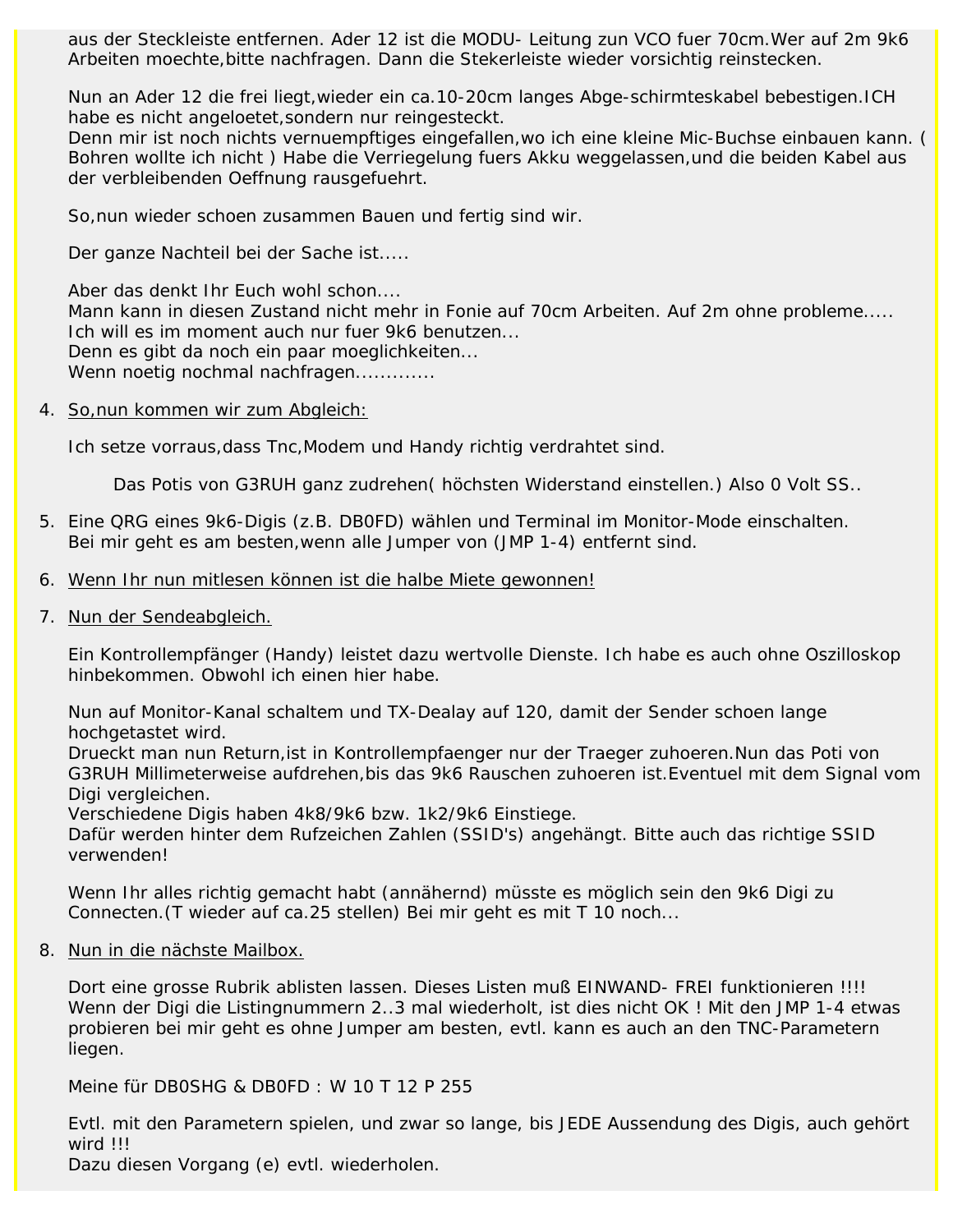9. SO,DASS WAR ES EIGENTLICH SCHON. Viel Spaß beim Umbau, und lasst den Kopf nicht hängen,wenn es nicht an einem Abend klappt. Ich habe 30 min benötigt (beim c528) da ich bisher keine Umbauan- leitung für diesen TRX gefunden habe !? hi

Bei meinem FT 4700-RH Dauerte es gut 2 Tage,bis Er im Eimer war. Die Werft in HI hatte sich gefreut,den Sie haben mir eine neue Platine eingebaut.Ein paar Tage spaehter hatte ein User in der Box um Hilfe gebeten,dem das Gleich wie mir paziert war. Aber wer hat denn noch kein Lehrgeld bezahlt hi ???

So liebe 9k6 Freunde,sollten noch spezielle Fragen auftreten,dann schreibt mir ruhig.Auch ueber Verbesserungsvorschlaege wuerde ich mich freuen.....

Denn man lernt ja nie aus..

Viel Spass mit 9k6,denn es ist ein ganz neue Gefuehl und nur jedem der die moeglichkeit hat zuempfehlen

Vy 73 de DL1OBO - Andreas aus Hameln an der Weser

Hallo an alle C528 User die es fuer 9k6 vorbereitet haben und ein Kabel-gewirr haben,das sie 'stoert'....

Also..ich habe eine 2.5er Klinkenbuchse unterhalb des Resetknopfes angebracht. Die Buchse muss eine 'offene' sein...es gibt ja welche,die nur die drei Anschlussfahnen und die Oeffnung fuer den Stecker haben.Der Rest ist mit einem Plastikgehaeuse ummantelt...Diese Buchsen sind zu gross..also vergessen..

Hat man ersteinmal die Richtige gefunden,so kann es losgehen... Achja...eine Mono-Buchse ist ausreichend...

PTT und Masse bekommt man aus der serienmaessigen 2.5er Buchse des Geraetes, sodass man nur das RX und TX signal auf die neue Buchse legen muss...

So..nun gehts endlich los.

Wem es zu wenig Platz ist,der kann ja den Resetknopf ausbauen und den dahinterliegenden Kondensator verlegen..dann ist Platz satt...

Also..Geraet aufschrauben und den oberen teil (den mit dem Display) abheben. Dann die Bedienknoepfe (Lautstaerke,Squelch,Frequenzwahl abziehen).

Ist dies getan kann man das Blech mit dem grauen Gummibelag in Richtung Antennenanschluss hochschieben und abnehmen.

Nun das Gummi an der rechten Seite,dort wo ach das Halteband befestigt wird, loesen.

Das unterste Loch,in dem das Gummi mit dem Blech gehalten wird,ist unser Zielobjekt...dieses kann (muss) man jetzt aufboren.

So auf 5mm sollten reichen...allerding ist es immernoch zu eng..der Resetknopf stoert hihihi Es muss das Loch noch ein wenig aufgefeilt werden und zwar nicht in Richtung der

Resetknopfoeffnung.Also entgegengesetzt bis etwa zwischen Blechende und Bohrung noch 3mm Material sind..evtl probieren...

Dann kann man schonmal probieren,ob man nach montierter Buchse das Blech wieder montieren kann... Dazu sollte man die eine Seite des Resetknopfes mit Iso-Band bekleben,damit es zu keinen unerwuenschten Kontakten kommt.

Zudem muss das Blech an ALLEN Stellen,mit den es Metallkontakt mit der Buchse Kontakt bekommen kann,also auch das Stueck mit der Windung der Buchse, mit Iso-Band isoliert werden !!!

Das war aber noch nicht alles...wie sag ich es dem Kinde ohne Bild....

Die Buchse hat ja quasi noch einen 'Schalter' mit dem man durch Hineinstecken dees Steckers zwei Kontakt voneinander loesst.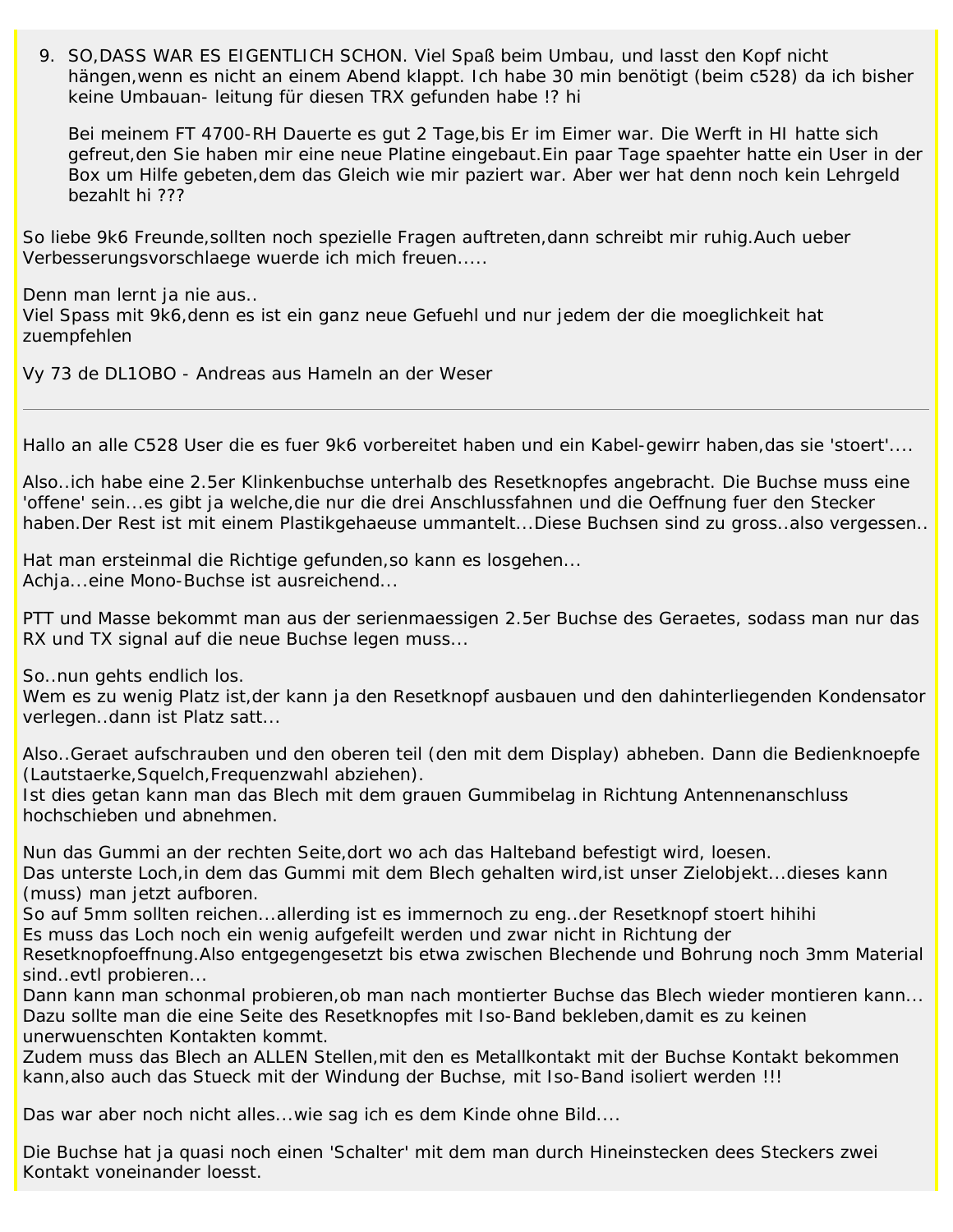Dieser 'Schalter' ist ca 10mm lang.

Dieser Schalter sollte in Richtung des flexiblen Leitungsbandes zeigen abeer auch schraeg nach unten...hoert sich bloed an,mir faellt es aber momentan nicht anders ein...

Achja..Angst um die Batterie braucht man keine haben..wird schon irgendwie gehen..hihihi..hatte damit keine Probleme..

Das war es eigentlich im Groben..Nun kann man das Blech wieder abziehen, den Gummibelag wieder auflegen und an der Stelle,wo der Stecker mal in die Buchse soll,ein kleines Loch durchschneiden,Mutter drauf und soweit fertig iss.

So..nun noch die entsprechenden Leitungen an die richtigen Fahnen anschliessen.

Fuer 70cm geht es so..(ist ne kleine Umbauanleitung) PIN 11 von Q249 (befindet sich unterhalb der Batterie,Pin 11 ist der aeusserste Anschluss,als ob die Platinenlayouter an 9k6 gedacht haetten,hi) wird an die Fahne angeschlossen,die Durchgang hat,wenn man an der Fahne und der Mutter der Buchse misst.Das ist uebrigens die RX-Leitung

So nun zur TX-NF-Leitung Dazu sucht man j201 ,das ist die 15-polige Steckleiste oberhalb der ' Batteriesicherung'.

Anschluss 15 ist die schwarze Leitung...fuer 70cm wir Leitung 12 benoetigt. Jetzt eine Entscheidungsfrage..knippse ich die leitung durch oder friemel ich die leitung aus der Steckerleiste raus...jeder wie er mag..

ich habe sie durchgeknippst....

Die Leitung,die unter die Platine verschwindet (geht zum Modulator) wir an die Fahne der Buchse angeschlossen,die Kontakt ,bei eingestektem Stecker, mit der Steckerspitze hat.

Die uebrig gebliebene Fahne wird mit dem freien Anschluss der Steckerleiste verbunden.

Ohne Stecker sollte es nun eigentlich so sein,dass die aufgetrennte Leitung wieder geschlossen ist...ich hoffe mal,jeder weiss,was ich meine.hihihi

Jetzt kann eigentlich das Geraet wieder zusammengebaut werden und los gehts..

Sollte es Porbleme dabei geben,das Geraet zu schliessen kann es auch daran liegen,dass ,wenn man sich mal den oberen Gehaeuseoberteil ansieht erkennt man ,dass das Blech zwischen einer Nut gehalten wird und die dann auf die Klinkenbuchse aufliegt und es so ein Problem wird,das Gehaeuse zu schliessen. Aber dazu kann man hin gehen und von der 'inneren Bahn' etwa 3-5 mm herausloesen.. sollte kein Problem sein,ist ja Plastik...

Ich hoffe,dass die Verwirrung nun perfekt ist...

Fuer Anregungen und Kritik ,sowie Erfahrungen Anderer waere ich dankbar...

Achja...Fuer nichtgelingen und sonstige Sachen, fuer die mich Jemand wegen dieser Schrift haftbar machen will ,kann ich keine Haftung uebernehmen..

Ist schliesslich nur ein Vorschlag und niemand muss sein Geraet oeffnen Nun jeder weiss was ich meine,denke ich....

So ..dann froehliches basteln und viel Spass mit 9k6...

|  | vy 73 de Heiko, DL6YEM |  | AX25: DB0IZ              | QTH: Recklinghausen |
|--|------------------------|--|--------------------------|---------------------|
|  |                        |  | SMTP: DG6DBN             |                     |
|  |                        |  | $IP$ : $[44.130.18.156]$ |                     |

Hallo Allerseits.

Auch ich habe mein C-528 nach dem Vorschlag von Heiko, DL6YEM umgebaut. Allerdings ging ich dabei geringfuegig anders vor.

Falls sich Manche etwas schwer tun mit der Wahl des richtigen Vorgehens, habe ich meines nun hier beschrieben.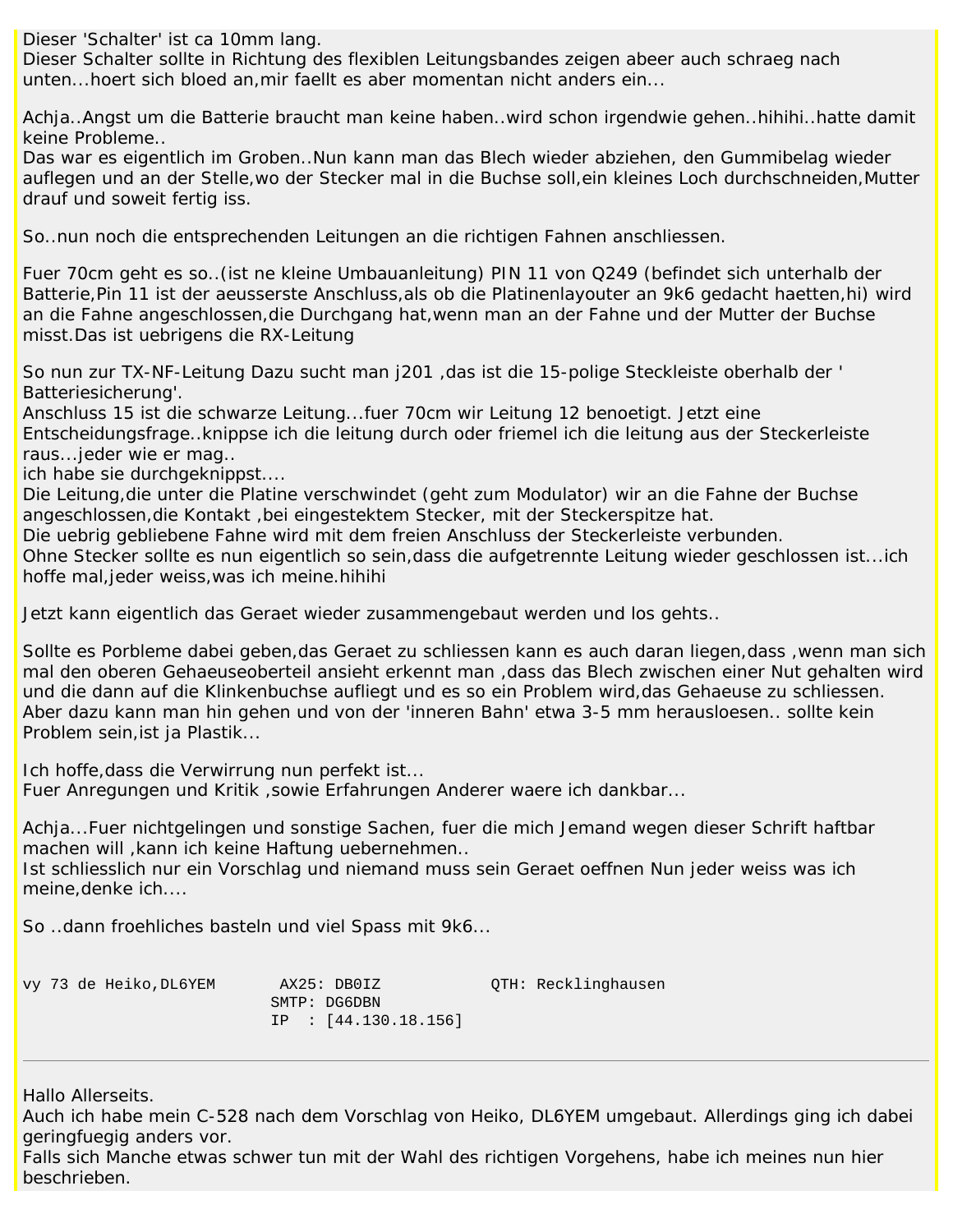Als erstes wurde der bei mir noch nie benutzte Resettaster ausgebaut.

In dem Loch des Metallwinkels, welches fuer den Resettaster gedacht war, habe ich nun eine 2,5mm Klinkenbuchse (offene Ausfuehrung) eingebaut.

Auch bei der Isolierung waehlte ich einen etwas anderen Weg.

Statt mich auf Isolierband zu verlassen, bohrte ich ein Isolierhuetchen fuer Transistormontage auf und drehte es mit der verjuengten Seite nach aussen auf die Buchse.

Nun wurde das ehemalige Loch fuer den Taster im Blechwinkel auf 5mm aufgebohrt. Damit war die Klinkenbuchse von hinten und mit dem Gewinde vom Blech isoliert. Nun fehlte nur noch eine Isolierung der buchse on vorne. Also suchte ich mir ein Stueck duenne harte Plastikfolie, bohrte ein 4mm Loch hinein und schnitt das dann ein ca 1cm grosses Stueck der Folie mit der mittigen Bohrung aus. Dieses musste man nun ueber etwas vorsichtig auf die schon durchgesteckte Buchse aufdrehen und anschliessend die Mutter der Buchse aufschrauben.

Nach einem Isolationstest (hat die Buchse auch wirklich keinen Massekontakt mit dem Blechwinkel) kann man drei 15cm lange kabel an diese anloeten.

Nach dem teilweisen Zusammenbau des Geraetes muss man natuerlich noch ein Loch in der Grosse der der Buchsenmutter in das Gummi, welches danach wieder auf den Blechwinkel montiert wird, hineinschneiden.

Ich habe aus Platzgruenden auf abgeschirmtes Kabel verzichtet und stattdessen duenne isolierte Litze, wie sie beim Modelleisenbahnen benutzt wird, verwendet. Das kurze Stueck Kabel zu Pin 11 von Q249 bei der backup-Batterie laesst sich sowieso kaum als abgeschirmtes Kabel ausfuehren.

Die beiden anderen Kabel legte ich rechts im Geraet an dem Folienkabel vorbei, unten bei der CTCSS unit (wenn vorhanden, sonst ist da nur eine freie Steckerleiste) im Bogen vorbei, zur Steckerleiste j201 hin.

Im Klartext: Ich habe die beiden Kabel nahe den Aussenseiten des Geraetes gefuehrt.

Das Kabel von Pin 12 der Steckerleiste (viertes von Oben) habe ca 1cm ueber dem Stecker durchgeschnitten.

Auf beide von der eingebauten Buchse kommenden Kabel kam nun ein duennes Stueck Schrumpfschlauch.

Das an dem Schaltkontakt angeloetete Kabel verbindet man mit dem Rest Kabelstueck, welches noch an dem weiblichen Stecker verblieben ist. Das andere Kabel wird, wie sich jetzt wohl jeder denken kann, mit dem von der HF-Unit kommenden verloetet.

Jetzt noch mit den beiden Stuecken Schrumpfschlauch die Loetstellen isolieren und man kann das Geraet wieder zusammen bauen.

Ich habe keine negativen Erfahrungen mit dem unabgeschirmten Kabel gemacht. Weder Empfang, Sprachmodulation bei freier Klinkenbuchse noch das 9k6 Siganl waren in irgenteiner Weise beeintraechtigt.

Ich verwende fuer PR ein TNC2DL mod4 mit einem G3RUH Modem.

Bei mir mir musste ich das NF-Poti relativ weit am Modem aufdrehen (wenn man von den Eproms aus auf das Modem sieht, ist der Miitelabgriff des 10Gang-Wendelpotis fast ganz links).

Da es Im Audio-Loopback (alle Jumper runter) der TX-Filter ohne Probleme funktionierte, habe ich gar nicht erst eine andere Filterstellung ausprobiert; wozu auch, mehr als 100 Prozentig funktionieren kann es nicht.

Leider hat sich die CPU dec C528 beim Ausloeten des Resettasters aufgehaengt, sprich: manche Funktionen waren gestoert. Dies liess sich natuerlich durch einen Reset sofort wieder beheben. Zum Reset muss man nun allerdings das Geraet aufschrauben, im aufge schraubten Zustand das Geraet am besten ueber die seitliche Buchse mit Strom versorgen und anschalten.

Nimmt man nun z.B. einen duennen Schraubenzieher, laesst sich der Reset dadurch ausfuehren, indem man mit der Spitze des Schraubenzieher an den einen vorher nicht mit Masse verbundenen Pin des Resettasters auf der Platine haelt und mit dem Blechwinkel (wo jetzt die Klinkenbuchse drin sitzt) kurz verbindet. Jetzt kann man das C528 endgueltig wieder zusammen schrauben.

Das solls gewesen sein.

\*\*\*\*\*\*\*\*\*\*\*\*\*\*\*\*\*\*\*\*\*\*\*\*\*\*\*\*\*\*\*\*\*\*\*\*\*\*\*\*\*\*\*\*\*\*\*\*\*\*\*\*\*\*\*\*\*\*\*\*\*\*\*\*\*\*\*\*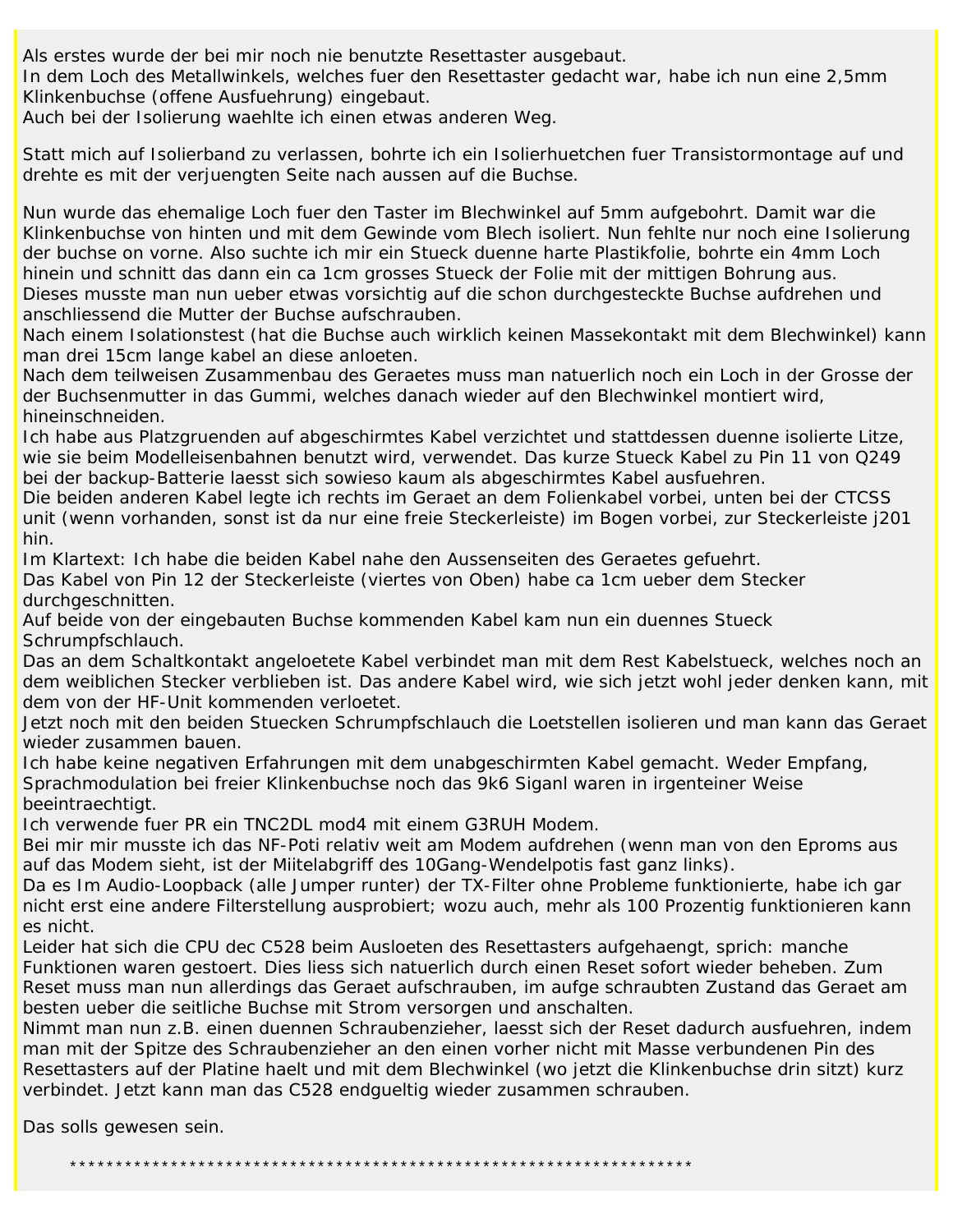| * Helge Peters     |         | * Ax25: DL2XAP @ DB0HBS                       | $\star$ |
|--------------------|---------|-----------------------------------------------|---------|
| * P.O.Box 1963     | $\star$ |                                               |         |
| * W-2080 Pinneberg |         | * TCP/IP:ip 44.130.1.099                      |         |
| * Germany          |         | * via: dl2xap%dl2xap%db0sef@db0hhn.ampr.org * |         |
|                    |         |                                               |         |

#### für TRX C-528 zum 9k6 - Betrieb

Zuerst sei gesagt, dass dieser Umbau nix für den "Küchentisch" ist und bei Nichtvorhanden- sein von geeigneten Werkzeugen, Abstand davon zu nehmen ist.

Ich übernehme keine Haftung für Schäden, die durch unsachgemässe Handhabung, ungeeignetes Werkzeug sowie mangelnde Sachkenntnis entstehen.

Es existieren schon einige Umbauanleitungen in den Mailboxen, doch wird die mechanische oder elektronische Funktionalität empfindlich beeinträchtigt. Mein Umbauvorschlag hat folgende Vorteile gegenüber anderen:

- 1. Der Umbau erfolgt völlig ohne Bohrereien am Gehäuse, so dass das C-528 nicht verschandelt wird.
- 2. Die Akkuverriegelung bleibt in Funktion.
- 3. Es braucht weder der Resettaster noch der Elko, der hinter dem Resettaster liegt, ausgebaut oder verlegt werden.
- 4. Das Gerät behält einen höheren Wiederverkaufswert.
- 5. Die 70cm-Seite bleibt auch für Foni-Aussendungen erhalten.

Wen diese Punkte überzeugen, der sollte folgende Werkzeuge haben, oder wissen, wer sie hat:

- 1. Eine Absaugvorrichtung für Lötzinn, aber keine Handpumpe!
- 2. Eine Minifräse mit kleinem Fräskopf.

So und nun kann's losgehen.

Zuerst ziehen wir die Bedienknöpfe ab, entfernen das Blechteil am Boden des C-528 und öffnen das Gerät durch Herausschrauben der beiden Kreuzschlitzschrauben am oberen Teil des Gehäuses. Die Bediensektion wird zur Seite geklappt und das mit Gummiband beschichtete Blech über die Potiachsen nach oben abgezogen. Achtung! - nicht auf den Resettaster kommen, sonst sind alle gespeicherten Frequenzen weg! Danach die Stecker J201, J202 und J203 abziehen. Jetzt die Platine durch Entfernen der 4 Kreuzschlitzschrauben aus dem Gerät entfernen.

Achtet beim Ablegen der Platine darauf, dass Ihr sie nicht auf Metallteile legt!

#### KURZSCHLUSSGEFAHR FÜR DIE LITIUMBATTERIE!

Nun wird das Abschirmblech entfernt, und der Antennen-Anschluss abgelötet. Mit kleiner Zange für Wärmeabfuhr sorgen! Ist das geschafft, werden die anderen Schrauben und Bolzen entfernt. ACHTUNG! - Nicht abrutschen oder die Spulen verbiegen! So, nun kann auch diese Platine aus der Gehäuserückwand entnommen werden.

Jetzt kommen wir zum Auslöten der UHF-Speaker-Buchse, also der äussersten. Dazu brauchen wir eine Absaugvorrichtung, oder, im schlechtesten Fall, Absauglitze.

 <sup>-</sup> Lage der Lötaugen von der Klimkembuchse (Leiterzugseite) -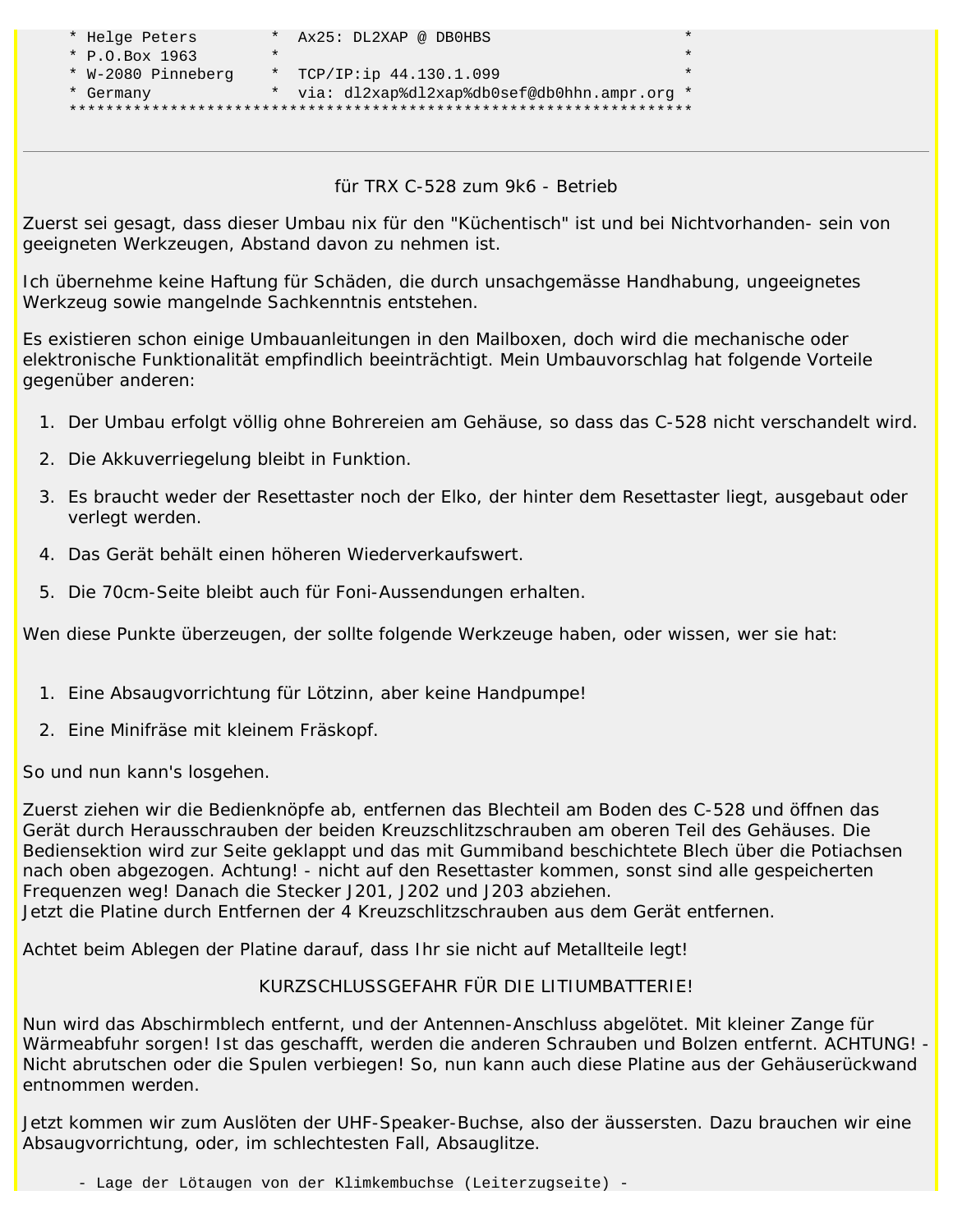|            |                                                        | ---------------- | ---------------- |  |  |
|------------|--------------------------------------------------------|------------------|------------------|--|--|
|            | $/$ 1- $\circ$                                         |                  |                  |  |  |
|            |                                                        |                  |                  |  |  |
|            |                                                        |                  |                  |  |  |
| $\sqrt{2}$ | $\begin{array}{ccccccccc}\n0 & 0 & 0 & 0\n\end{array}$ |                  |                  |  |  |
|            | 2 3 4 5                                                |                  |                  |  |  |
|            |                                                        |                  |                  |  |  |

Grund für diese Aktion ist, dass der Punkt 2 auf Masse liegt, was er für 9k6 nicht darf.

Haben wir das geschafft, müssen wir mit einem Fräser (Rosenköpfchen) das Lötauge von Masse isolieren. (Aber lasst um Himmels Willen die SMD-Bauteile ganz.) Mit dem Durchgangsprüfer sicherstellen, dass das Lötauge wirklich von Masse getrennt ist. - Nun haben wir den kritischsten Teil geschafft.

Jetzt wird die Buchse wieder eingelötet, Punkt 2 und 3 werden kurzgeschlossen und an Punkt 4 wird ein dünnes, ca. 15 cm langes, Stück Litze angelötet. Diesen Draht an der schrägen Platinenkante herum nach oben legen. Die Platine wird nun wieder in die Gehäuserückwand eingebaut. Es wäre von Vorteil, wenn man etwas Wärmeleitpaste auf die Stellen, wo die Endstufenmodule angeschraubt werden, aufträgt. Nun wieder die Platine mit 5 Schrauben und den 4 Bolzen festschrauben. Es ist darauf zu achten, dass der Draht nicht eingeklemmt wird. Ist die Platine fest, wird der Anschschluss zur Antenne wieder hergestellt. So, und nun kommt die Abschirmung wieder 'rauf und anschrauben. Die beiden kürzeren Schrauben gehören den Endstufenbolzen!

- Das war Teil 1 des Umbaus.

Als nächstes müssen wir nun auf der Platine mit der Litiumbatterie und der CPU noch 2 Leiterzüge auftrennen. Der erste ist der am Stift 2 von J203 und der zweite, der am Stift 3 von J203. Stift 6 ist der erste von den Potis aus gesehen. Der Leiterzug von Stift 3, also der Teil, der mit der Elektronik wieder Kontakt hat, wird mit einem kurzen Stück Draht auf Masse gelegt. Nun löten wir an Q249 an Pin 11 einen Draht, den wir dann mit dem Stift 3 von J203 verbinden. Q249 befindet sich unter der Litiumbatterie. Pin 11 ist der erste, den wir, von der flexiblen Leiterplatte aus, sehen. An Stift 2 von J203 wird ein ca. 4 cm langer Draht gelötet. Dieser wird später gebraucht.

Jetzt den Draht, der von der Klinkenbuchse kommt, an Stift 12 von J201 anlöten. Stift 15 ist wieder der erste von den Potis aus gesehen. So, wenn das getan ist, kann diese Platine wieder eingebaut werden.- Nicht die Abdeckung der DC-Buchse vergessen, sie kommt zwischen Abschirmung und Platine.- Der kurze freie Draht muss zu Seite herausschauen. Wieder darauf achten, dass keine Drähte eingeklemmt werden! Platine festschrauben und Stecker J203 und J202 wieder einstecken. Den Draht 12 vom Stecker J201 mit geeignetem Werkzeug aus seiner Halterung entfernen. An diesen Draht wird der freie Draht von J203 Stift 2 angelötet, aber so, dass kein Zinn in die Klemme fliesst. So, nun noch diesen Draht isolieren und zwischen J201 und J202 klemmen und wir sind fertig! Die Akkuverriegelung wieder an ihren Platz stecken und das Blech über die Potiachsen schieben. Achtung! Der Resettaster!!!!- Bediensektion wieder aufstecken und festschrauben. Danach das Blech wieder an die Bodenplatte schrauben und darauf achten, dass die Feder in die Akkusperre einrastet.

So liebe OMs das war's.

Nun noch einen 2,5 mm Klinkenstecker für die PTT, Beschaltung wie gehabt und einen 3,5 mm Klinkenstecker, wie folgt beschalten:

Die Spitze des Klinkensteckers, also der innere Kontakt, ist TXD. Der mittlere Teil ist RXD und der Rest ist Masse.

Der RX-Abgleich erübrigt sich, beim TNC2C-H bleibt nur noch der TX-Abgleich. Dazu den Deckel des TNC abnehmen und den Regler (es gibt nur einen auf der 9k6 Platine) nach links bis zum Anschlag drehen. TNC mit Rechner und C-528 verbinden. Erst Klinkenstecker stecken und danach C-528 einschalten! - Sicher ist sicher! - Dann QRG von einem 9k6-Digi einstellen, ein Mitlesen im Monitor- betrieb müsste nun möglich sein. Connect-Befehl zum Digi eingeben, dann "Return". Während der Pausen der PTT-Tastung millimeterweise den Regler ein Stück weiter nach rechts drehen, bis das "Connecten" gelingt. (Eventuell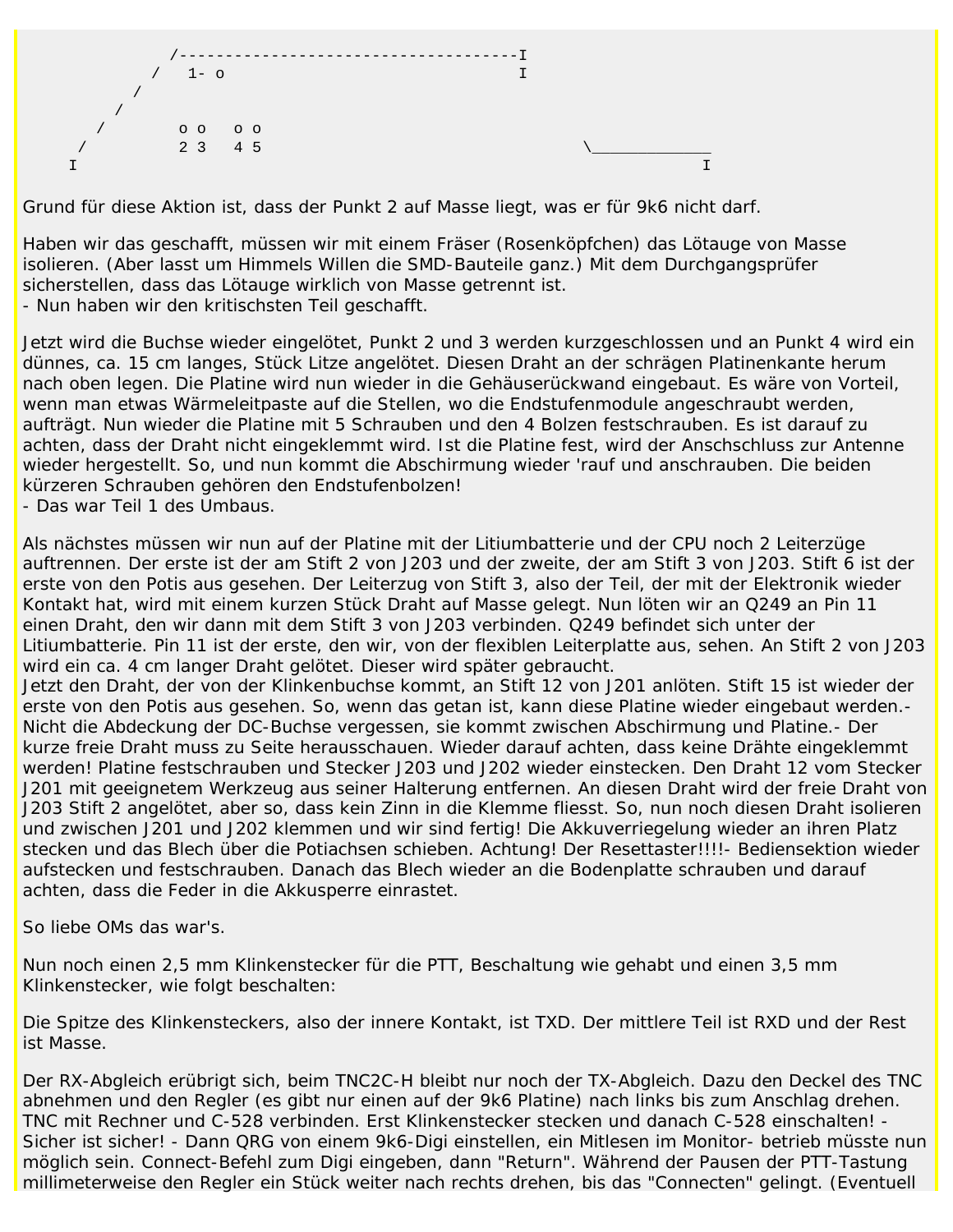beste Einstellung suchen.)

So, und nun viel Erfolg bei PR!

Ich habe mir viel Mühe gegeben, die Arbeitsgänge in chronologischer Reihenfolge zu beschreiben. Natürlich kann auchmir ein Fehler unterlaufensein, man ist ja auch nur ein Mensch. Diesen Umbau habe ich an 2 Geräten erfolgreich durchgeführt und das so, wie hier beschrieben. - Über Korrekturen und Hinweise würde ich mich freuen.

73 und viel Erfolg beim Umbau von Mario - DD6UMT !

<span id="page-40-0"></span>This modification is read 852 times. the control of the control of the control of the control of the control of page

## **19-07-1998 (C-528) Setting band edges on VHF/UHF RX/TX**

Press and hold function button. Press 0,0 the display will change and show F and four numbers.

First two set the lower frequency larst two upper frequency. Two change the lower and upper frequency key in 2764 the display will change to the lowest frequency .ie 127 Mhz and upper 164Mhz.

<span id="page-40-1"></span>This modification is read 828 times. This modification is read 828 times.

#### **19-07-1998**

# **(C-528) Extra memory functions, 40 memory channels OR separate TX/RX Freq**

Although the standard manual states that 20 memories are available split between VHF and UHF bands, in fact there are 2 memory channels for each memory number on the VHF and UHF bands. These can be used in 2 ways. One way is to double the number of simplex channels availible, another is to provide programable RX and TX frequencies for each memory number.

#### **Programming separate RX & TX frequencies in one memory location**

- 1. In VFO mode select your RX frequency
- 2. Press [FUNC] and [V/M ENT] buttons together
- 3. Press the memory number to be programmed
- 4. Press [V/M ENT] button to return to VFO mode
- 5. Select your TX frequency.
- 6. Press [V/M ENT] and [FUNC] buttons together
- 7. Press [FUNC] button together with the memory number to program

"+-" Will appear in the repeater shift display to indicate that the memory channel is now in split frequency mode. Once a memory location has been put into split frequency mode it cannot be changed back to a simplex memory unless it is programmed as an extra channel (see below) or a RESET is carried out.

Pressing [FUNC] and [9/REV] will cause the RX and TX frequencies to be swapped.

## **Programming extra memory channels, extends to 40 memories.**

Program the first 10 memories on each band as per the manual. To program the additional 10 memories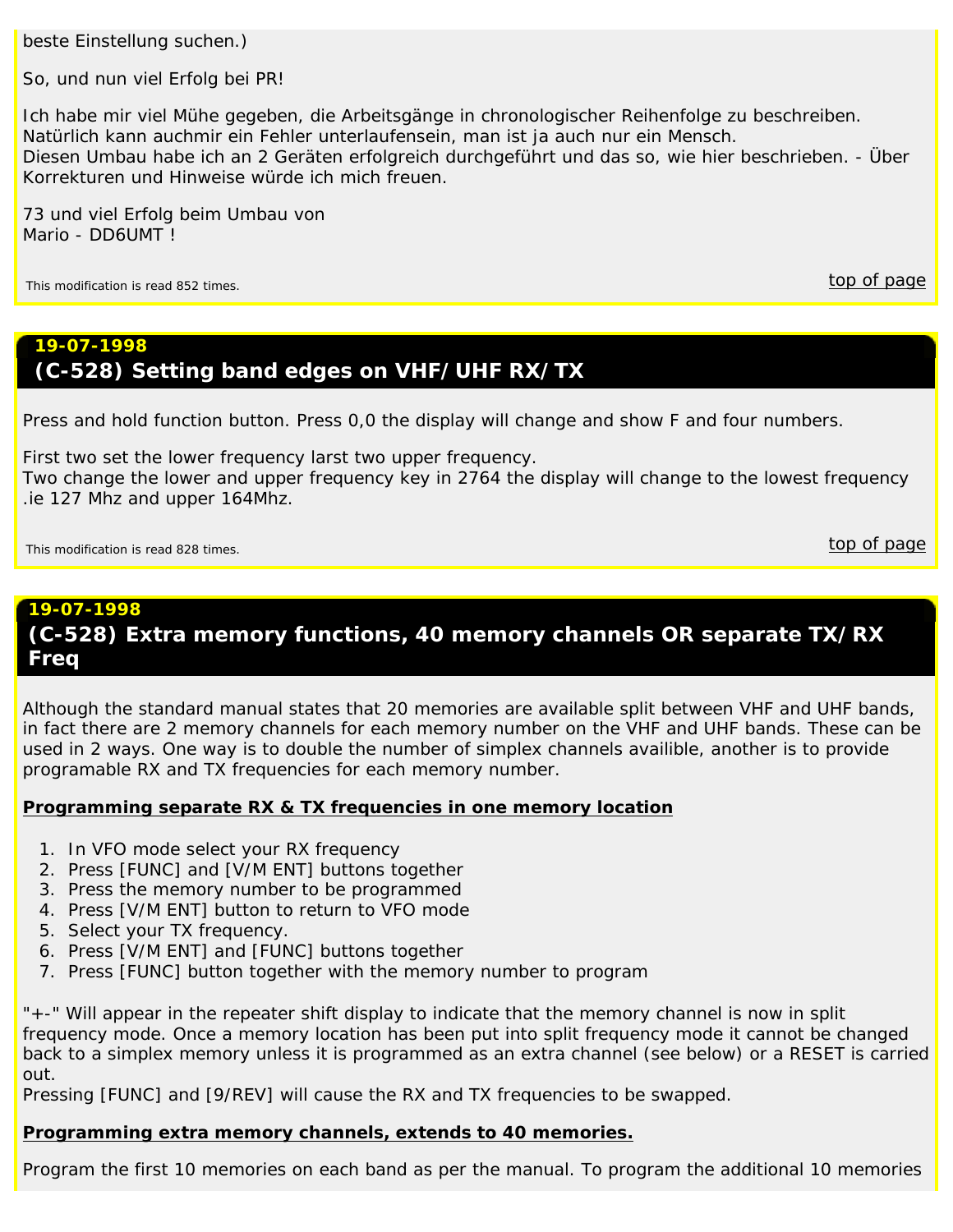on each band follow the instructions below.

- 1. In VFO mode select the frequency required.
- 2. Press [FUNC] and [V/M ENT] buttons together.
- 3. Press [FUNC] and [A/CL] Buttons together. (an M will be displayed)
- 4. Press the memory number to be programmed

To recall these extra memories. Either use the rotary tunning control in memory mode, which will now cycle through all programmed memories. Or enter memory mode and press [FUNC] and [A/CL] together and the bar will appear above "M" indicator as when it was programmed, pressing buttons 0 to 9 will then recall the extended channels.

The extended memory channels can have repeater shifts and CTCSS tones programmed in to them in the normal way BUT the value of the repeater ofset and the frequency of the CTCSS tone will be the same for both of the channels stored in one memory location. i.e memory 1 and -1 will both have the same repeater ofset but if the ofset is not activated on channel -1 then it can be used as a simplex channel.

<span id="page-41-0"></span>This modification is read 785 times. This modification is read 785 times.

## **19-07-1998 (C-528) Quick Chart**

|                                           | Standard C520/528 - Keypad Guide |                                 |                                                                 |                    |  |  |  |  |
|-------------------------------------------|----------------------------------|---------------------------------|-----------------------------------------------------------------|--------------------|--|--|--|--|
| Key                                       | Alone                            |                                 | With "FUNC" key   Key alone in set   In Set With "F"            |                    |  |  |  |  |
| O                                         | $\Omega$                         | Enter Set Mode                  | Mute keypad bleep   Set Band Edge Limit                         |                    |  |  |  |  |
|                                           | 1.                               |                                 | Disable Transmitter $ 1/5$ beeps when paged Tx wait on c-b rept |                    |  |  |  |  |
| 2                                         | 2                                |                                 | Dual Watch Operation 1kHz entry on keypad CTCSS Scan Stop       |                    |  |  |  |  |
| 3                                         | 3                                |                                 | Select Output Power   Tx Delay on repeater Switch UHF Bands     |                    |  |  |  |  |
| 4                                         | 4                                | Frequency Lock                  | Mute during squelch   4/3 digit direct fr                       |                    |  |  |  |  |
|                                           | 5                                | Battery Saver Mode              | Automatic powr off   Pager Audio Mute                           |                    |  |  |  |  |
| 6                                         | 6                                | Select Step Size                | Enable tune in lock   Fast tune 1MHz/100k                       |                    |  |  |  |  |
|                                           | 7                                | CTCSS select TX/RX              | CTCSS tone frequency Single/Dual tone MF                        |                    |  |  |  |  |
| 8                                         | 8                                | Repeater Shift +/-              | Set Tx/Rx split freq Cross Band Repeater                        |                    |  |  |  |  |
| 9                                         | 9                                | Reverse Split                   | Make LAMP button REV Up/Dn keys do 10MHz                        |                    |  |  |  |  |
| $\star$                                   |                                  | Step Down Search 1MHz band      |                                                                 |                    |  |  |  |  |
| #                                         | Step Up                          | Memory Shift                    |                                                                 |                    |  |  |  |  |
| A                                         | Cancel                           |                                 |                                                                 |                    |  |  |  |  |
| B                                         |                                  | Pager On Set Pager Codes        |                                                                 |                    |  |  |  |  |
| C                                         |                                  | Mem Scan   Partial Memory Scan  |                                                                 |                    |  |  |  |  |
| D                                         |                                  | Dial/Mem   Store Dial In Memory |                                                                 | Extend RX coverage |  |  |  |  |
|                                           | VHF   Tx VHF                     | Enable VHF Only                 |                                                                 |                    |  |  |  |  |
|                                           | UHF $Tx$ UHF                     | Enable UHF Only                 |                                                                 |                    |  |  |  |  |
|                                           |                                  |                                 |                                                                 |                    |  |  |  |  |
|                                           |                                  | To expand Rx coverage only      |                                                                 |                    |  |  |  |  |
|                                           | VHF $F+0$ $F+D$                  |                                 |                                                                 |                    |  |  |  |  |
| To add 320-400, 400-480, 820-900, 900-980 |                                  |                                 |                                                                 |                    |  |  |  |  |
| UHF F+L F+0 F+B F+L F+3 A                 |                                  |                                 |                                                                 |                    |  |  |  |  |
| To Expand Tx and Rx coverage:             |                                  |                                 |                                                                 |                    |  |  |  |  |
|                                           | VHF $F+0$ $F+D$ A                |                                 | ; Extends RX coverage                                           |                    |  |  |  |  |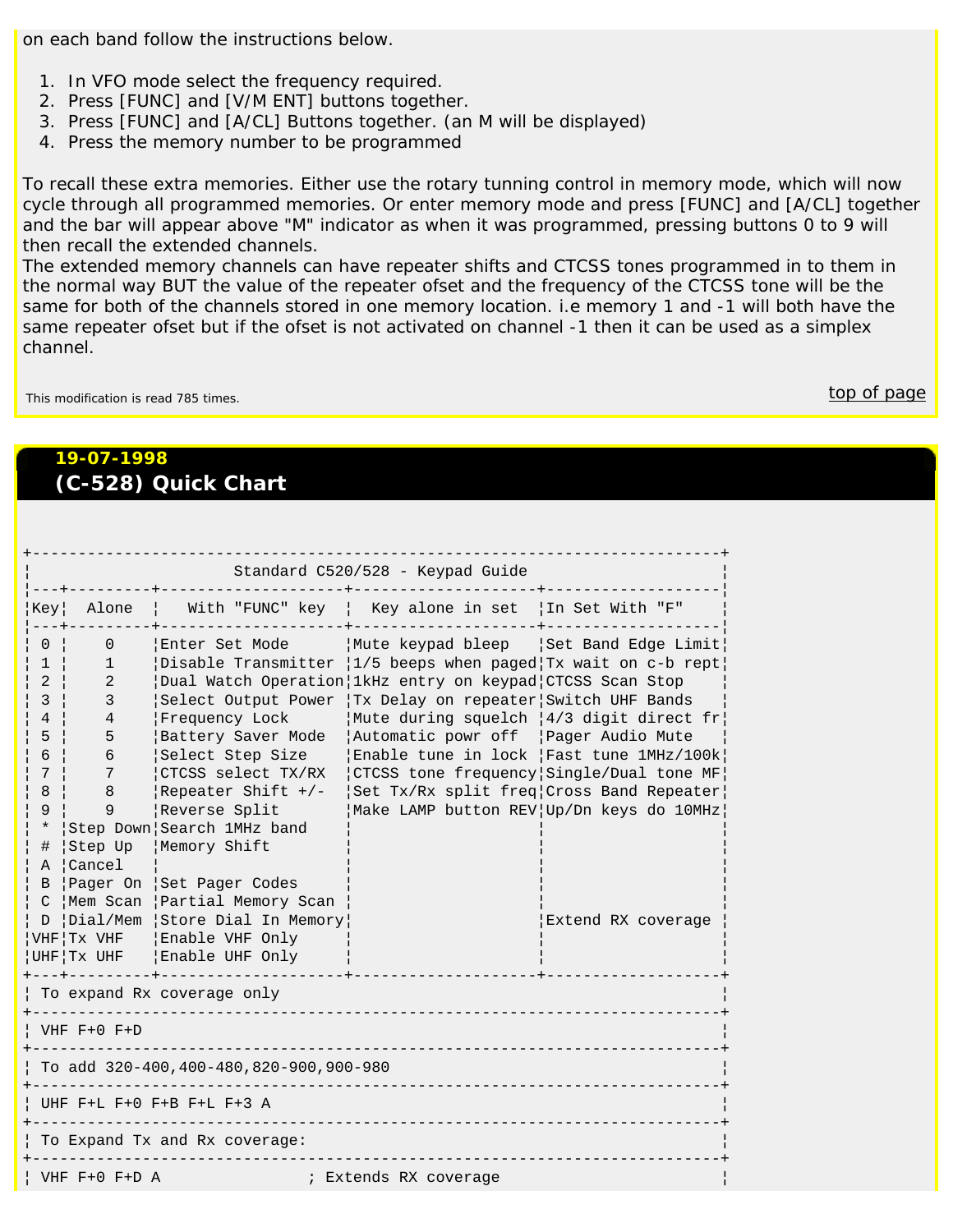```
UHF F+L F+0 F+B F+L F+3 A ; Gives 300/800/900MHz
 VHF F+6 step to 12.5MHz A ; This appears to set a special condition
¦ F+8 F+8 F+C ; within the unit which is stored with F+C. ¦
| tune down to 144.9875 ; All params must be correct for it to work |
¦ F+0 F+D PTT F+8 F+C ; And Store it ¦
+---------------------------------------------------------------------------+
¦ To store independent transmit and receive frequency in one memory channel ¦
+---------------------------------------------------------------------------+
¦ Enter receive frequency into dial ¦
¦ F+D ¦
¦ Enter transmit frequency into dial ¦
¦ F+D F+A F+ A ¦
+---------------------------------------------------------------------------+
| To remove independent transmit frequency from memory
+---------------------------------------------------------------------------+
¦ F+D F+A +A F+A A ¦
+---------------------------------------------------------------------------+
¦ To clone one set to another ¦
+---------------------------------------------------------------------------+
| B B F+0 F+PS on both sets, and PTT on the one to clone from
+---------------------------------------------------------------------------+
```
<span id="page-42-0"></span>This modification is read 833 times. This modification is read 833 times.

## **21-04-2000 (C-528) Standard HT 528 mods (999MHz)**

This simple key-in sequence will enable the Standard 528 twin band HT to receive out of band signals up 999MHz.

- 1. enter UHF side (UHF is main)
- 2. enter VFO mode
- 3. push  $F + L$  (function key + light key)
- 4. then  $F + 0$  (function key + zero key)
- 5. next  $F + code$  (funtion key  $+ code$  key)
- 6. then  $F + L$  (function key + light key (again))
- 7. next  $F + 3$  (function key + three key)
- 8. then PTT (push to talk button)

#### Now your in!

To change bands you have to press  $F + 0$  followed by  $F + 3$ , this is the toggle function. Each time you enter the  $F + 0$  and  $F + 3$  the receiver will jump bands. To get back to 440 (where you started from) keep using the toggle sequence.

If you did something wrong and the HT losses its mind DON'T PANIC! Just push the microproc. reset button. I have done this keyboard entery mod to my HT and it works. The sensitivity isn't great, but you can pick up anything that has a strong signal.

This information was obtained from the local Standard representitive in Chicago. I'm sure there are other things This radio can do that I am not aware of, but when I find out I will post it here just for the heck of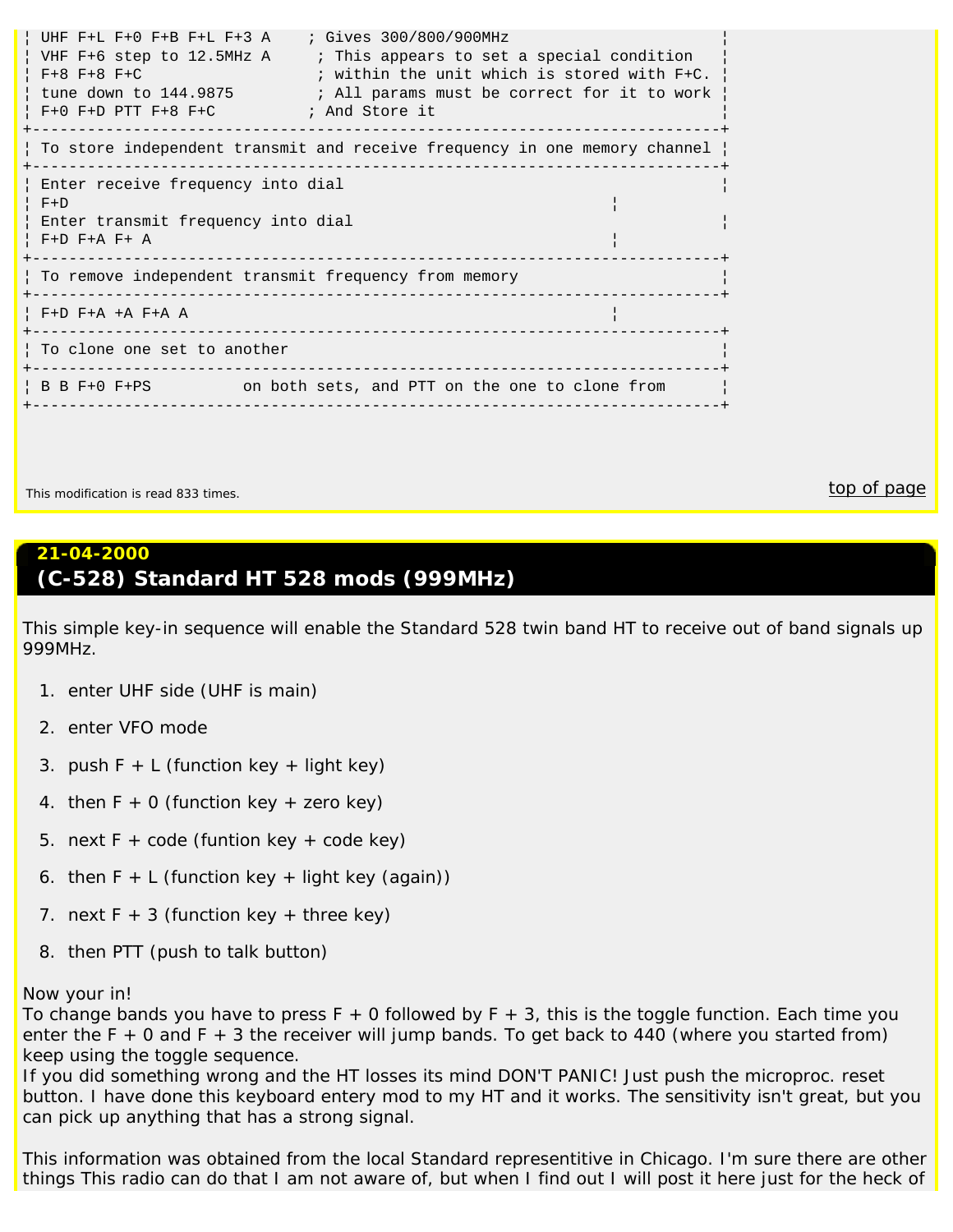P.S. If I made a mistake in the key sequence list above I will post any corrections by the end of this week 10/30/92. good luck!

Chris...

<span id="page-43-0"></span>This modification is read 850 times.  $\overline{top\}$  of page

## **04-08-2001 (C-528) C528 keeps transmitting**

*Author: Wilfred PE1NDO*

Hi guy's

After an evening swetting away in my shack my 528 works again. It kept on tranmitting when power was put on it.

#### **What was wrong:**

Age,

...electrolite from capacitor was leaking and made a high impedance "short" to ground, UNDER w403 (mic ,pin 1) connector. So the beeper on your multimeter does'nt care, but the PTT circuit DOES ;-)

I had to cut 3 track's before I could locate the problem.

hope to help you out

C U

Wilfred PE1NDO

<span id="page-43-1"></span>This modification is read 898 times. This modification is read 898 times.

## **27-08-2001 (C-528) Maximum TX and RX range for C-528**

*Author: Unknown*

This "non hardware" mod. will extend your C 528 to the maximum freq. range (rx and tx) what the PLL makes possible!!!

It's importand to set the rx range at first!

## **RX for VHF and UHF**

- Hold the "Func" key while pressing 0 (zero) and D
- This works also for UHF (but don´t forget to switch the "main" to UHF)!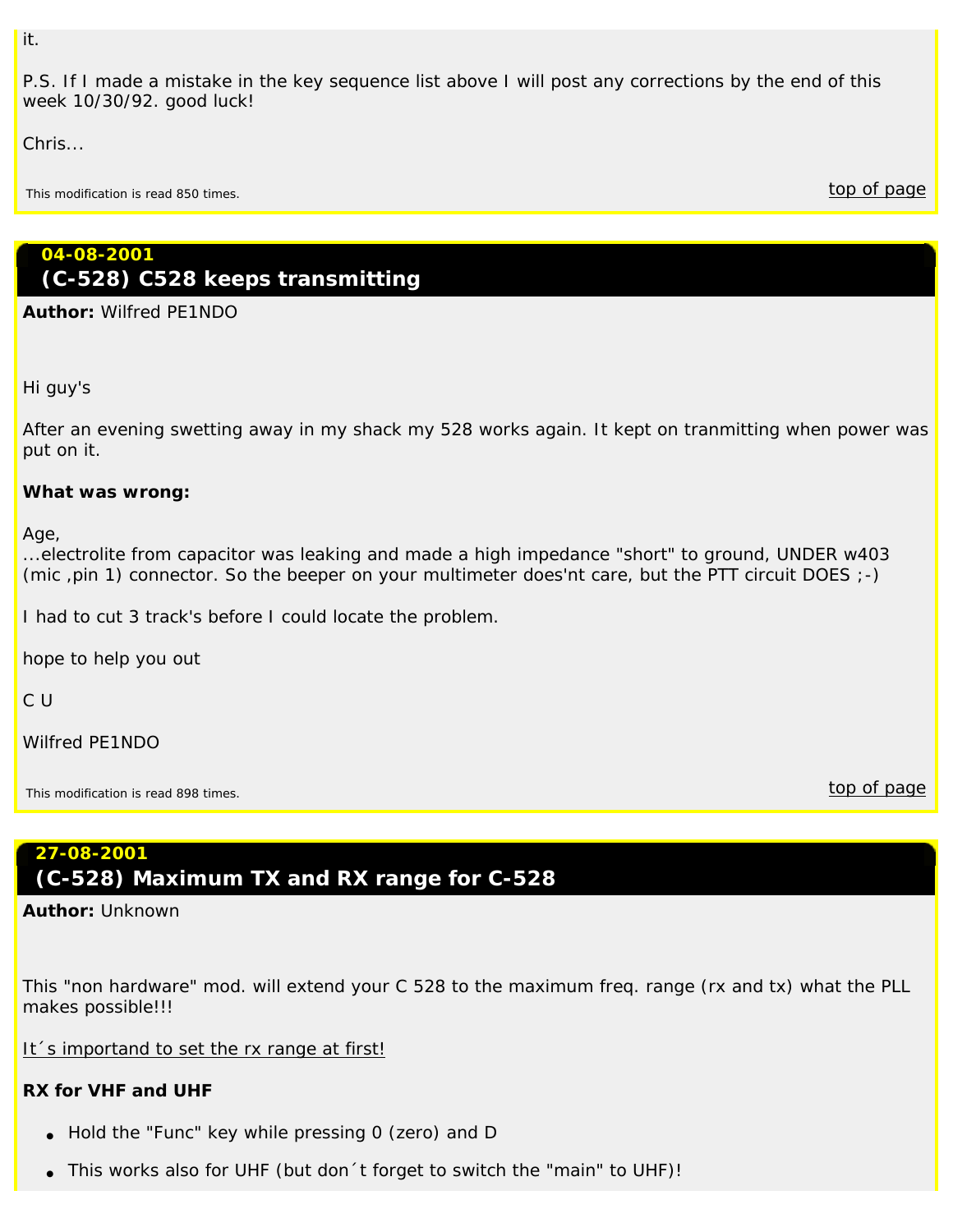• then hold the "Func" key while pressing  $0$  (zero) and  $4$ 

## **TX for VHF and UHF**

- set freq. step to  $12.5$  khz
- press PTT
- set the vfo to  $145.000$  Mhz (for UHF set  $435.000$  Mhz)
- hold the "Func" key and then press 8 and again 8 and C
- step down 12.5 khz with the rotation key  $(!)$
- hold the "Func" key and press 0 (zero) and D
- press PTT
- hold the "Func" key and press 8 and C
- press PTT

That´s it

<span id="page-44-0"></span>This modification is read 1078 times. This modification is read 1078 times.

# **19-07-1998 (C-558) C-558 fuer 9k6**

Moin, moin liebe C558-Freunde!

Ich habe mich jetzt mal hingesetzt und nachgesehen, wie das denn mit 9k6 aussieht. Im Schaltplan sieht es ja noch fast brauchbar aus. Das TX-Signal geht an die beiden Trimmer R417/R418. Die sind gleich auf der obersten Platine, wenn man die Gehaeusehaelften auseinanderklappt. Mit dem RX-Signal sieht es schon schlechter aus. Als erstes sollte man die eine Masseverbindung abloeten (so neben der PTT). Dann loese man auch die Schrauben, die die Platinen zusammenhalten. Nun liegt "nur" noch ein Blech und ein paar Quarze im Wege. Um an den Pin 11 des IC's Q516 zu kommen, muss man irgendwie die Quarze unter denen es liegt wegraeumen (hochbiegen hilft!). Man darf allerdings keine Hemmungen haben SMD zu loeten. Insbesondere braucht man eine ruhige Hand.

Ein Problem fiel mir dabei allerdings auf. Ich habe keinen Platz gefunden, wo man eine zweipolige Buchse anbringen koennte. Vielleicht hat da einer eine Idee?

Eines noch als kleinen Hinweis am Rande: Bei solchen Aktionen erlischt natuerlich die Garantie. Ich kann, ebenso natuerlich, keine fuer die Richtigkeit uebernehmen.

Leider hat das C558, im Gegensatz zum C528, keine eingebaute Stromver- sorgungsbuchse, so dass ein Testen dieser Sache nur schwer moeglich ist.

Das so als kleine Anregung, wer in Sachen 9k6 weitergekommen ist als ich, der darf es ruhig mal in dieser Rubrik veroeffentlichen, es interessiert sicher viele. Mir wuerde es ja schon reichen, wenn ich wuesste, welche (handels- uebliche) zweipolige Buchse sich da noch einbauen laesst.

73! Karsten, DC7OS @DB0FAU.DEU.EU in Garbsen (JO42TK)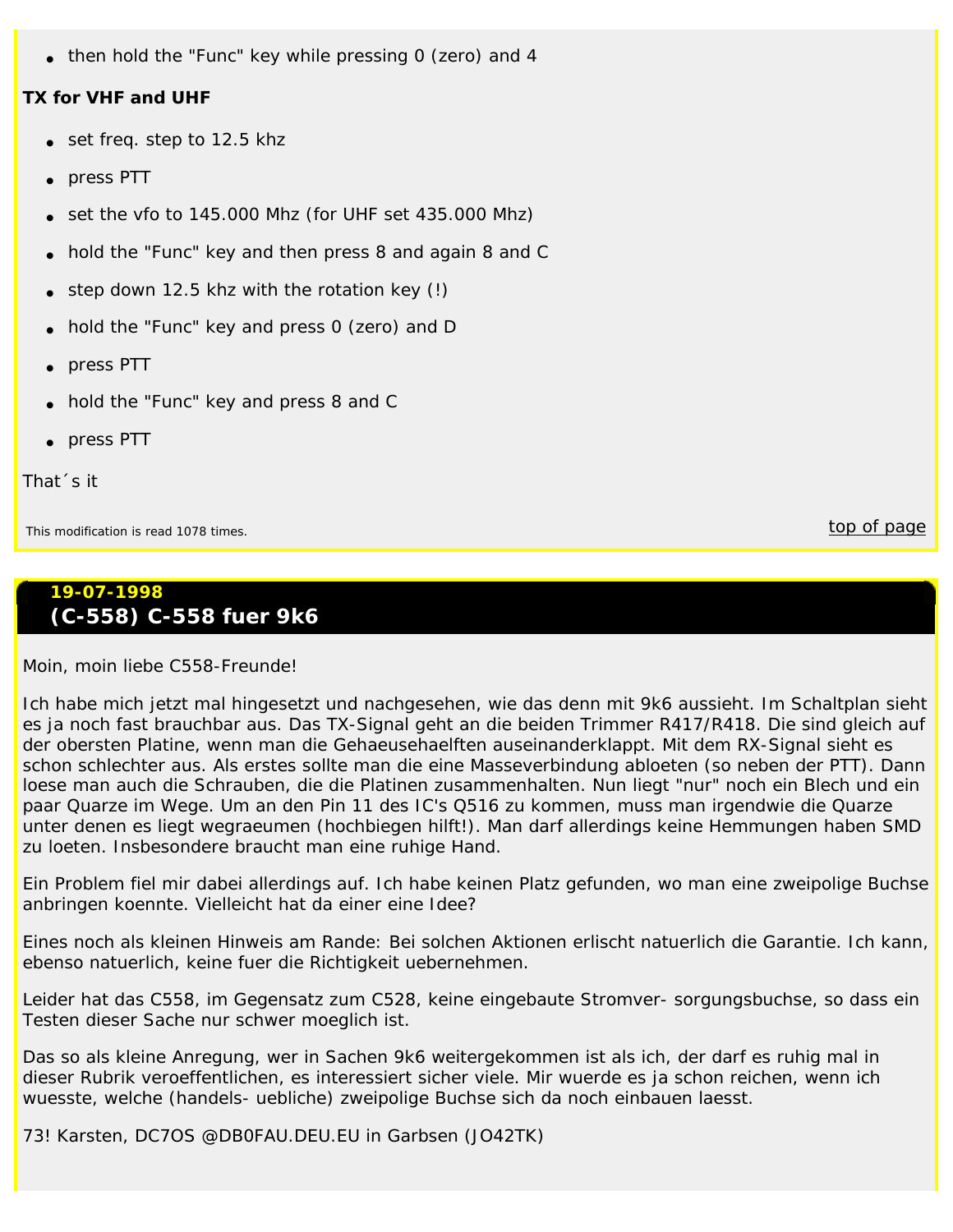## <span id="page-45-0"></span>**19-07-1998 (C-558) MARS/CAP (Wide band transmit)**

- 1. Remove battery and antenna.
- 2. Remove front case assembly block by unscrewing.
- 3. Remove the copper plate around the back side of the display section.
- 4. Remove the diode indicated by D2, and add a diode 1SS301 leaving other components intact as per the following drawing.
- 5. Reassemble radio and install battery.
- 6. Turn on power and execute master reset.



CAVEAT: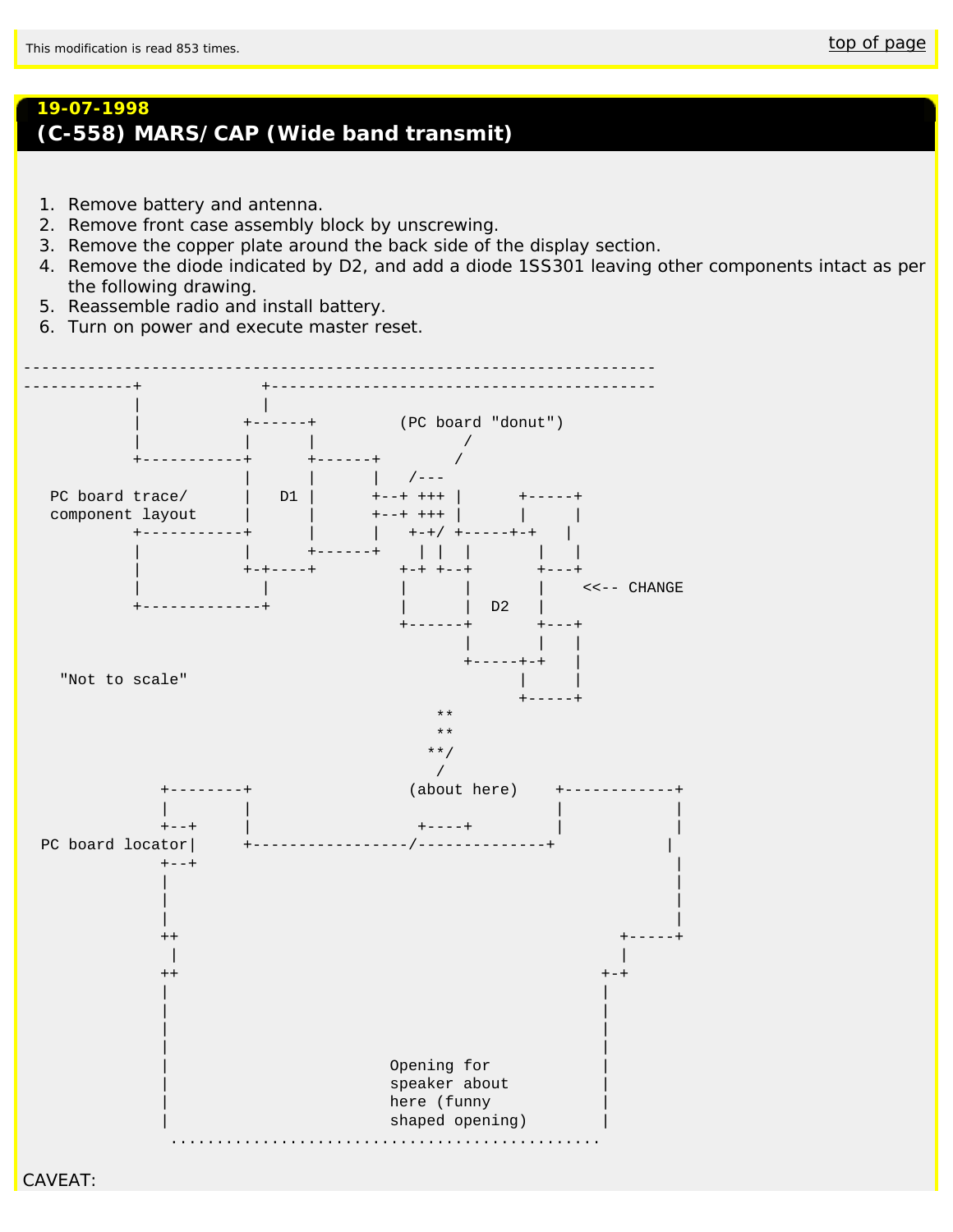I have not tried this with my radio as yet. This is a drawing that I got from a vendor. I'm waiting for the 1SS301 diode to get here, as I could not find the configuration of the 3-legged beastie.

<span id="page-46-0"></span>This modification is read 933 times. the control of the control of the control of the control of the control of page

## **19-07-1998 (C-558) Expanding the frequency range of the C-558S**

- 1. software expansion(RX):
	- I. reset the unit
	- II. push and hold FUNC and press 3 V/M ENT 3 release FUNC and press PTT

now the unit will RX 100-199 MHz (PLL lock range 100-173 MHz) AM + FM 300-500 MHz (PLL lock range 342-471 MHz) FM 800-999 MHz (PLL lock range 823-990 MHz) FM

With this modification the HT can \_NOT\_ be tuned to all frequencies in the 900MHz and 350MHz band!!!

TX remains 144-148, 430-440 MHz

smallest freq.step:

| $144$ MHz $5$ kHz |
|-------------------|
| $350MHz$ $5kHz$   |
| $440MHz$ $5kHz$   |
| 900MHz10kHz       |

- 2. hardware expansion(RX):
	- I. open the radio.....
	- II. locate resistor R289. its the 0 Ohm resistor on the micro-processor-board, right of the connector for the sub-tone sql. unit.
	- III. remove the resistor..... :-)
	- IV. reset the unit

RX/TX range remains the same as above, but now you can tune to ANY frequency in the 350 and 900 MHz band.

3. hardware modification (TX):

- I. open the unit.....
- II. remove the 'galactic' RF-shielding from the micro-processor board
- III. locate smd-diode Q221 (its the right one of the two smd-diodes)...
- IV. the type of this diode is DA115. exchanche it with a DAN202U or just solder a normal diode(1N4148) from the left pin to the lower right pin of Q221:

type DAN202U smd diode:

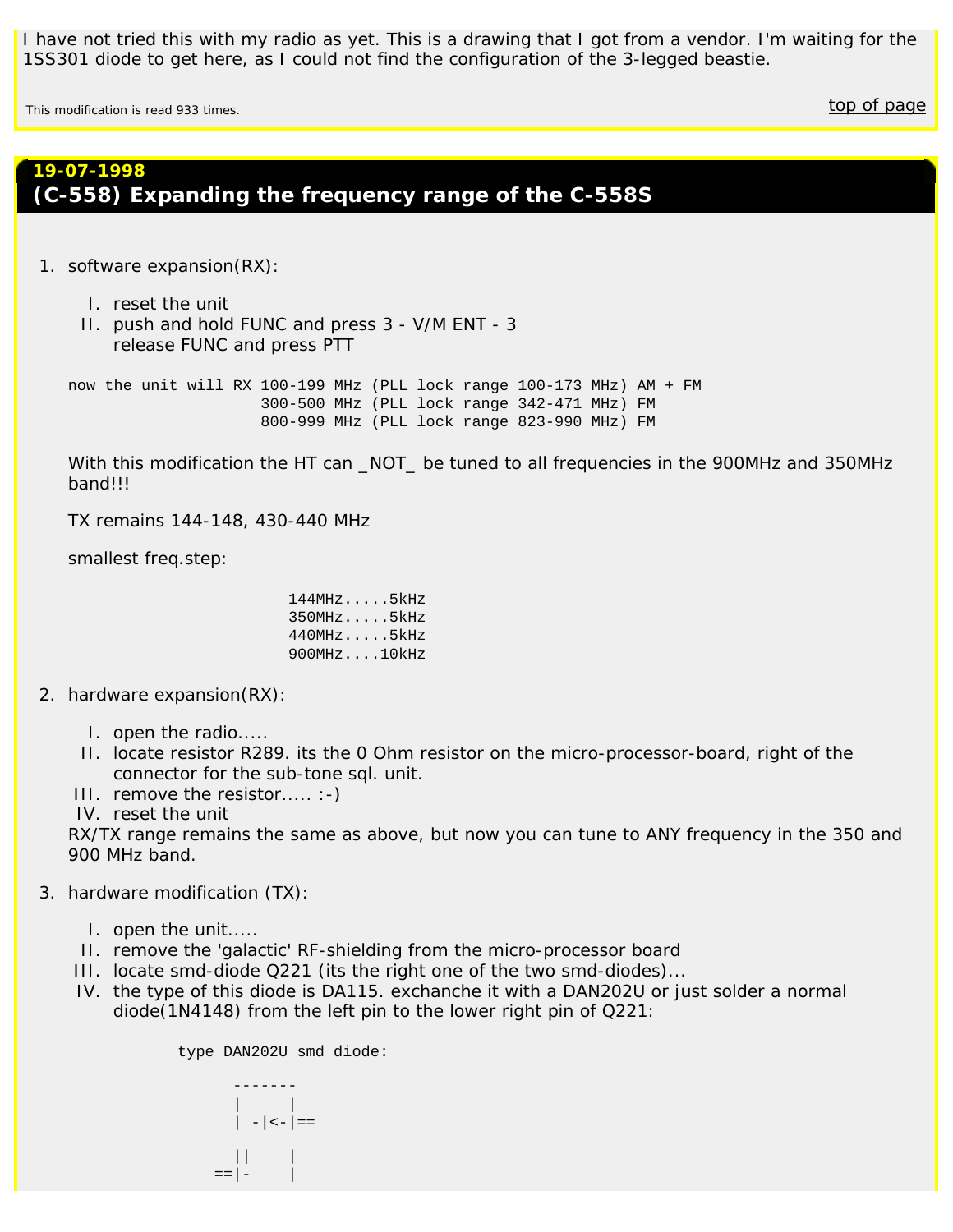

type DA115 smd diode:



V. reset the unit....

the TX range will be: VHF:100-199MHz (PLL lock range 115-165 MHz  $:-( )$ UHF:400-500MHz (PLL lock range 400-482 MHz !!)

no TX in the 350 and 900MHz band

#### Pro's and Con's of the C558

- + one of the smallest 2m/70cm HT
- + extremly sensitive and low noise receiver(even on 900MHz)
- + very low power consumption
- + up to 200 memories with a lot of different scan modes
- + good keyboard layout (except the 1750 Hz burst tone!)

+- the rubber-duck antenna works very good in the ham-bands and 900MHz but does not work at all outside the 2m ham-band :-(

- the worst case I have ever seen -- so don't drop the C558!! ( Radio-Shack's CB walkie talkies can't be worse )

- some intermod. problems with high gain base-antennas ( but much better than the yaesu FT530!! )
- small LC-Display
- no backlit keys
- the mic/speaker cap ... you have to see THIS yourself :-(
- press PTT and CALL/PL key to activete 1750Hz tone...

73/Harald, OE5LEN..... packet: oe5len @ oe5xem.aut.eu internet: oe5len @ edvz.uni-linz.ac.at

<span id="page-47-0"></span>This modification is read 971 times. This modification is read 971 times.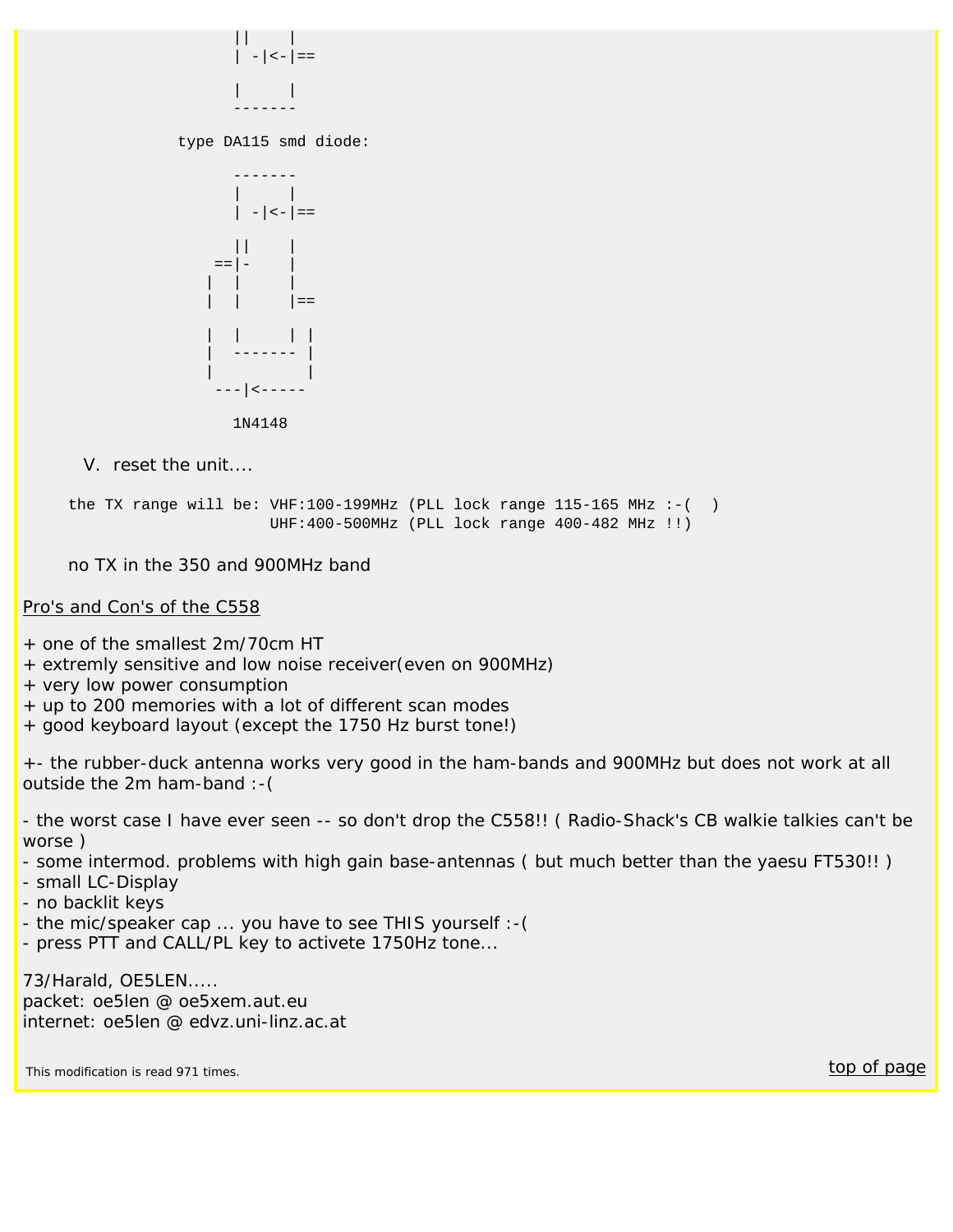## **19-07-1998 (C-5608) 9k6 Packet und C-5608D**

## *de DL9NBJ @ DB0HOF*

Es folgt nun eine Anleitung wie man den Mobil Twinbander von Standard zusätzlich für 9600 Baud Packet nutzen kann. (Bei mir mit TNC2H)

Ich beschreibe zuerst die Anschlußpunkte im UHF Schaltplan.

## TX-Anschluß

Die Mod.-Nf vom TNC habe ich über einen 10k Widerstand an den Durchführungs- kondensator vom VCO gelegt. Und zwar zwischen R213 (0 Ohm) und CV15 Über 10k Ohm, damit die Spannung vom Mikrofonverstärker nicht beeinflußt wird. Das Mikrofon kann übrigens parallel benutzt werden, jedoch wird die vom Mike kommende NF nicht unterdrückt, d.h. bei lauten Geräuschen im Shack kann der PR-Betrieb beeinflußt werden. Bei mir sind bis jetzt aber noch keine Probleme aufgetaucht. Zur Zeit denke ich noch darüber nach, ob eine Abschaltung der Mike NF notwendig ist. (Erfahrungsbericht bitte!)

## RX-Anschluß

Im Schaltplan findet man rechts auf gleicher Höhe das IC Q116 TK10487M. Abgreifen kann man die NF Spannung (bei mir ohne R od. C) an Pin 11

PTT

Auf der Front Control P803 (Schaltplan Rückseite) Steckerleiste JL03 (20 PINs

Pin 15

Jetzt gehts los!

Für die Beschreibung gilt:

Frontseite zeigt auf OM, Bodenseite zeigt nach oben !!!!!

Bodenplatte abschrauben und die 3 Schrauben vom VCO - Deckel entfernen. Anschlußkabel durch die Geräterückseite einführen. Am besten oberhalb des 144 Mhz Antennenkabels. Evtl. muß erst der runde Aufkleber abgezogen werden. In Höhe des VCO Gehäuses abmanteln. Das man ein Kabel mit Gesamtund Einzel- schirmung verwendet versteht sich von selbst.

TX Leitung am besten rechts oben in das VCO Gehäuse einführen und über 10 kOhm an den mittleren Durchführungs-C anlöten.

RX Leitung an IC Q116 (rechte untere Ecke, links von gelber Filterspule) pin 11 (rechts oben) anschließen.

PTT Leitung: hinter der Frontplatte steht senkrecht eine Platine von der viele grüne Strippen auf das UHF Board führen. Links von diesen Strippen auf der senkrechten Platine befinden sich die 20 Beinchen der Steckerleiste JL03. Fängt man von rechts das zählen an, ist Beinchen Nr. 15 das für die PTT bestimmte.

Abschließend noch ein paar Hinweise:

Da ich mein TNC2H sowieso nur mit dem C5608D zusammen betreiben kann, habe ich mir auch die Versorgungsspannung mit ins Kabel geführt. Die Spannung kann von JT01 links oben in der Ecke abgenommen werden.

Das Kabel habe ich übrigens solang wie die Antennenanschlüsse gelassen und an das Ende eine DIN Buchse montiert.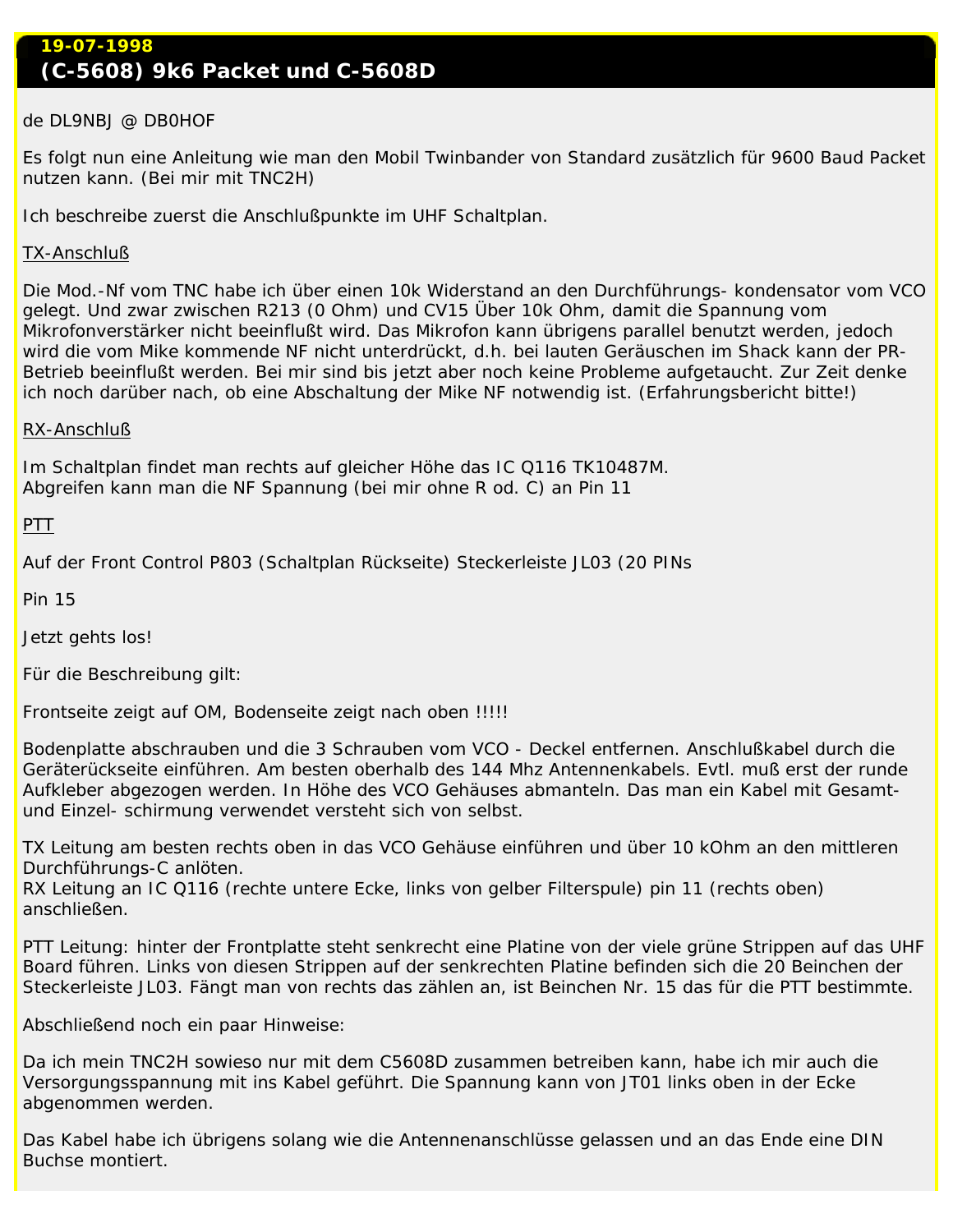Sollte die Sendefrequenz des Digis nicht exakt mit der Empfangsfrequenz des Gerätes übereinstimmen, kann es wie bei mir zu Schwierigkeiten führen. Das nachstimmen von VCO oder Local OSC kann Abhilfe schaffen.

Sollte der 9k6 Digi auch von 1200baud Usern belegt werden, ist es dringend zu empfehlen im TNC2H eine DCD für 1200 Baud einzubauen. Eine Verstärkung bzw. Abschwächung des RX-Signals war im TNC2H nicht nötig.

Mit der TXDELAY kann ich runter bis auf 15 gehen, wobei es aber ab 14 nicht mehr geht. Deshalb arbeite ich erfolgreich mit einem Wert von 18. Man sollte mit TXDELAY soweit nach unten wie es nur geht,aber trotzdem auf der sicheren Seite bleiben.

Die Schalterstellungen bei meinem TNC2H (Frontseite) sind wie folgt:

1 2 3 4 5 6 7 8 9 H H H L H H H H H

d.h.:

Baudrate 38400 # WA8DED Softw. # Loopback-Filter ohne Funktion

Bei den Filter-Switches konnte ich keine Veränderung im praktischen Betrieb feststellen, deshalb stehen sie wie oben.

So, das war nun die langgesuchte "Umbauanleitung" für das C5608D.

Sehr viele OM's suchten seit langem danach, offensichtlich braucht man heute für alles einen "Plan". Ich habe mir die Punkte damals selbst aus dem Schaltplan suchen müssen und ich wußte zu diesem Zeitpunkt noch nicht ob das Gerät überhaupt dafür geeignet ist. Was ich damit sagen will, nicht immer auf die Ergebnisse anderer OM's warten, sondern auch selbst mal was "riskieren". Denn wie man in diesem Fall sieht ist es doch ganz einfach, wo hätte man sonst anschliesen sollen?

Nun wüßte ich schon gerne wie es bei Euch geklappt hat, oder ob es noch andere Versionen gibt. Man könnte auch mal darüber reden ob es sinnvoll ist bei aktiver PTT vom TNC das Mike stumm zu schalten. Also, ein Echo egal in welcher Weiße wäre mir sehr willkommen.

Nun viel Erfolg und viel Spass bei 9k6 Packet wünscht Euch Thilo

Thilo Sauer Seidmannsdorfer Str. 71 8630 Coburg Tel. 09561/28355 QRV via DB0GU-9 (9600 Baud Port)

Msg. an DL9NBJ @ DB0HOF

<span id="page-49-0"></span>This modification is read 639 times. This modification is read 639 times.

## **19-07-1998 (C-5608) Standard C5608DA 800MHz RX keyboard mod**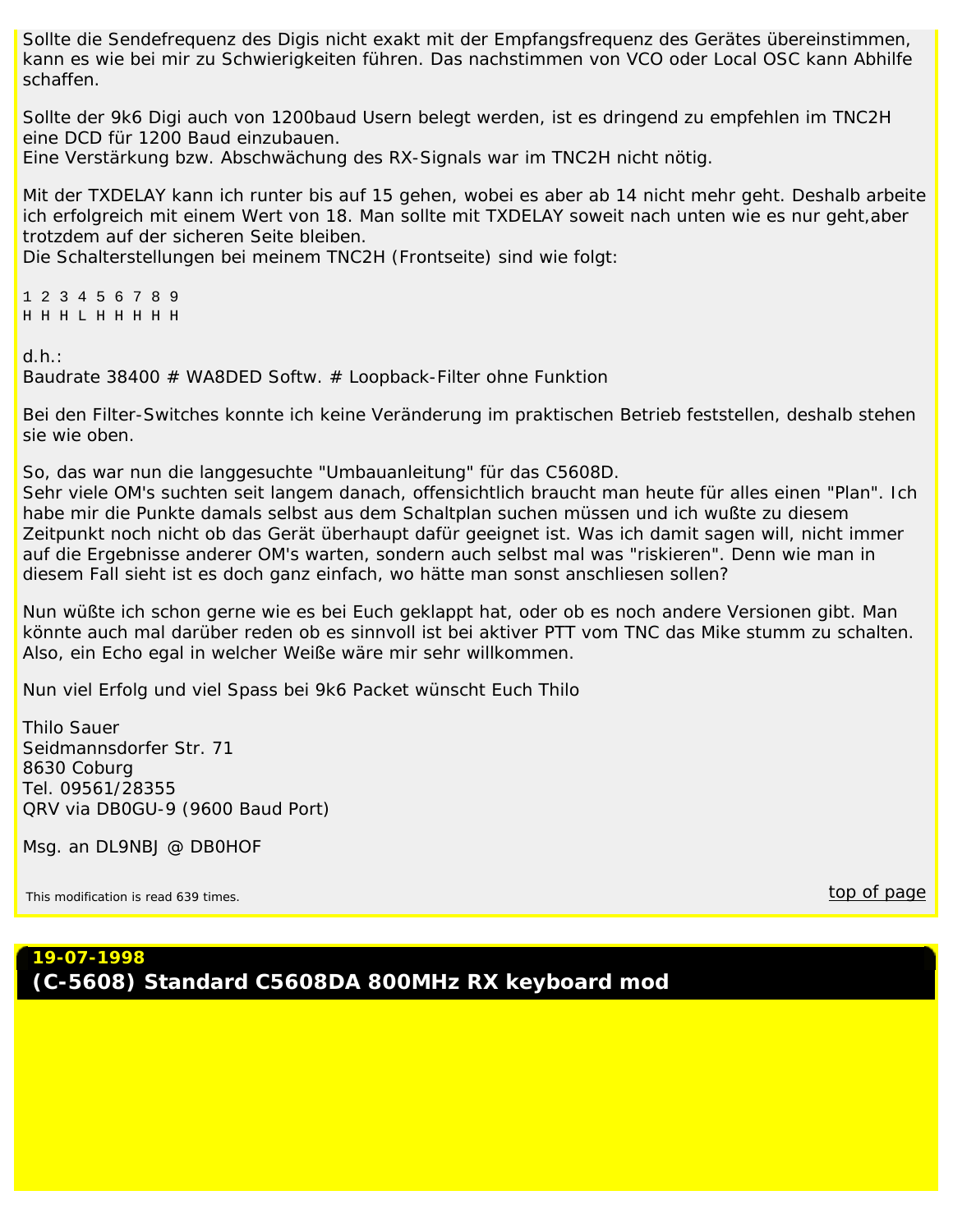The message I left earlier on the Standard C5608DA Dual Bander Mod for 800 to 1000 mhz was incorrect, you do not need the Mod Kit from Standard to receive on 800 to 1000 mhz.. If you put your rig in scan mode you will find that it does receive .... Standard said it would not receive without the 800 kit. I just found it does.

.. In case any of you did not read the mod, all you do is Hold the FUNC key and push the up key and you are on 800 or 900 mhz , to reverse this just FUNC key and the Down Key, Wa La... enjoy Steve WB1ERG

<span id="page-50-0"></span>This modification is read 637 times. This modification is read 637 times.

## **19-07-1998 (C-5608) C-5608 800Mhz receive (Hardware)**

If you can get the Standard to read 800Mhz by holding the func button and pressing up arrow (on the radio itself) you do not need to add any resisters or anything. But you do need to add an 800 Mhz plug. I got my plug on a cord by buying a 3ft TNC externderizer for \$5 and cutting it in half. If you live in an area where surplus stuff is available, you can do much better pricewise. Please only listen to the public service communications in the 800Mhz band. Intercepting radio cellular telephone communications is illegal even though they intrude on your property and give you brain cancer.

Remove the black disc off the back of the radio, insert a piece of RG58 coax, and solder the center of the coax to the same PCB land as the center of the really tiny piece of coax already in the 440Mhz RF section, and the braid of the coax to the big empty untinned land on the other side of the first land. The location to solder this stuff is right next to the round RF amp with four radially protrouding pins, if that helps you locate it any better. Secure the cable to the case somehow (wireties?) so it won't shread your radio when you yank on it.

```
 Back of Radio (Heatsink)
                                                          Bottom
               !
1999 - 1999
 ! ! ! !
\blacksquare : \blacksquare : \blacksquare : \blacksquare\frac{1}{1} \frac{1}{1} \frac{1}{1} \frac{1}{1} \frac{1}{1} \frac{1}{1} \frac{1}{1} \frac{1}{1} \frac{1}{1} \frac{1}{1} \frac{1}{1} \frac{1}{1} \frac{1}{1} \frac{1}{1} \frac{1}{1} \frac{1}{1} \frac{1}{1} \frac{1}{1} \frac{1}{1} \frac{1}{1} \frac{1}{1} \frac{1}{1}  ! ---
                ! [XXX] [YYY] [ZZ] //////////
1999 - 1999
                !-------------------------------------------------------------
1999 - 1999
               ! Lots of neat stuff. ~20 P.P.I. (Pots Per Inch)
1999 - 1999
1999 - 1999
```
The square thing is a big electrolytic capacitor, the ///// is the coax that is already there, and you should solder your shield to XXX and your center cond. to YYY. Your RG58 should come in directly on top of the big electrolytic capacitor. You would be insane to attempt this without unscrewing the red and black +12V DC power wires. You would be insane to attempt this anyway as I have and I now know how poorly it works.

If you can't get the radio to read 800Mhz, remove the 1/8watt zero ohm resistor that is the third one counting from the + symbol on the side of the CPU board pointing into the radio. On the other side of the CPU board, this "resistor" is labled 'G'. If you don't know which board is the CPU board, definatly don't do this mod.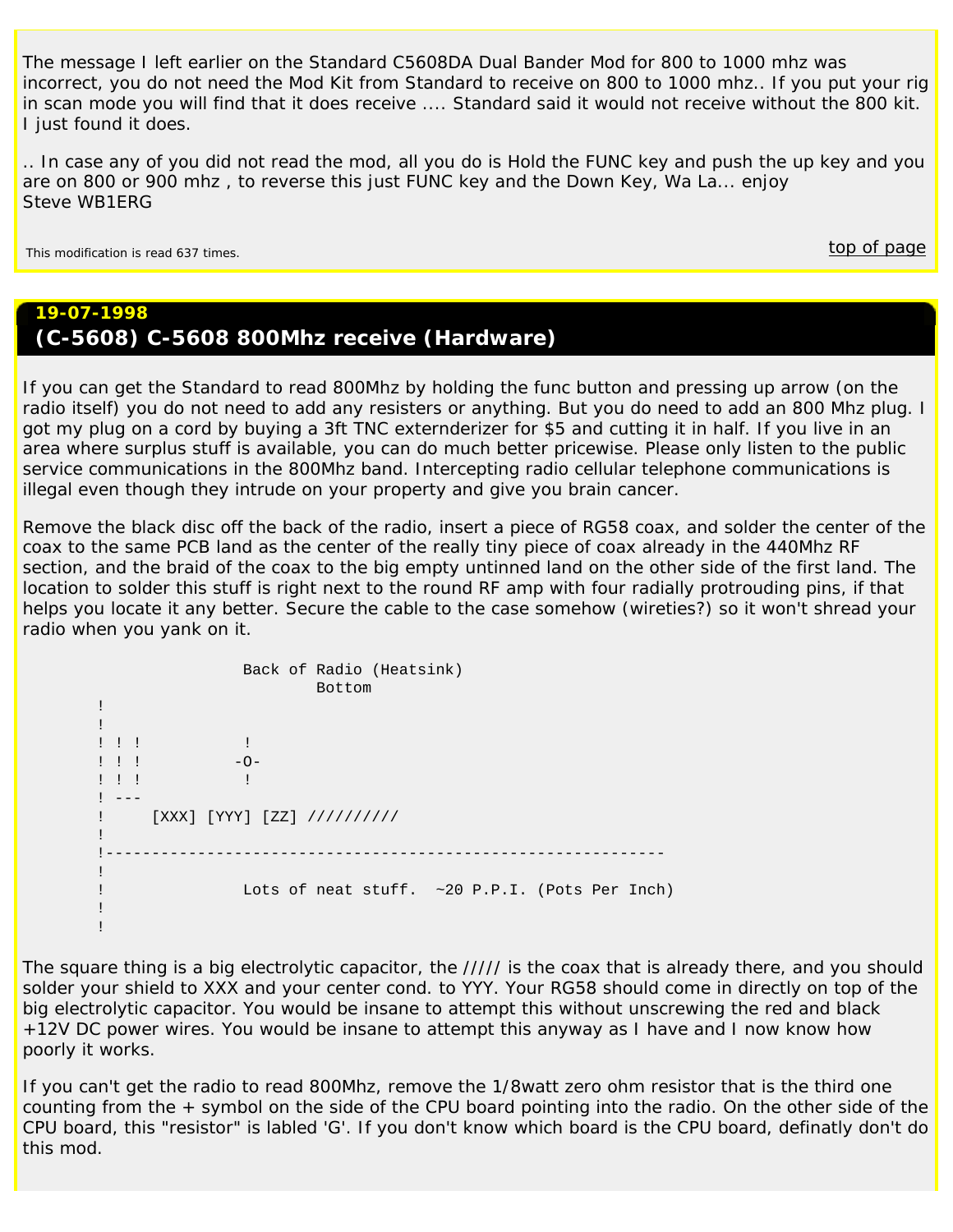To get to the CPU board, remove the top and bottom panels of the radio, and snap off the plastic side panels. This will allow you to access the screws that hold the front panel on. To avoid damaging the front panel, begin your snap-off attempts at the rear of the radio, by the heatsink. The side panels fit under the edge of the front panel and it will be necessicary to slide them towards the back of the radio to r remove them once they are partially snapped loose.

The 800Mhz receive on the Standard is incredibly insensitive compared to a scanner. If you have any other way of receiving 800Mhz, it will be a waste of time for you to do this mod. BTW: Press Func+Down to get out of 800Mhz mode.

<span id="page-51-0"></span>This modification is read 637 times. the control of the control of the control of the control of the control of page

## **19-07-1998**

## **(C-5608) Standard C-5608 350Mhz receive**

Remove the #2 zero ohm jumper (also labeled E on the backside of the CPU board) There doesn't appear to be an antenna mod for this. Sensitivity is so bad it leads me to believe that the reason why this is disabled is because the RF circuitry is not implemented. This is turned on and off the same way as the 800Mhz except the 2M band must be active instead of the 70cm band. The 440Mhz band will tune down to 350Mhz so this mod is even less useful than I could have possibly suspected.

It doesn't seem to be possible to switch to or from 800 or 350Mhz from the remote microphone.

<span id="page-51-1"></span>This modification is read 620 times. the control of the control of the control of the control of the control of page

**19-07-1998 (C-5608) Out-of-band transmit**

Remove the two surface-mount chip resisters on the hard-to-get-to side of the CPU board labled "D" and "H". The "D" resister controls VHF transmit, and the "H" one controls UHF transmit. Please make a diagram of where all the plugs plug back in when you take the front panel assembly off. There are a few 2 pin connectors that differ only by the color of their wires.

Expect transmitting from 130-155Mhz on VHF, 400-469.995 on UHF. Please note that the Standard C5608 mobile is not appoved for transmitions outside of the Amateur band. Such transmitions are illegal even if you do have the proper commercial license. If you want to run it into a dummy load and use the harmonics to interfere with some wierd circuit you're building, then no problem, have a ball.

To manually switch between AM/FM demod on the VHF band, press Func+Sub. Again, this cannot be performed from the Mic. It defaults to AM in the aircraft freq range, so this shouldn't be so bad.

Repeater mode is enabled by pressing the 144 and 440 band buttons simultainiously. Cannot be performed from the mic. To prevent the radio from repeating in both directions, set the TSQ and CSQ to bizzare values on the band you don't want to be retransmitted and set the repeater offset to some other wierd freq that is hardly ever used.

<span id="page-51-2"></span>This modification is read 683 times.  $\overline{top~of~page}$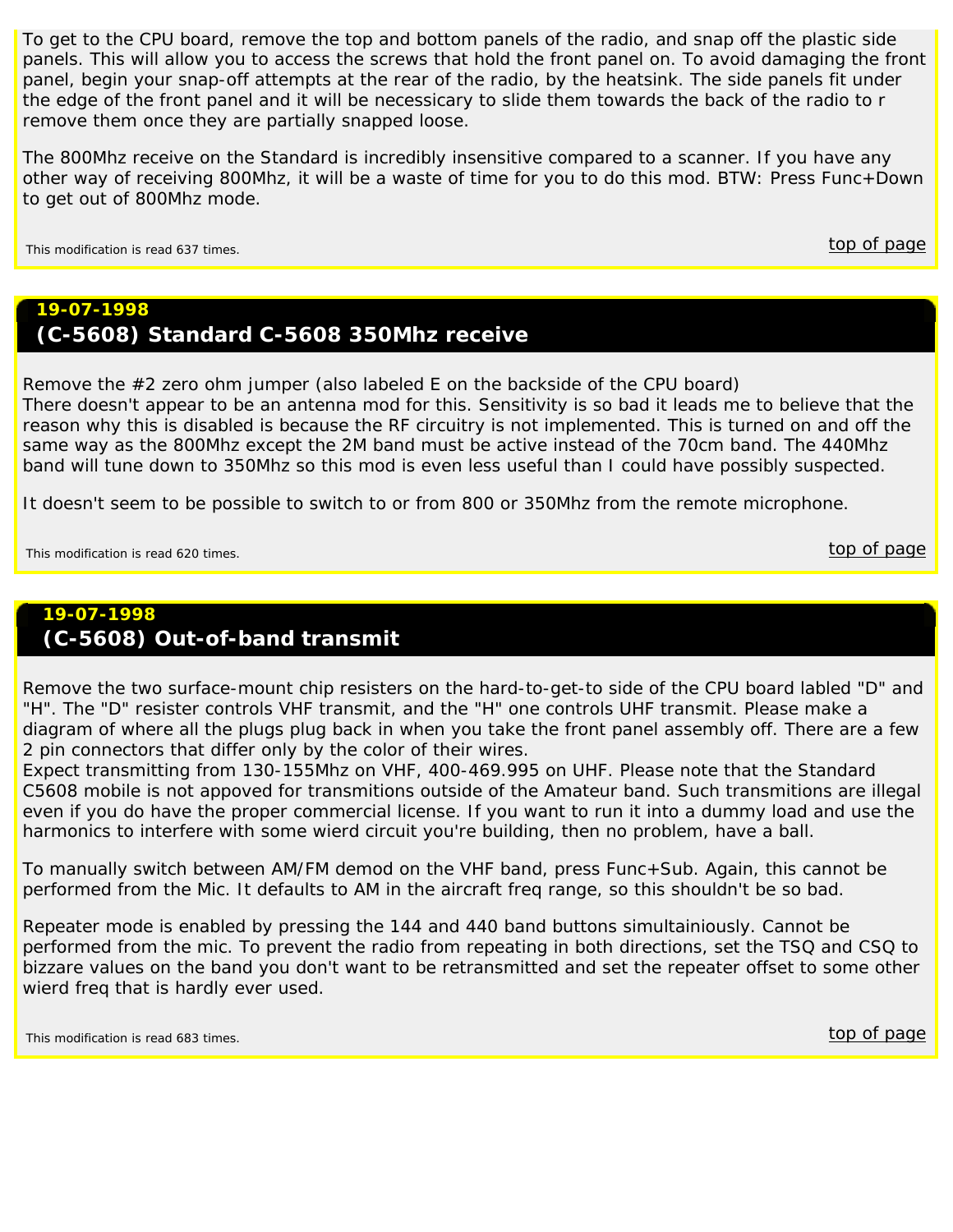## *From: "David C. Donley"*

Inside the radio, on the top left corner of the cpu board (when looking at the front of the radio) on the back of the front panel, there are a couple of zero ohm resistors (one black band) and eight pads. I numbered them 1-8 starting from the location of the  $+$  sign on the cpu board. The letters that these jumper spots are designated with were printed on the other side of the PC board (facing towards the front of the radio). 1 means zero ohm resistor present, 0 means no connection.

 + 1 2 3 4 5 6 7 8 0 1 0 0 1 1 0 1 C E G A D E F B

I noticed that the spacing of these jumper pads was standard .10" dip spacing, although the spacing between the two pads in each set was much less.

Using a bunch of wires cut off of spare resistors, I vertically mounted a dip switch on the cpu board, which makes it easily accessible by removing the top cover. This was not very much fun to do.

By playing with the radio and flipping switches for a while, I figured out what some of the switches/jumpers do. They are all worded as to what they do when they are on/shorted.

- 1. Disable 144Mhz out of band receive.
- 2. Disable 350Mhz receive (selected by holding func and pressing up while on the 2m side of the radiofunc-down to disable)
- 3. Disable 440Mhz out of band receive.
- 4. Disable 800Mhz receive (selected by holding func and pressing up while on the 70cm side of the radio- func-down to disable)

I have not be able to figure out what jumpers 5-8 do.

As shipped, the only jumper that enables extra "features" that was not enabled seems to be the 350Mhz receive. I cannot verify that it works anyway, since I can't find much to listen to in 350Mhz.

When the 2m side of the radio is tuned out of band to the aircraft region, an extra decimal point will light up in the display, indicating AM demodulation. This may be manually toggled in the 2m band by holding func and pressing set.

As near as I can tell, the 800Mhz receive doesn't work (compared to a scanner) However, I have heard rumors of an 800Mhz antenna jack mod, which is perhaps needed to get any reception at all.

<span id="page-52-0"></span>This modification is read 623 times. This modification is read 623 times.

**07-08-2001 (C-5608) Umrüsten eines Standard C5608D für 9600Baud Packet Radio**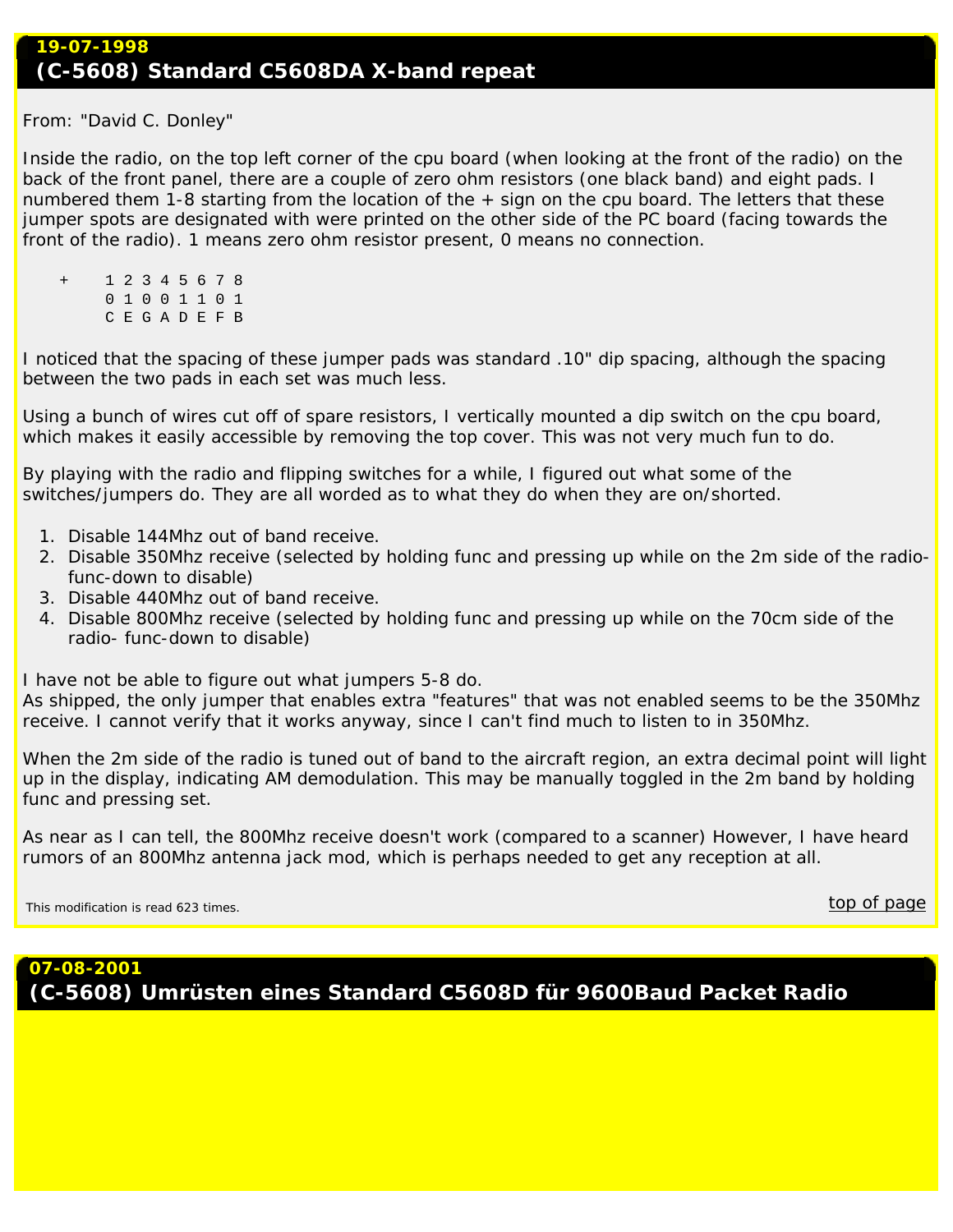Ich habe im August 1997 in die PR-Boxen eine "Umbauanleitung" für das C5608 eingespielt. Zu diesem Zeitpunkt gab es noch keine speziellen PR-Tranceiver wie etwa den T7F oder den K-NET. Da letztere speziell für PR entwickelt wurden, sind sie natürlich jedem anderen Transceiver überlegen. Auch die neueren Mobil Transceiver mit "Packet Radio Plug and Play" sind im Vergleich mit T7F oder K-NET nur



Kompromiss Lösungen. Eine halbwegs vernünftige Modulation schaffen die meisten Tranceiver schon noch, jedoch das große Manko ist in der Regel die TX-Delay, also die Zeit die ein Gerät für das Umschalten von Empfang auf Senden benötigt. Wenn man bedenkt das ein Bestätigungs- Frame bei 9K6 nur ca. 50ms (Millisekunden) benötigt, wird schnell klar das eine TX-Delay von 50ms aufwärts eigentlich nur Ressourcen verschwendet. Ich kann nur jedem empfehlen, der sich ein T7F leisten kann (ca. 300 DM), sich für Paket-Radio (9k6) einen solches Teil anzuschaffen. Ansonsten kann man mit einem modifizierten C5608 schon ganz brauchbare Ergebnisse erzielen. Die Umschaltung von Empfang auf Senden ist zwar bei diesem Gerät mit ca. 150 ms

sehr langsam,da die PTT-Leitung vom

Mikrofon über einen Prozessor führt und dieser dann über einen I²C Bus einen Port Baustein ansteuert, welcher dann die RX/TX Umschaltung koordiniert, das Ergebnis ist jedoch noch brauchbar. Wenn der Digi das DAMA Protokoll benutzt dürfte es durch die langsame TX-Delay keine Probleme geben, jedoch ohne Dama und in Stoßzeiten wird man den kürzeren ziehen. Außerdem ist der Betrieb dieses Gerätes auf einem stark frequentierten Digipeater nicht zu empfehlen, da es vermehrt zu Kolissionen kommen wird. Ein Versuch ist es allemal Wert, da der Umbau außer etwas Zeit nichts kostet. Die Durchsatzraten mit diesem Gerät sind immer noch brauchbar und weit über denen von 1200Baud. Diese Anleitung hier berücksichtigt im Gegensatz zur Anleitung in den PR-Boxen eine Mikrofon Stummschaltung. Es hat sich beim Betrieb des Gerätes mit PR herausgestellt das laute Umgebungsgeräusche im Shack unter Umständen schon mal den einen oder anderen Sendedurchgang vermasseln können. Deshalb habe ich nochmals den Schaltplan studiert und eine einfache Möglichkeit gefunden um das Mikrofon stumm zu schalten während die PTT vom TNC getastet wird.

Es folgt jetzt die aktuelle Anleitung inkl. Mikrostummschaltung. Letzter Stand: März 98 Einspielen dieses Artikel in meine Homepage: April 2001

> **Ich beschreibe zuerst nur die Anschlußpunkte im Schaltplan. Man findet die Punkte auf der UHF Seite!**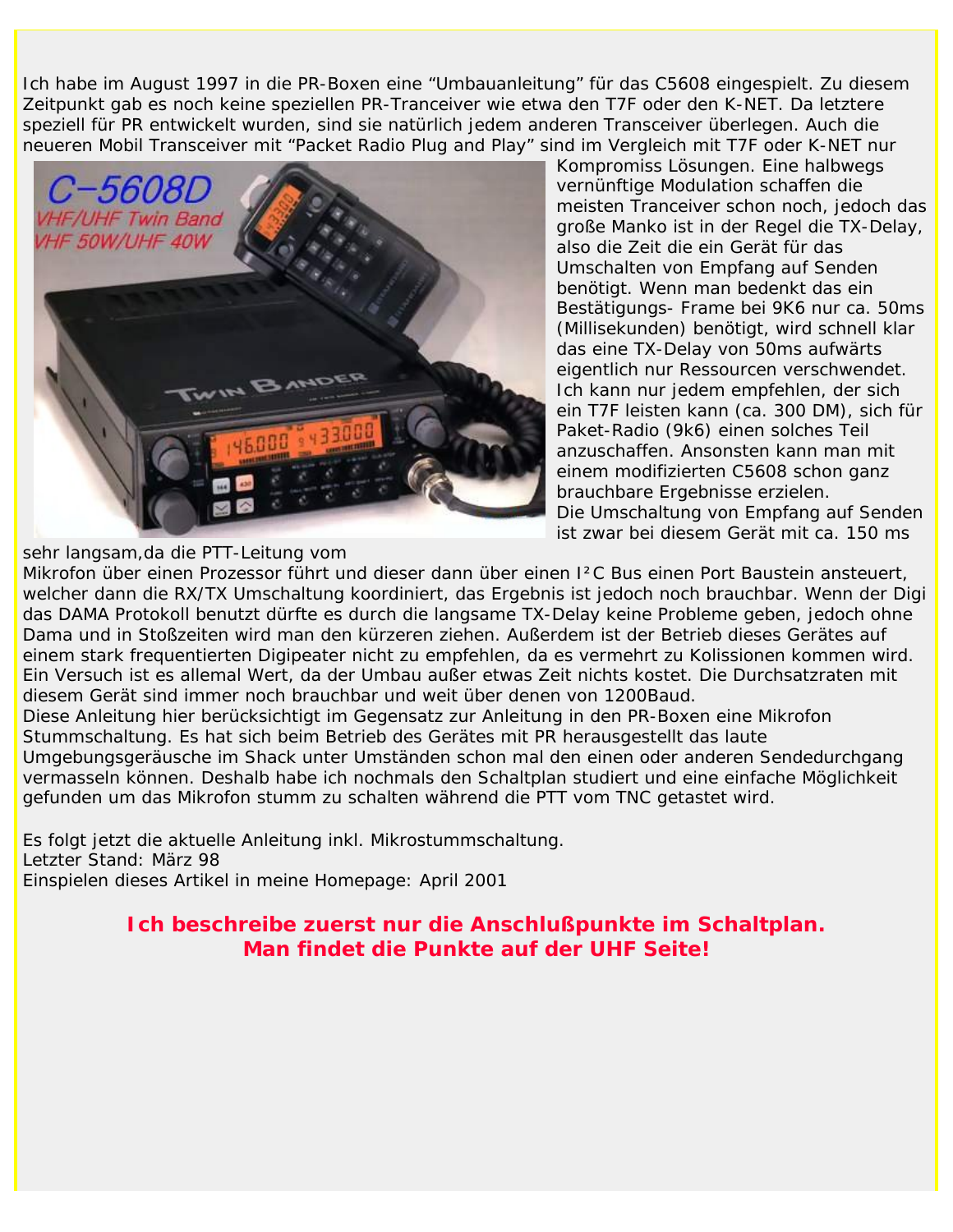Die Nf vom TNC wird über einen 10k Widerstand auf PIN 11 von IC Q304 gelegt. Eine kapazitive Entkopplung ist nicht nötig, da in der Regel in den TNC´s vorhanden. Die NF wird vor dem CMOS-Schalter [BU4066MF](http://www.semiconductors.philips.com/acrobat/datasheets/74HC_HCT4066_CNV_3.pdf) eingespeist, am Schalter Ausgang geht es direkt ohne Umwege auf den UHF VCO.

| *** TX NF *** |  |  |
|---------------|--|--|
|               |  |  |
|               |  |  |
|               |  |  |
|               |  |  |
|               |  |  |
|               |  |  |
|               |  |  |
|               |  |  |
|               |  |  |
|               |  |  |
|               |  |  |

#### **\*\*\* PTT \*\*\***

Um die PTT Signale vom TNC und vom Mikrofon trennen zu können, werden beide wie im obigen Schaltbild zu erkennen zusammengeführt. Wird die PTT vom TNC aktiv (low), so zieht sie die Geräte interne Leitung über die Diode und den Anschluss JL03 nach Masse. Der Sender wird getastet. Außerdem führt dann die Leitung "MIC SW CONT" (Microfon Switch Control) Masse Potential und das Mikro wird stumm geschaltet. Bei einer Aktivierung des Senders über die Mikrofon PTT passiert jedoch nichts.

#### **\*\*\*\* RX NF \*\*\***

Im Schaltplan findet man auf der rechten Seite etwa auf gleicher Höhe das IC Q116 TK10487M. Hier kann man das NF-Signal, noch mit viel HF-Anteilen, an Pin 11 abgreifen. Greift man die NF etwas weiter hinten nach diversen Filtern ab, so beieinflußt das bereits die Empfangsleistung des TNC´s. Das an dieser Stelle noch HF-Anteile vorhanden sind stört überhaupt nicht, da im TNC selbst entsprechend optimierte Filter eingebaut sind.



#### Jetzt geht´s ans einführen des Kabels. Dazu muss die Bodenplatte abgeschraubt werden. Das Gerät liegt

**\*\*\*KABEL\*\*\***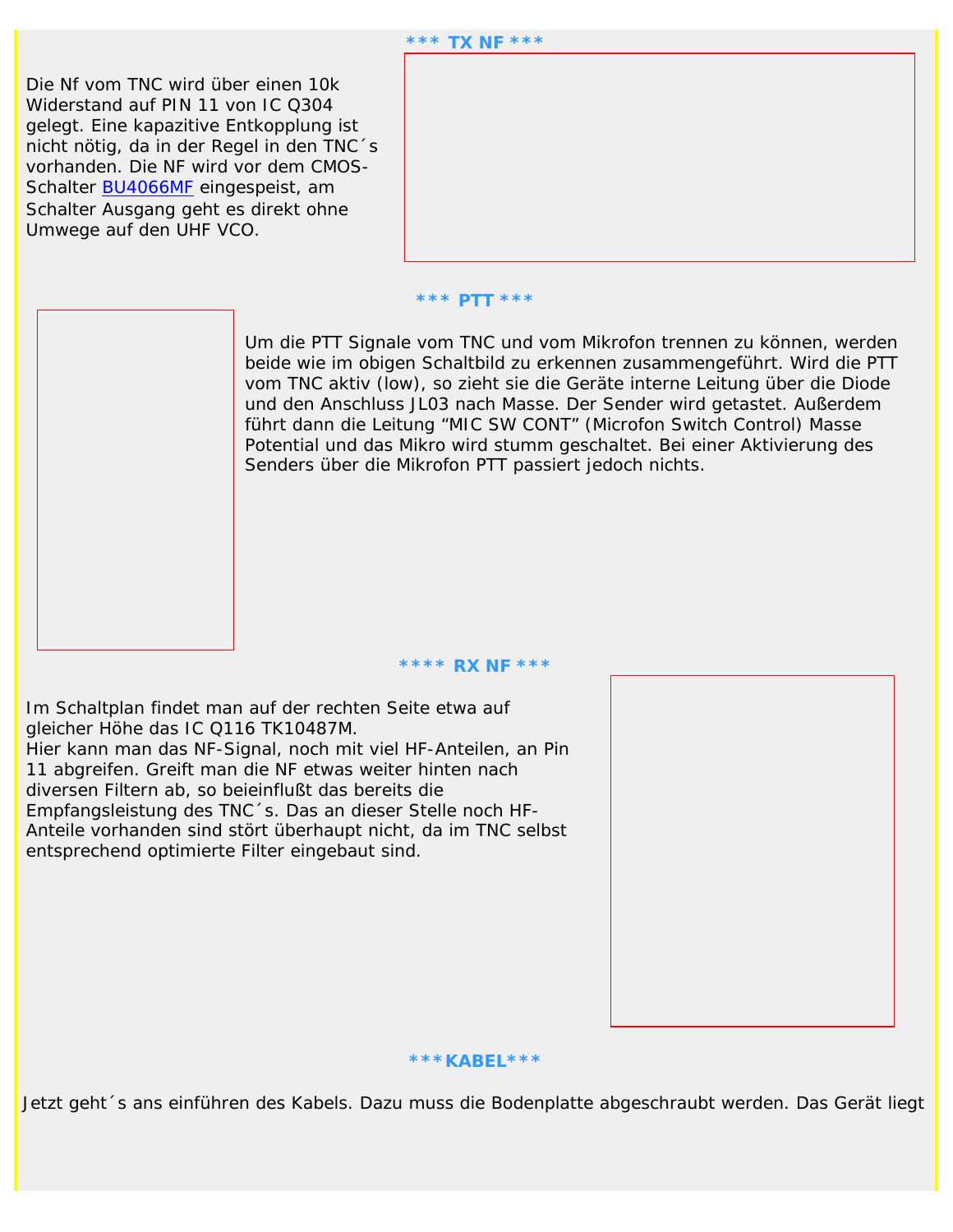

Stecker am anderen

jetzt auf dem Rücken. Nun die 3 Schrauben vom VCO Deckel entfernen. Das Kabel zum TNC sollte eine Gesamt- und eine Einzeldraht Schirmung besitzen. Das Kabel wird durch die Geräterückseite geführt, am besten

oberhalb des 144 Mhz Antennen Kabels. Eventuell muss erst der runde Aufkleber, der das Loch abdeckt, abgezogen werden. Wenn man das Kabel lang genug lässt kann man einen 5poligen DIN



Ende des Kabels montieren. Oder man macht das Kabel so lange wie die Hf-Anschlusskabel und montiert ans Ende eine 5polige DIN Kupplung. Zum Anschluss an das TNC benutzt man dann einfach ein DIN-Kabel mit zwei Steckern. Das Kabel nun in Höhe des VCO Gehäuses abmanteln und den Gesamtschirm dort an Masse löten. Bitte beachten das die Leitung zum FM-Demodulator lang genug ist.

#### **\*\*\*TX-Leitung\*\*\***

Das IC Q304 befindet sich auf einer kleinen



stehenden Platine. Sie enthält zwei [CMOS Switch IC´s.](http://www.semiconductors.philips.com/acrobat/datasheets/74HC_HCT4066_CNV_3.pdf) Es handelt sich um die Platine hinter dem schwarzem Hybrid Baustein. Die TX-NF wird wie oben beschrieben über 10 kOhm an den mittleren PIN des SMD [4066](http://www.semiconductors.philips.com/acrobat/datasheets/74HC_HCT4066_CNV_3.pdf) angelötet.

Lassen Sie sich von der gelben Ader nicht stören. Die hat eine andere Bedeutung und hat mit der Sache nichts zu tun.

#### **\*\*\*RX-Leitung\*\*\***



Die RX-Leitung an PIN11 von IC Q116 (linke untere Ecke) anschließen. Die Abschirmung kann an das Filtergehäuse gelötet werden

#### **\*\*\*PTT-Leitung\*\*\***

Von der Rückseite der Frontplatine gehen viele grüne Strippen auf das UHF Board. Auf dieser Platine befinden sich die 20 Beinchen der Steckerleiste JL03. Am PIN 6 von rechts bzw. an PIN 15 von links ist die Diode wie im Bild anzuschließen. Die grüne Leitung ist die PTT vom TNC. Vom 10k Widerstand geht die Leitung zu PIN 4 des CMOS Switch.



## **Abschließend noch ein paar Hinweise:**

Wer seinen TNC sowieso nur mit dem C5608D zusammen betreibt, kann sich auch die Versorgungsspannung für den TNC mit ins Kabel führen. Die Spannung kann von von der dicken roten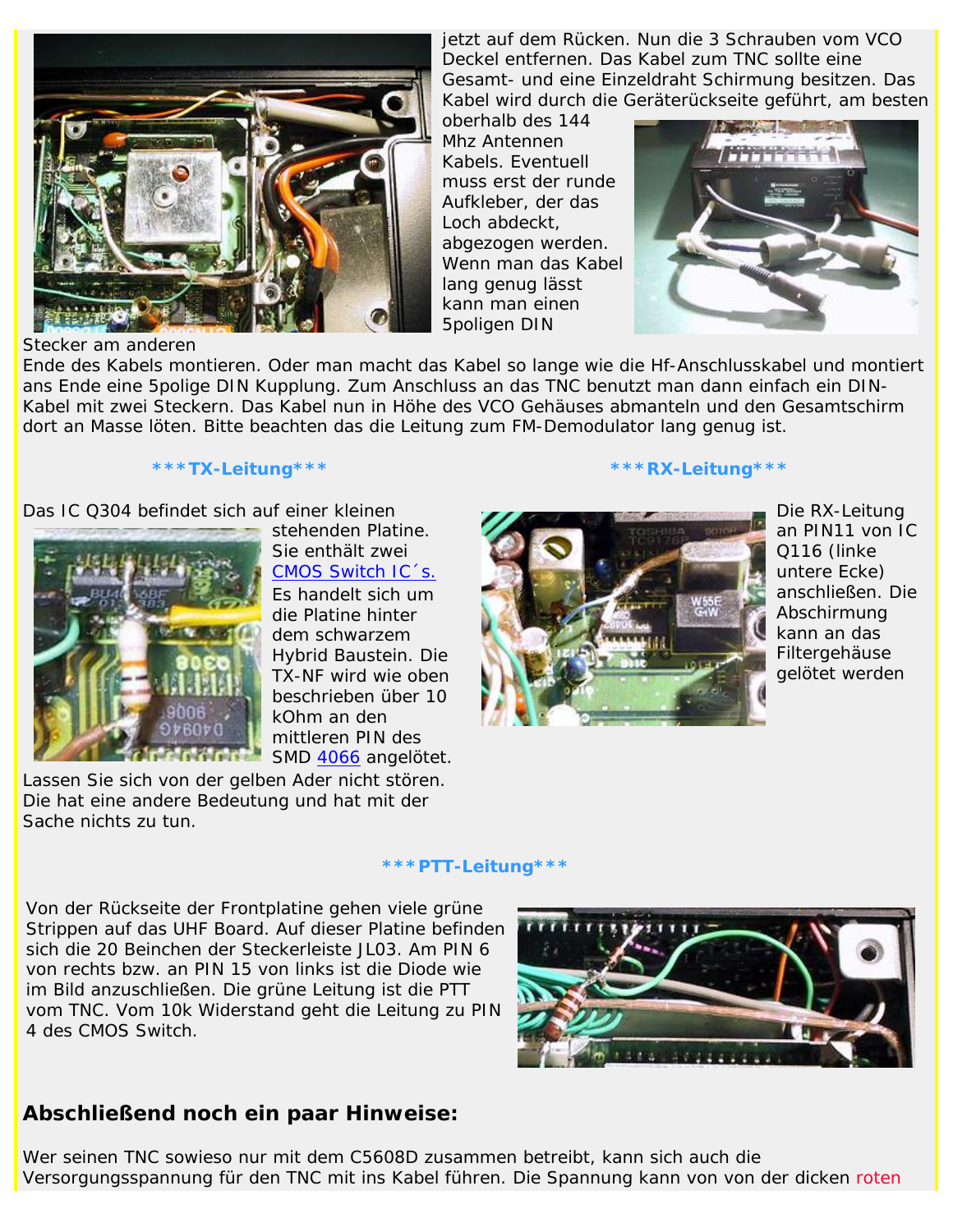plus Leitung, die aufs Endstufenmodul führt, abgegriffen werden. Man sollte die Leitung unbedingt absichern, eine flinke 200 mA Feinsicherung reicht in der Regel dicke. Der **[TNC3](http://www.symek.com/d/tnc3s.html)** von [Symek](http://www.symek.com/) ist ist bei 12 V Gleichspannung (8...25 Volt) , mit 60 bis ca. 350 mA je nach Modems, Spannung u. Software angegeben. Im Zweifelsfall also mal nachmessen.

Sollte es sich am DIGI um einen Duobaud Einstieg ( 1k2 und 9k6 ) handel wo kein [DAMA](http://www.symek.com/d/woerter.html#dama) läuft, so ist dringend zu empfehlen im TNC2H eine DCD für 1200 Baud einzubauen. Beim TNC3 reicht es auf DUOBAUD zu stellen. [ESC DB 1]. Eine Verstärkung bzw. Abschwächung der Signale war beim TNC2H oder TNC3 nicht nötig. Der Hub muß natürlich sorgfälltig angepaßt werden. Wer Probleme hat den Digi



zu lesen, obwohl er stark einfällt und das Rauschen des 9K6 Signal gut zu vernehmen ist, der kann mal versuchen die 2te ZF nachzugleichen. Man kann sich auch erst mal schlau machen ob der Digi genau auf der QRG sendet. Auch eine Frequenzkontrolle des eigenen Gerätes ist ratsam. Da das 2te ZF-Filter (455kHz) auf die Betriebsart FM-Sprache zugeschnitten ist kann durchaus passieren das trotz alledem kein zufriedenstellender Empfang möglich ist. Das kann vor allem dann passieren, wenn der DIGI "gut" moduliert ist. Dann stößt das Murata [CFWM455E](http://www.murata.com/murata/weblibrary.nsf/pdf/c14/$file/14_piezo_filters.pdf) (+-7,5 kHz/6dB) Keramik Filter im wahrsten Sinne des Wortes an seine Grenzen. Dann kann man versuchen es gegen ein CFWM455 D-Typ mit +-10kHZ/6dB zu tauschen. Natürlich leidet dann der FM-Phonie Betrieb etwas

darunter. Außerdem geht von der Empfindlichkeit etwas ab. Man kann halt nicht alles haben. Bei meinem Gerät gab es jedoch keine Probleme. Ein wechseln des Filters war nicht nötig. Trotzdem hätte mich der Unterschied mal interessiert, jedoch ist es mir trotzt einer längeren "Sitzung" nicht gelungen die Platine auszubauen. Offenbar sind VHF und UHF Platine an ein paar Stellen verlötet, und ohne genau zu wissen wo, hat man schlechte Karten. Wem das schon gelungen ist dann bitte kurze Mail.

| <b>SPECIFICATIONS</b><br>CFWM 455kHz                                                                   |                                          |                                    |                              |                                          |                                      |                                  |  |
|--------------------------------------------------------------------------------------------------------|------------------------------------------|------------------------------------|------------------------------|------------------------------------------|--------------------------------------|----------------------------------|--|
| Part Number                                                                                            | <b>Nominal Center</b><br>Frequency (kHz) | <b>6dB Bandwidth</b><br>(kHz) min. | 40dB Bandwidth<br>(kHz) max. | Attenuation<br>455±100kHz<br>$(dB)$ min. | <b>Insertion Loss</b><br>$(dB)$ max. | Input/Output<br>Impedance (Ohms) |  |
| *CFWM4S5B                                                                                              | 455                                      | $*15$                              | $*30$                        | 35                                       |                                      | 1500                             |  |
| *CFWM455C                                                                                              | 455                                      | ±12.5                              | 24                           | 35                                       |                                      | 1500                             |  |
| *CFWM455D                                                                                              | 455                                      | ±10                                | ±20                          | 35                                       |                                      | 1500                             |  |
| *CFWM455E                                                                                              | 455                                      | ±7.5                               | ±15                          | 35                                       |                                      | 1500                             |  |
| *CFWM455F                                                                                              | 455                                      | ±6                                 | ±12.5                        | 35                                       |                                      | 2000                             |  |
| *CFWM455G                                                                                              | 455                                      | ±4.5                               | ±10                          | 35                                       |                                      | 2000                             |  |
| *CFWM4S5H                                                                                              | 455                                      | $_{\pm 3}$                         | $+9$                         | 55                                       |                                      | 2000                             |  |
| *CFWM455I                                                                                              | 455                                      | $\pm 2$                            | ±7.5                         | 55                                       |                                      | 2000                             |  |
| . CEWN455□ series filters are S-element ceramic filters and ultraminiature versions of CEWS455□ series |                                          |                                    |                              |                                          |                                      |                                  |  |

Mit der TXDELAY kann man beim C5608 runter bis auf 150ms gehen, wobei es aber ab 140ms nicht mehr geht. Deshalb arbeitet man am besten mit einem Wert von um die 180ms. Man sollte mit der TXDELAY soweit nach unten wie es nur möglich, aber trotzdem auf der sicheren Seite bleiben. Bei den Filter-Switches konnte ich keine Veränderung im praktischen Betrieb feststellen, deshalb stehen sie im LOOPBACK Modus.

So, das war nun die langgesuchte "Umbauanleitung" für das C5608D. Sehr viele OM's suchten seit langem danach, ich konnte sehr viele Suchanfragen in den PR-Boxen lesen. Offensichtlich verkommt der Amateurfunk doch immer mehr zur "Plug and Play" Anwendung. Einige haben wohl auch die Einstellung das mal schön die Anderen in ihrem neuen Gerät rumstochern sollen, und ich werde mein "Neues" auf keinen Fall aufschrauben.

Aber da seinerzeit nichts zu finden war habe mir die Punkte selbst aus dem Schaltplan suchen müssen und ich wußte zu diesem Zeitpunkt noch nicht ob das Gerät überhaupt dafür geeignet ist. Was ich damit sagen will; nicht immer auf die Ergebnisse anderer warten, sondern auch selbst mal was "riskieren".

Nun wüßte ich schon gerne wie der "Umbau" bei Euch geklappt hat. Über eine Rückkopplung von OM´s die ihr Gerät umgebaut haben würde ich mich freuen. Habe in den vergangenen Jahren schon viele Anrufe bekommen von OM´s die erfolgreich noch nach der Anleitung in den PR-Boxen gearbeitet haben.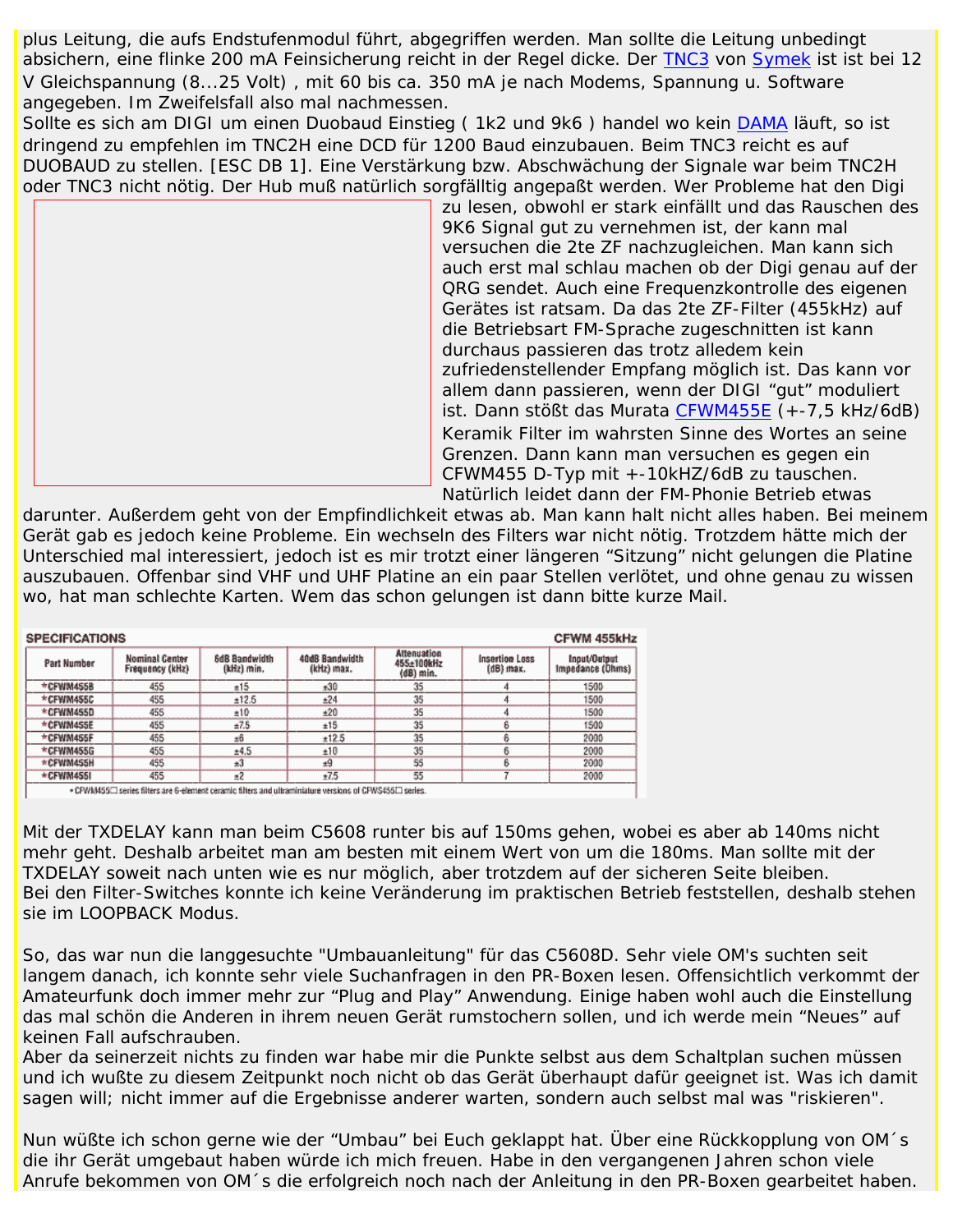Nun wünsch ich viel Erfolg erfolg beim "Umbau" und Spaß bei Packet-Radio.

73 de Thilo DL9NBJ

Packet Mail DL9NBJ@DB0MAK

[dl9nbj@darc.de](mailto:dl9nbj@darc.de)

<span id="page-57-0"></span>This modification is read 703 times. the control of the control of the control of the control of the control of page

## **19-07-1998 (C-568) Standard C568A - TX Mod**

#### *From: Larry Smith*

Open the radio with care. Remove the four screws at the back of the radio and remove the back remove 2 screws from the front of the metal plate at the bottom of the unit and open the front panel. Be careful not to pull the ribbon connectors. The logic board is on the back of the key pad.

There locate VR281 and VR265 above is a copper screen. Remove the sub board located over the screen by gently pulling downwards. You then will have to lift back the copper screen lifting from the left side.

Follow a line up from directly in between the two VRs approx 5mm above mounted horizontaly is a 47k chip resistor . Remove it. Reassemble and do a full reset. TX will now be activated wide band.

Due to the extreme miniturisation the job is not easy. You will need an iron with a very small tip (battery powered) a good magnifying glass and 3 hands. I take no responsibility for this mod. Do it at your own risk. However it worked fine on mine.

Larry G4OXY

<span id="page-57-1"></span>This modification is read 431 times. This modification is read 431 times.

## **19-07-1998 (C-5718) Standard 5718da expand TX freq**

I have noticed over the past few months that many people including myself have been looking for a mod to expand TX freq. on the Standard 5718da. I myself have been looking and have found it. It's actually quite easy to do. Hopefully I can acurately tell whoever is interest how to do this mod. Here's how it goes.

- 1. Remove the power and antenna from the radio
- 2. remove the 4 screws on the top cover
- 3. locate the veritcal board (UCOM) at the front of the radio
- 4. locate the three BLUE chip resistors (Right side of connector labeled "CTD")
- 5. REMOVE THE LOWER MOST CHIP RESISTOR
- 6. reassemble the radio and reset the microprocessor.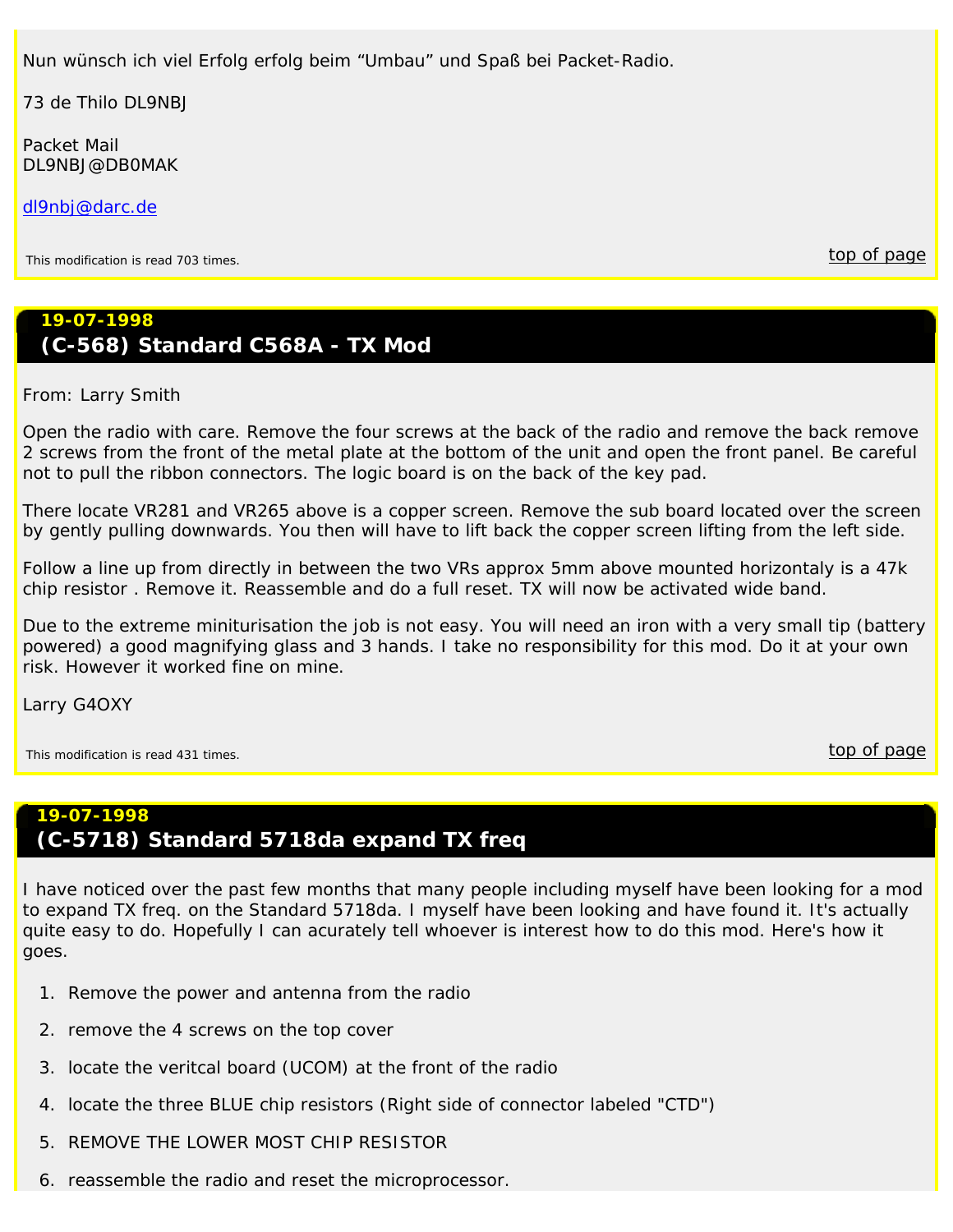Just thought I'd pass this along to anyone interested. Please perform this mod only if you feel that you can do so. I cannot be held responsible for damage to your radio from this mod. Have fun!

<span id="page-58-0"></span>This modification is read 372 times. This modification is read 372 times.

## **19-07-1998 (C-5900) Mod the Standard C5900DA TriBand Radio**

For those of you who have been asking, here is the modification for the new Standard C5900DA TriBand Radio.

This modification is only for those who are a active member of a MARS organization or Civil Air Patrol. To have this mod, you must serve in some type of communication capacity in the respected organization.

- 1. With the radio facing you, remove the top cover of the radio.
- 2. Near the front center of the radio, you will approx. observe 5 items in a row.
- 3. These are surface mount type capacitors and resistors, you will need to remove RL99.
- 4. RL99 is not labeled on the PC board, so you will have to estiminate which capacitor is it by the below diagram.

|         | TOP BOARD  |         |                |         |              |       |                    |
|---------|------------|---------|----------------|---------|--------------|-------|--------------------|
|         |            |         |                |         |              |       |                    |
| cap     | empty      | res res |                | res     | cap          | cap   |                    |
| $\star$ | $\star$    | $\star$ | $\star$        | $\star$ | $\star\star$ | $***$ |                    |
| $\star$ | $\star$    | $\star$ | $\star$        | $\star$ | $\star\star$ | $***$ | Box                |
| $\star$ | $\star$    | $\star$ | $\star$        | $\star$ | CL37         | CL43  | ******             |
| $\star$ | $\star$    | $\star$ | $\star$        | $\star$ |              |       | $\star$<br>$\star$ |
| $\star$ | $\star$    | $\star$ | $\star$        | $\star$ |              |       | ******             |
| CL93    | <b>PAO</b> |         | RL99 RL97 RL98 |         |              |       |                    |

- 5. Remove RL99. It will be right next to the empty slot. Use a very fine tip iron at low heat. A small toothpick and solder wick aids in removing the resistor.
- 6. Do a hard reset of the radio.

The radio will now transmit 40-80, 100-180, 345-495 Mhz.

73's de AB5LG

<span id="page-58-1"></span>This modification is read 486 times. This modification is read 486 times.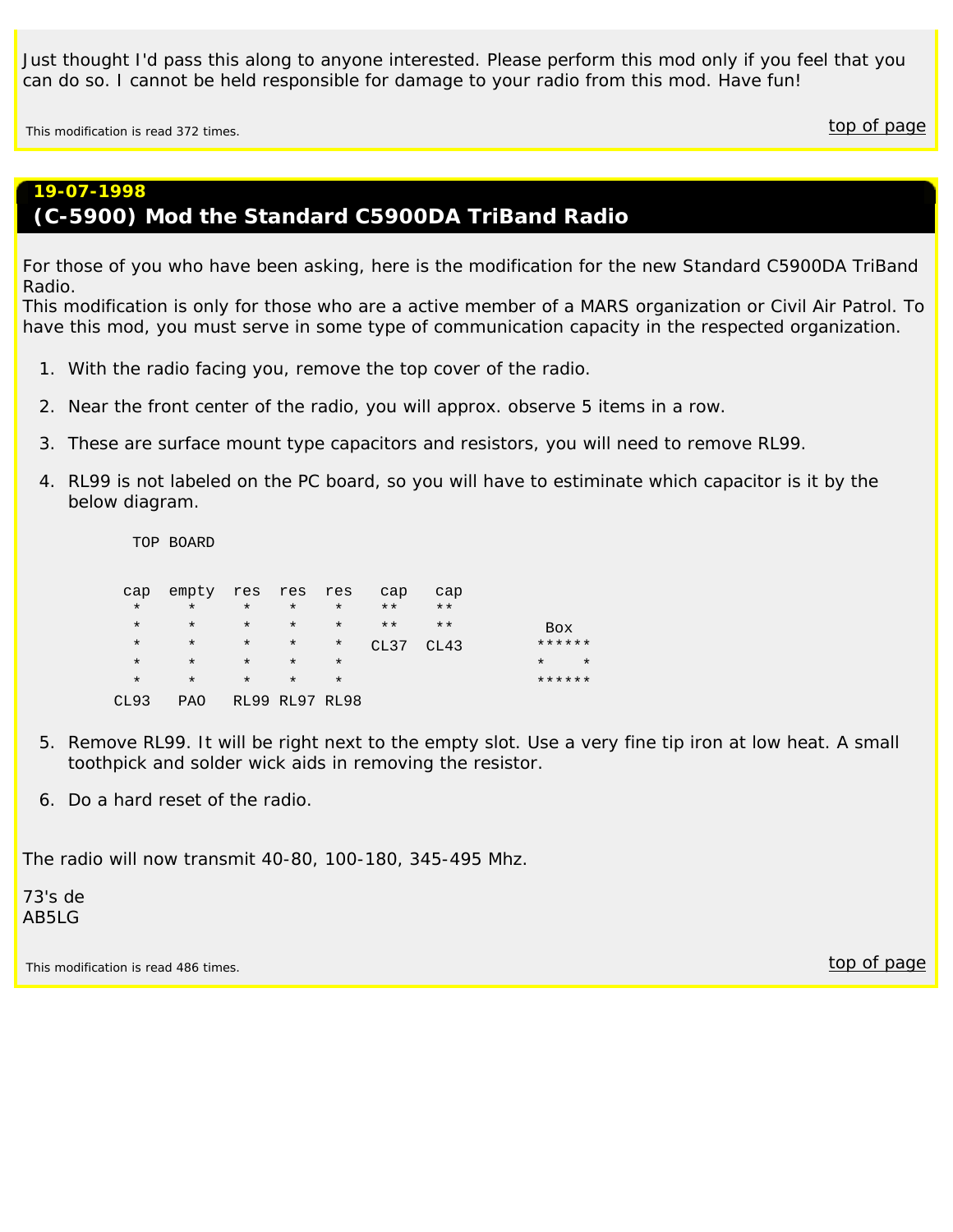## **19-07-1998 (C-628) C-628 für 9600**

## *DL4HUF @ DB0ERF*

## Hallo OM's

Ich moechte hier mal eine Umbauanleitung fuer das C628 auf 23cm/9600bps und meine Erfahrungen damit Darstellen.

Also Digi-Sysop brauchte ich ein Geraet (Handy) mit dem ich den Digi auf 70cm und 23cm kontrollieren kann. Als dann eine Msg ueber die 9k6-Faehigkeit des C528 in den Boxen erschien war habe ich sehr erfreut, denn das C528 und C628 sind ja praktisch baugleich. Unterschiede gibt es praktisch erst ab dem VFO-Modulen.

Notwendig fuer mich ist aber auch die volle Funktionsfaehigkeit des FM-Betriebs auf beiden Baendern!

## Loesung:

Das Hauptproblem ist die Schaffung einer geeigneten Moeglichkeit die 9k6-FSK-Signale rein bzw raus zu bekommen und auch noch umschalten zu koennen.

Nach dem Oeffnen und der Suche nach einem geeigneten Platz fuer eine Buchse die mind. 2, besser jedoch 3 Kontakte (TX-NF,RX-NF,Masse) hat viel mir auf, doch noch erstaunlich viel Platz in dem Handy ist !

Eine gerade zur Verfuegung stehende 3,5mm Klinkenbuchse mit 2 Schaltern (Ausfuehrung fuer Printmontage und Schraubbefestigung 11mm Breit, 7mm Dick, 18mm Laenge mit Gewinde) hatte Platz, wenn auch etwas knapp.

Die Suche nach einer noch kleineren Klinkenbuchse (2,5mm) MIT Schalter war in diversen Katalogen leider erfolglos.

Deshalb entschloss ich mich diese Buchse einzubauen.

Der Schalter (nur einer wird gebraucht) loest das Problem der Umschaltung fuer den normalen FM-Betrieb.

## Einbau:

Material :

Stereoklinkenbuchse mit Schalter (Conrad '93 S. 671 Nr.734101-66) DUENNE geschrirmte NF-Leitung am besten 2-adrig (Am besten die NF-Leitung wie sie in Kassettenrecordern zu den Tonkoepfen fuehrt !) geeigneten Kleber (Metall/Plaste) am besten Kunstkarzkleber

: Kreuzschlitzschraubendreher (klein!) Bohrer 6mm (+ Bohrmaschiene) Loetkolben !!!! SEHR KLEIN !!! +Zinn

- max 20W .. am besten geregelt

- Spitze max 3mm dick

zum Loetkolben: wer nicht so nen kleinen Feinloetkolben zur Hand hat kann sich folgendermassen helfen: einfach nen Stueck CU-Draht 1,5..3mm mit 4..5 Windungen um die Spitze eines normalen Loetkolben legen und ca 1..2cm als 'feinloetspitze' stehen lassen, das Ende flach feilen, verzinnen, fertig.

Arbeiten:

- Akku entfernen
- 2 Schrauben hinten entfernen (eine bei der PTT, eine in der Ecke)
- Geraet auf den Ruecken, Knoepfe oben
- 2 Schrauben am Akku-anschluss im OBERTEIL entfernen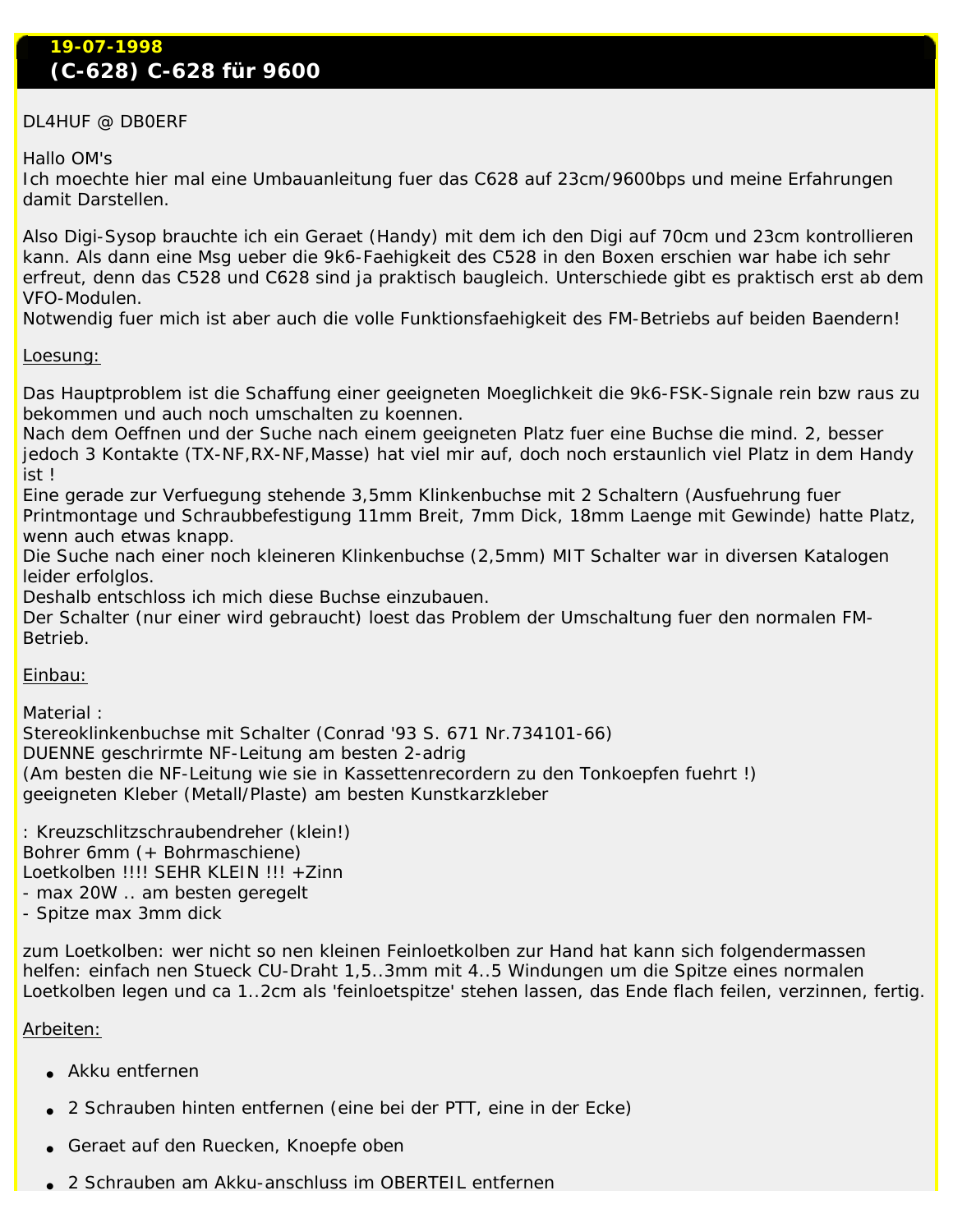- Oberteil nach (oben) RECHTS abklappen (am besten auf ne 2..3cm dicke Unterlage)
- im Oberteil die 2 grossen und 6 kleinen Schrauben entfernen
- Lautsprecherhalterung entnehmen
- Lautsprecher am LS selber abloeten
- Platine vorsichtig (erst ringsrum anheben) entnehmen (klemmt ev. etwas an den Massekontaktstreifen)
- Tastenkontaktgummi entfernen

Jetzt haben wir das Oberteil frei (nur noch der LS is eingeklebt)

Jetzt wird neben dem Loch fuer die Stromversorgung das neue Loch fuer die Klinkenbuchse gebohrt und zwar GENAU 26mm von Unterkante und 4mm von der 'Mittelkante' ( also dort wo das Gehaeuse zusammenklappt)!

Das Loch wird 6mm ev. in mehreren schritten RECHTWINKLIG gebohrt. Nun kann die Buchse schon mal angehalten werden.

(Unterkante Buchse - Unterkante Gehause = 20mm)

Jetzt Platine und LS-Halterung wieder einlegen und festschrauben. LS wieder anloeten.

Buchse noch mal anpassen. Wenn die Befestigung der flexiblen Leiterbahn stoert, kann man die Ecke einfach mit nem kleinen Seitenschneider abkneifen (so das das Stueck Platiene so schraeg wie die flexible Bahn laeuft, ev. mit ner Schluesselfeile etwas glaetten)

Nun muesste die Buchse gut passen und sich buendig mit der AUSSENkante fixieren lassen. Die Anschluesse zeigen nach oben !!

Die Buchse wird so eingeklebet.

Wenn die Buchse fest ist gehts nun weiter.

Ein ca. 5-6cm langes Stueck geschirmtes Kabel wird auf einer Seite 4mm abisoliert, Schirm nach rechst, Seele 1mm (!) abisoliert nach links. Nun wird die Seele an Q249, Pin 11 angeloetet. Das is das IC unter der Backup-Batterie (weisse 20mm-Scheibe).

Pin 11 is der letzte Pin rechts unten, mann kommt eigentlich sehr gut ran. Der Schirm kommt rechts daneben auf den grossen Massekontakt der flexiblen Bahn.

Evtl. noch etwas duennen Iso-Schlauch ueber das Ganze, damit der Schirm keinen Kontakt zu C294 kriegt.

An der Buchse werden die Loetfahnen UMGEKNICKT ! Und die Leitungen sehr flach (wenig Zinn) nach Bild 1 angeloetet.

Das war der RX-Zweig.

Fuer den TX-Zweig muss die Leitung MODG aufgetrennt werden.

Links ist ein Steckverbinder mit 15 Leitungen, die oberste ist schwarz. Jetzt die 11. von unten suchen ( !! ACHTUNG beim C528 ist die 12. fuer das obere Band zustaendig !!)

Also hier die 11. Leitung von unten suchen, und so durchzwicken, dass man an beide Enden was anloeten kann. Kurz abisolieren (1mm).

Nun 2 geschirmte Leitungen (bzw eine doppelte) anloeten, Schirm bleibt frei (also geeignet isolieren, auch das an der Kante kein Kontakt bleibt !!). Die Abschirmung wird an der Buchseseite angeschlossen. Darauf achten, das sich die Leitung auch gut um den Verbinder herum verlegen laesst. Links vom Verbinder ist etwas Platz durch die Griffmulden im Oberteil.

Bild 1 Klinkenbuchse von oben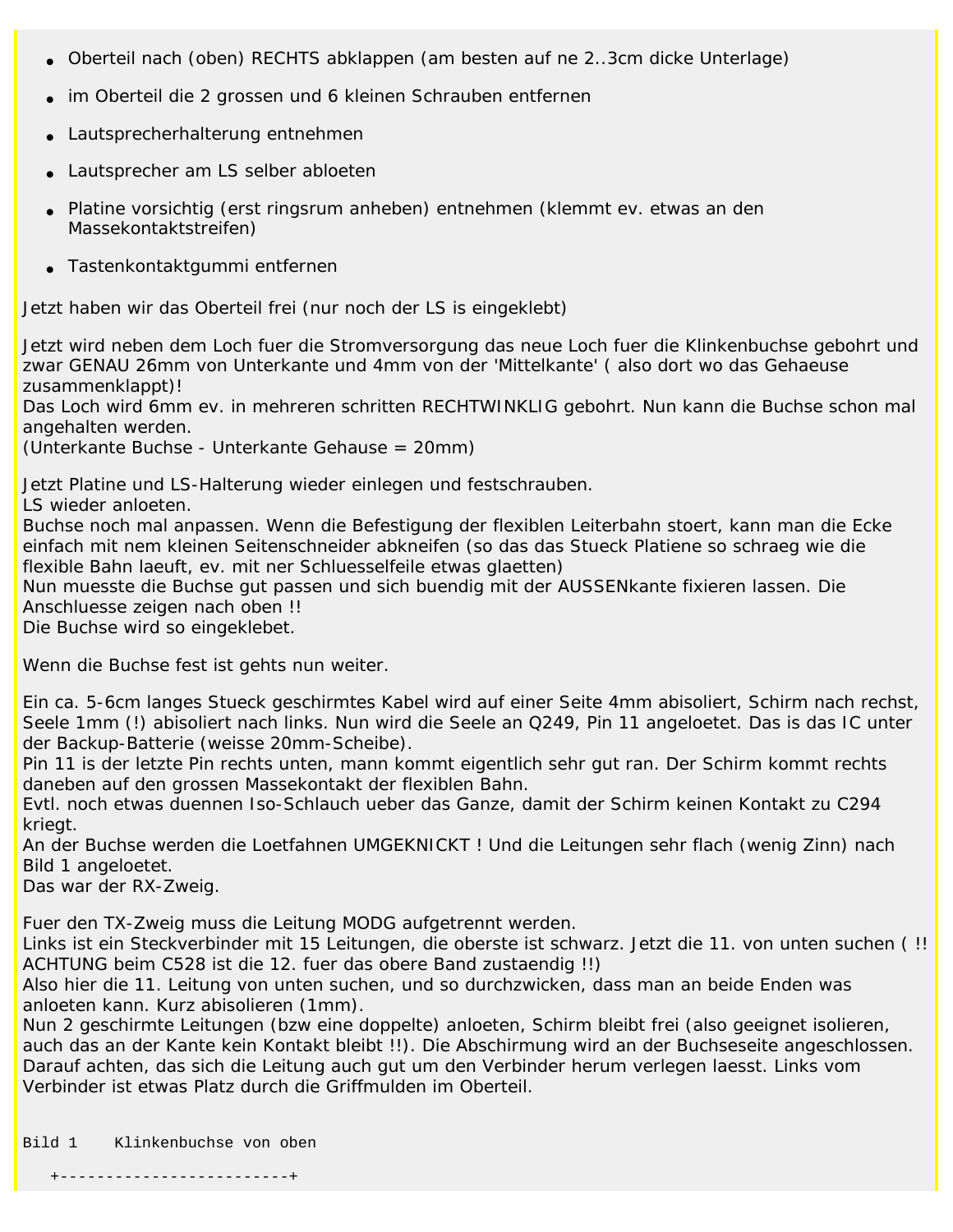| X mod   |        | Χ    |                                      |
|---------|--------|------|--------------------------------------|
| X       |        | fm X | Buchsebelegung: $rx = Ltg$ von Q-249 |
|         |        |      | fm = Ltg vom Verbinder               |
| X masse |        |      | mod= Ltg zu 'unteren' BG             |
| X       |        |      | frei bleibt frei                     |
|         | frei X |      | masse is klar                        |
|         | X      | X rx | X                                    |
|         |        |      | X = umgelegte Loetfahnen             |
|         |        |      |                                      |

So, nun wird noch nen stueck Isolierband auf die Kontakte geklebt, so das es keine Kurzschluesse mit der anderen Platiene gegen kann.

Am besten auf beiden Seiten, damit sich nicht was durchdruecken kann. Nun das Gehause wieder zusammenklappen.

Wenn alles richtig sitzt geht das ohne Probleme. Darauf achten, das sich die NF-Leitungen nicht irgendwo dazwischen quetschen.

Die 4 Schrauben wieder reindrehen.. fertig.

Nun muss das Handy wieder normal funktionieren, 23cm-FM RX & TX.

Mit nem Multimeter kann man die Spannung des RX messen. Ca 2,4V.

Am TX ist nichts zu messen.

Wenn ein Stecker in der Buchse ist, darf keine FM-NF sondern nur der Traeger rausgehen.

Nun ein Kabel zum G3RUH-Modem bauen. RX-NF und TX-NF gehen zu der neuen 3,5mm Stereoklinke (Getrennt geschirmte Leitungen RX/TX !).

PTT geht in Reihe mit einem Wiederstand 1-10k zu der MIC-Klinke 2,5mm . RX muss nun auf Anhieb funktionieren.

Fuer den TX habe ich die NF auf ca. 140mV SS eingestellt (RX ist nen LinkTRX I) Das G3RUH-Modem braucht KEINE NF-Abschaltung zu haben.

Untersuchungen zu den Jumperstellungen habe ich noch nicht gemacht. Gut gehtes, wenn alle Jumper offen sind.

Mit dem LinkTRX I als Gegenstation geht es sehr gut. Einziger Nachteil z.Z. ist das relativ lange TXdelay das eingestellt werden muss.

Bei mir muss TXD mind 25 sein .. das ist fuer 9k6 schon sehr sehr viel.

So das soll's gewesen sein. Ist recht lang geworden. Rechtschreib- und sonstige Fehler sind nicht auszuschliessen. Nachbau auf eigene Gefahr. (Etwas Zeit und Ruhe braucht man schon. 1/2 Stunde reicht nicht !) Wenn Fragen,Tips usw. sind.... an DL4HUF @ DB0ERF oder direkt via DB0MER

73 und viel Erfolg de Ronald

<span id="page-61-0"></span>This modification is read 472 times.  $\overline{\text{top of page}}$  $\overline{\text{top of page}}$  $\overline{\text{top of page}}$ 

## **19-07-1998 (C-628) Standard C-628A 440 / 1200 MHz Radio Modifications**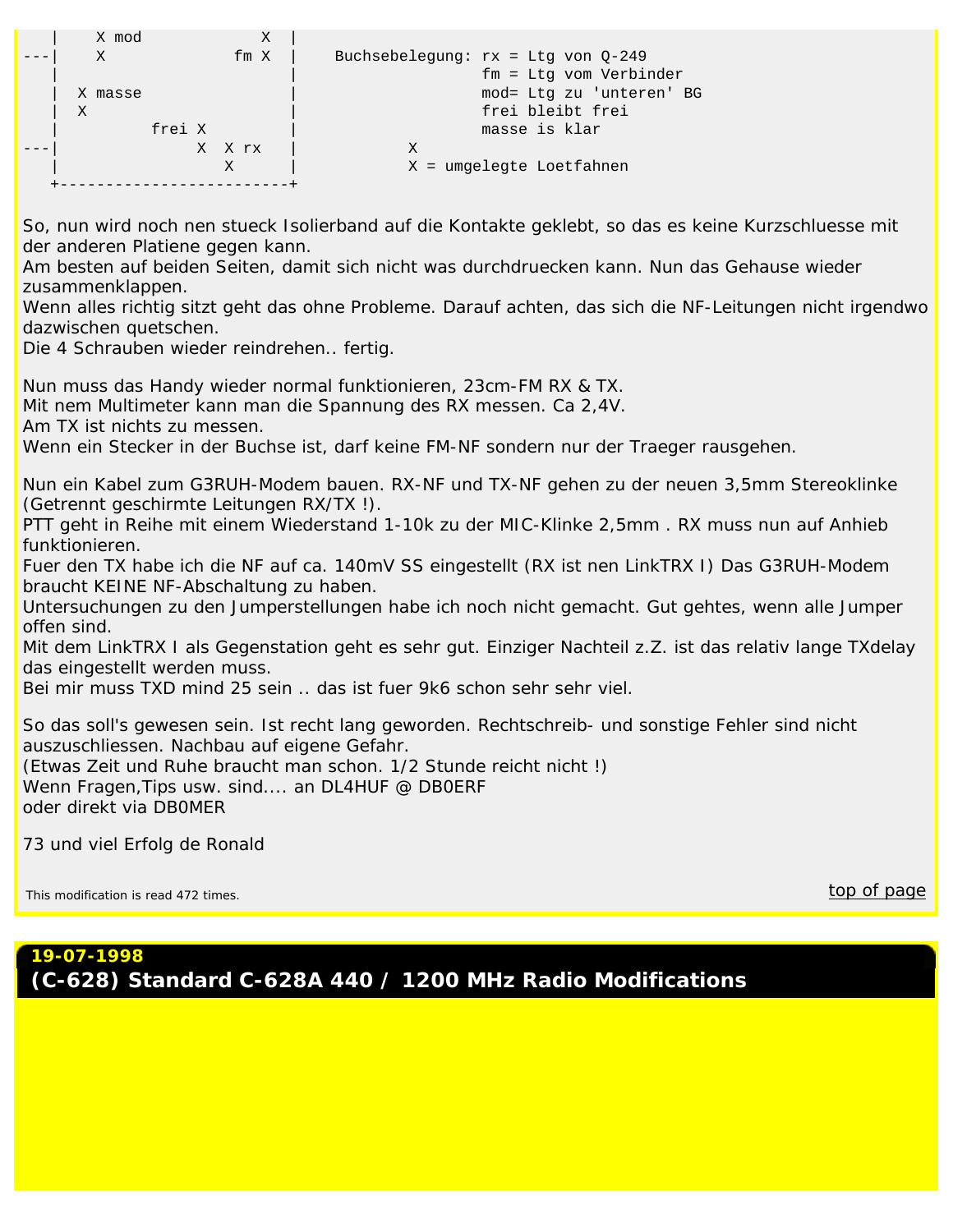Receive Expansion Mod:

Expands RX coverage to:

320 - 480 MHZ 820 - 980 MHz 1220 - 1400 MHz

- 1. Reset Radio by pressing the small indentation on RHS of radio.
- 2. Press "450" key
- 3. Press Funct and 0 (Set)
- 4. Press Funct and D (Ent)
- 5. Press the PTT switch
- 6. Press "1200" key
- 7. Press Funct and L (Lamp)
- 8. Press Funct and 0 (Set)
- 9. Press Funct and B (Code)
- 10. Press Funct and L (Lamp)
- 11. Press Funct and 3 (PO)
- 12. Press the PTT switch

This completes the RX expansion mod. To select the frequency ranges within a band, press Funct and 0, then Funct and 3. The 440 MHZ band will alternate with the 320 MHz band. On the 1200 MHz band, the ranges will cycle 1200, 1300, 800, 900 then back to 1200 MHz.

Now, for the TX expansion mod. This should be done after the RX mod has been performed.

- 1. Press "1200" key
- 2. Press Funct and B (Code)
- 3. Press 5 (Save)
- 4. Press 2 (Dual)
- 5. Press 0 (Set)
- 6. Press "450" key
- 7. Press Funct and B (Code)
- 8. Turn Rotary Channel Selector Knob to Ch. #3
- 9. Press 6 (Step)
- 10. Press 2 (Dual)
- 11. Press 0 (Set)
- 12. Press Funct and 4 (FL/DM)
- 13. Press Funct and "450" key
- 14. Press Funct and 0 (Set)
- 15. Press Funct and D (Ent)
- 16. Press the PTT switch

When properly completed, this will expand the TX coverage to 400 - 474 MHz and 1220 - 1340 MHz.

I tried this on a C628A, and it works as shown. Ed Brown KB1MZ

<span id="page-62-0"></span>This modification is read 532 times. the control of the control of the control of the control of the control of page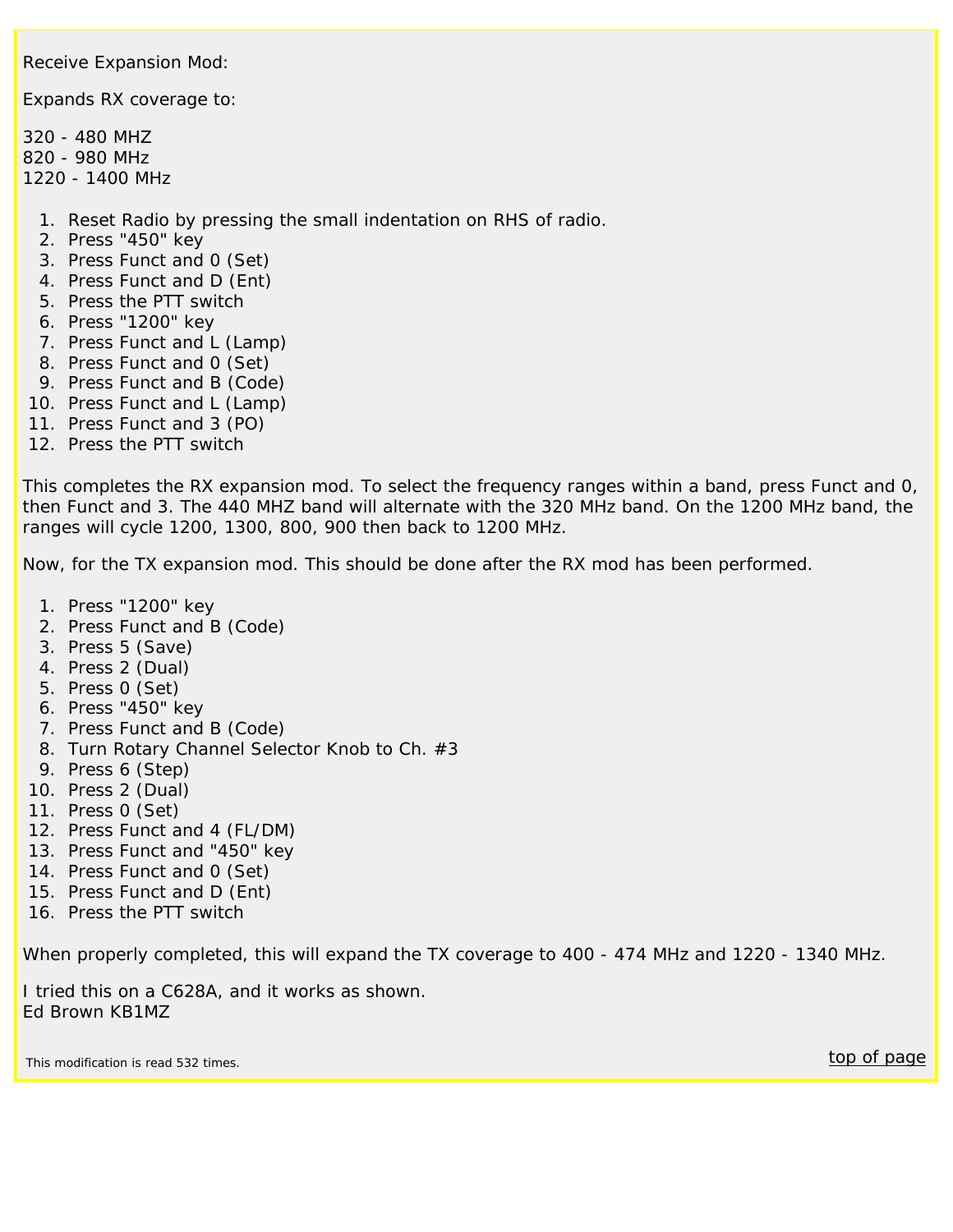Hallo PR-Freunde.

Den 9600 Baud Einstieg bei SG96:DB0IZ-9 wollte ich doch auch mal testen und benutzen.

Als Funkgeraet bot sich mein alter 70cm Standard FM-Tranceiver an. Ein Eich-Modem und TNC2-C mit 9.8 MHz Takt auf der Digitalseite.

1. Umbau fuer 9600 Bd Empfang:

In der Schaltung der Platine PR01, finden Sie fast in der Mitte den Diskriminator mit den Spulen LR20 und LR21. Ausgang LR21 geht nach RR37 und CR73. Vor RR37 abgreifen und ueber ein 5 K Trimmpoti, eine Seite nach Masse, und vom Schleifer nach Modem NF-Eingang verbinden. Spaeter mit dem Trimmpoti einen Eingangspegel von ca 150 Millivolt einstellen, da der ankommende volle NF-Pegel das Modem zu Empfangsretrys fuehrt.

2. Umbau fuer 9600 Bd Sendung:

Die Einspeisung der NF vom Modem geht nach C 172 an VCO-Eingang. Leicht zu finden am VCO P.W.BOARD-P150 Geraet Oberseite. Dort einen 10 my Tantal mit + in Richtung C172 anloeten, und nach Modem NF-Ausgang verbinden.

NF-Eingangspegel nach VCO = 80-100 Millivolt !! Sonst gibts Superhub.

Da die NF nur bei Sendung anliegen darf, wird diese ueber ein von der PTT gesteuertes DIL-Relais bei Empfang auf Masse gelegt. Zusaetzlich noch einen Widerstand von 3,3 Kilo von NF nach Masse legen um Einschaltspitzen zu begrenzen.

PTT vom C 7800 PS01 Pin 7 abnehmen und heraus fuehren. Befindet sich vor dem VCO Board P150 an der Stirnseite des Geraetes.

3. Das Geraet ist nach Trennung vom Modem wie im Orginalzustand weiter zu benutzen. Wuensche viel Erfolg beim Umbau, und fragen Sie nach, wenn Sie nicht klar kommen.

73 de Jupp DL1WX @ DK0MWX Langenfeld, den 26.9.90

<span id="page-63-0"></span>This modification is read 291 times.  $\overline{top\}$  of page

## **19-07-1998 (C-7900) C-7900+9K6 - der umbau**

Liebe C-7900-betreiber,

Hier die kurzanleitung des umbaus C-7900 (70cm-flachmann):

Ptt kann man einfach an der buchse abgreifen. RX-anschluss an pin 9 vom qr08 (MC3375) und TX an tone pcb (A). 12 Volt sind auch leicht herausgefuehrt und schon kann es losgehen.

Bei fragen msg an mich - GGF.FAX AN 0511-0735304.

Viel spass beim basteln (keine garantie - logo).

<span id="page-63-1"></span>73 de BODO / DB1OR @ DB0FAU